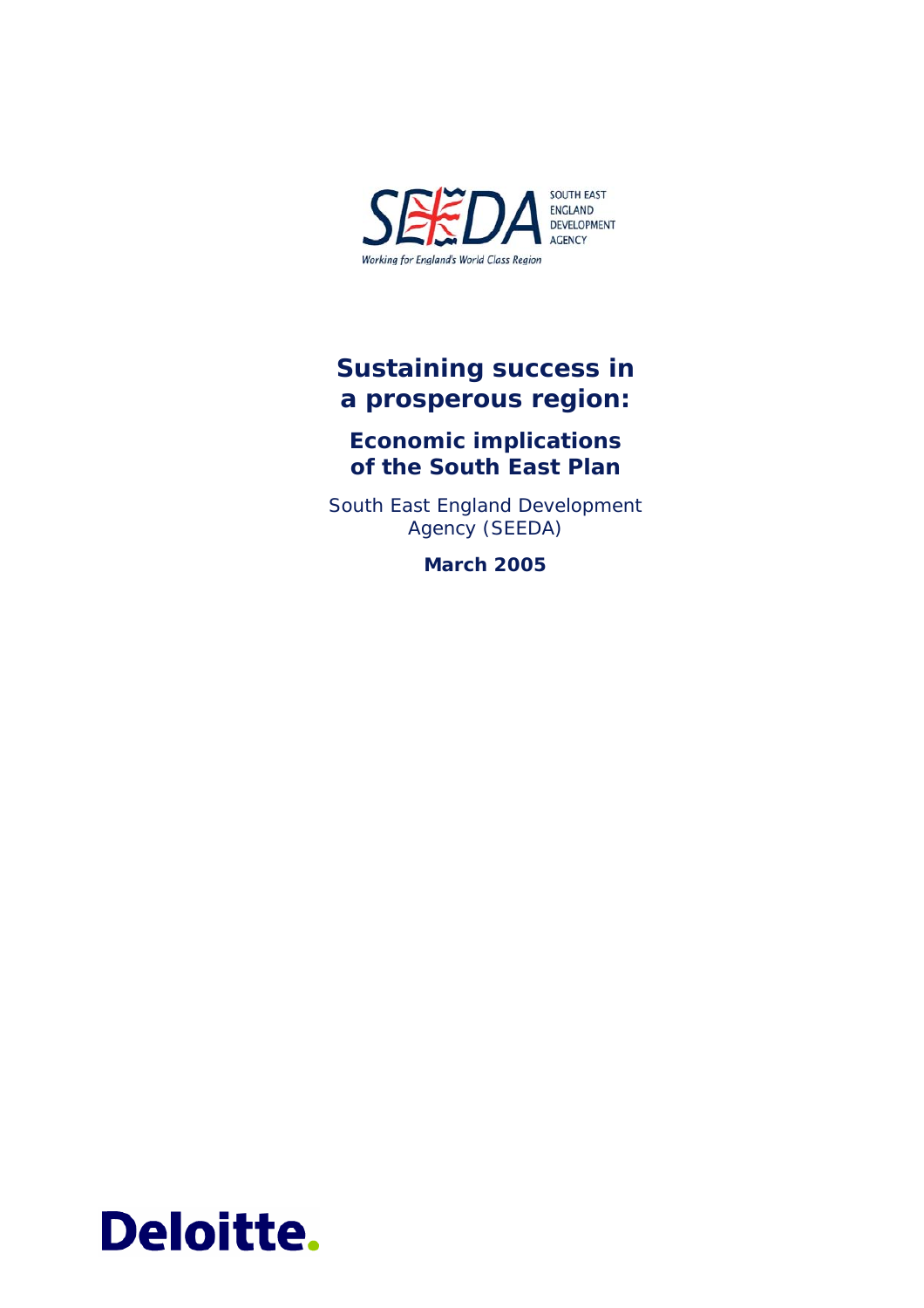# **Contents**

|     |                                                     | Page |
|-----|-----------------------------------------------------|------|
| 1.  | <b>Executive summary</b>                            | 1    |
| 2.  | <b>Introduction</b>                                 | 6    |
| 3.  | <b>Global economic context for the South East</b>   | 7    |
| 4.  | Phase 1: Review of the baseline summary<br>findings | 9    |
| 5.  | Productivity                                        | 15   |
| 6.  | <b>Economic inactivity</b>                          | 23   |
| 7.  | London to South East migration                      | 32   |
| 8.  | Offshoring                                          | 34   |
| 9.  | Economic and housing growth scenarios               | 37   |
|     | 10. Sub-regional analysis                           | 40   |
| 11. | <b>Annex</b>                                        | 44   |

# **Deloitte.**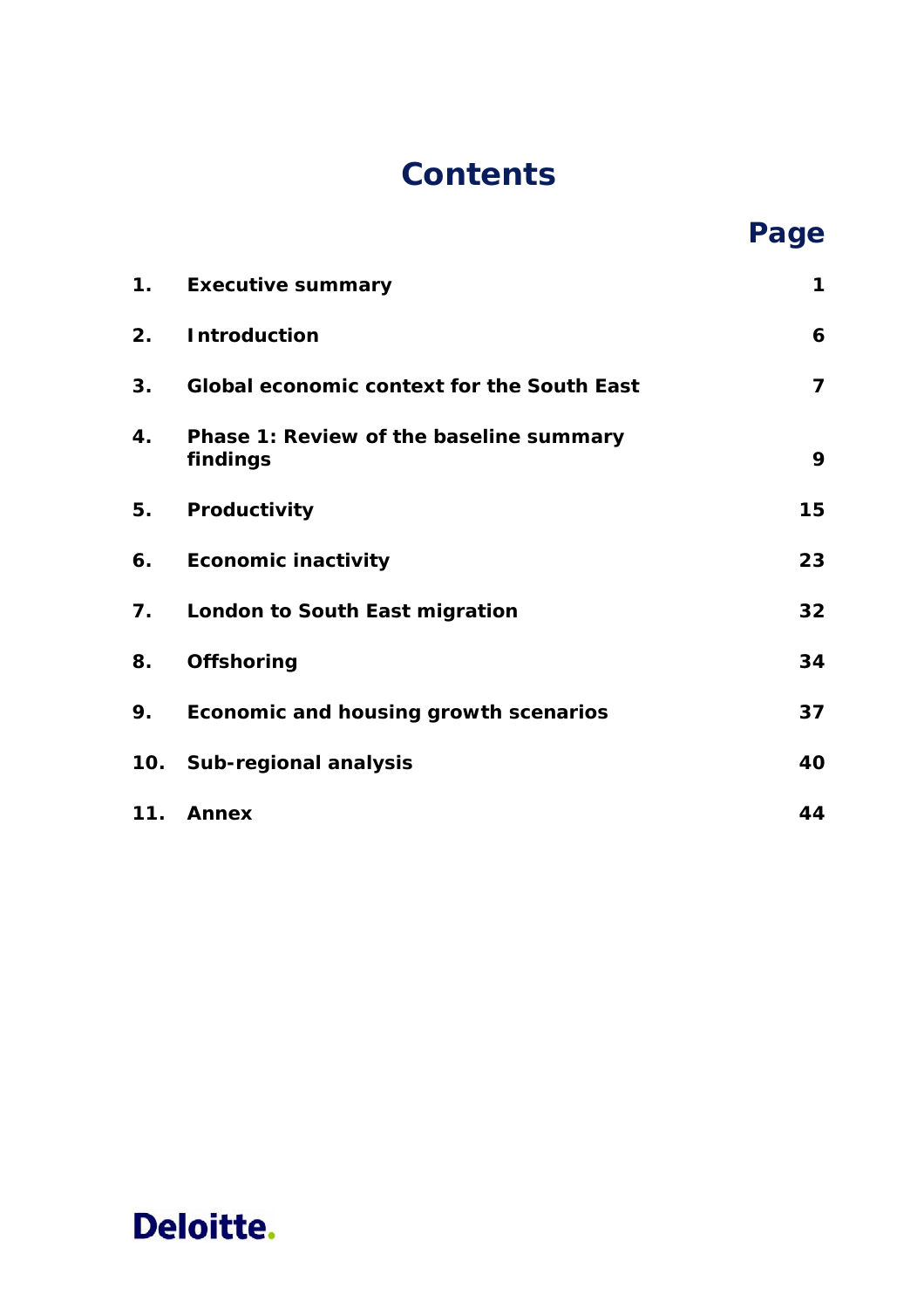# <span id="page-2-0"></span>**1. Executive summary**

- 1.1 SEEDA commissioned Deloitte in November 2004 to undertake a focussed review of the evidence base underpinning the draft South East Plan, explore the relationship between economic growth and spatial planning and identify the economic implications of the three proposed housing options in the Plan.
- 1.2 Phase 1 of the study established that none of the three housing options proposed in the draft South East Plan is consistent with an annual Gross Value Added (GVA) growth forecast of 3%[1](#page-2-1) and would lead to labour shortfalls of between 270,000 and 380,000 workers.
- 1.3 Phase 2 explored possible ways of sustaining economic growth while minimising pressures on house building rates. Four possible sources for achieving this have been examined, namely:
	- Productivity growth;
	- Reducing economic inactivity;
	- Reducing in-migration; and
	- $\bullet$  Offshoring.
- 1.4 Significant improvements in productivity and economic activity are already assumed in the South East Plan baseline forecasts and effective policies are required to achieve these projected growth levels. Therefore, assumptions about achieving any further growth must be supported by a robust policy framework and investment plan.

# **Productivity**

ł

- 1.5 The starting point, identified by the Regional Assembly, for our productivitybased analysis is that regional productivity is expected to grow by 2.27% per annum over the Plan period, and productivity levels are estimated to rise from £39,000 per employee (Full-Time Equivalent or FTE) in 2005 to £62,500 per employee (constant prices) in 2026. This is a 60% improvement over 20 years, and at this rate the region is expected to become the 9th most productive region in Europe by 2015 (the South East ranked 16th in 2004).
- 1.6 Through focused efforts and innovative public policy and investment, the region might be able to achieve a maximum of 5% additional productivity growth on the baseline of 2.27%. This would deliver overall productivity growth of 2.39% per annum to 2026 (compared with the HM Treasury long-term forecast of 2.0% annual growth for the UK). However, any change in the productivity growth trend over the next 5 years to 2010 is highly unlikely. Thereafter, it would require a rise of 4% between 2011 and 2015 and 8.5% between 2016 and 2026 to deliver an overall additional productivity improvement of 5% over the Plan period.

<span id="page-2-1"></span><sup>&</sup>lt;sup>1</sup> The Draft South East Plan and the Regional Economic Strategy aim for a long-term annual GVA growth of 3% (consistent with various forecasts).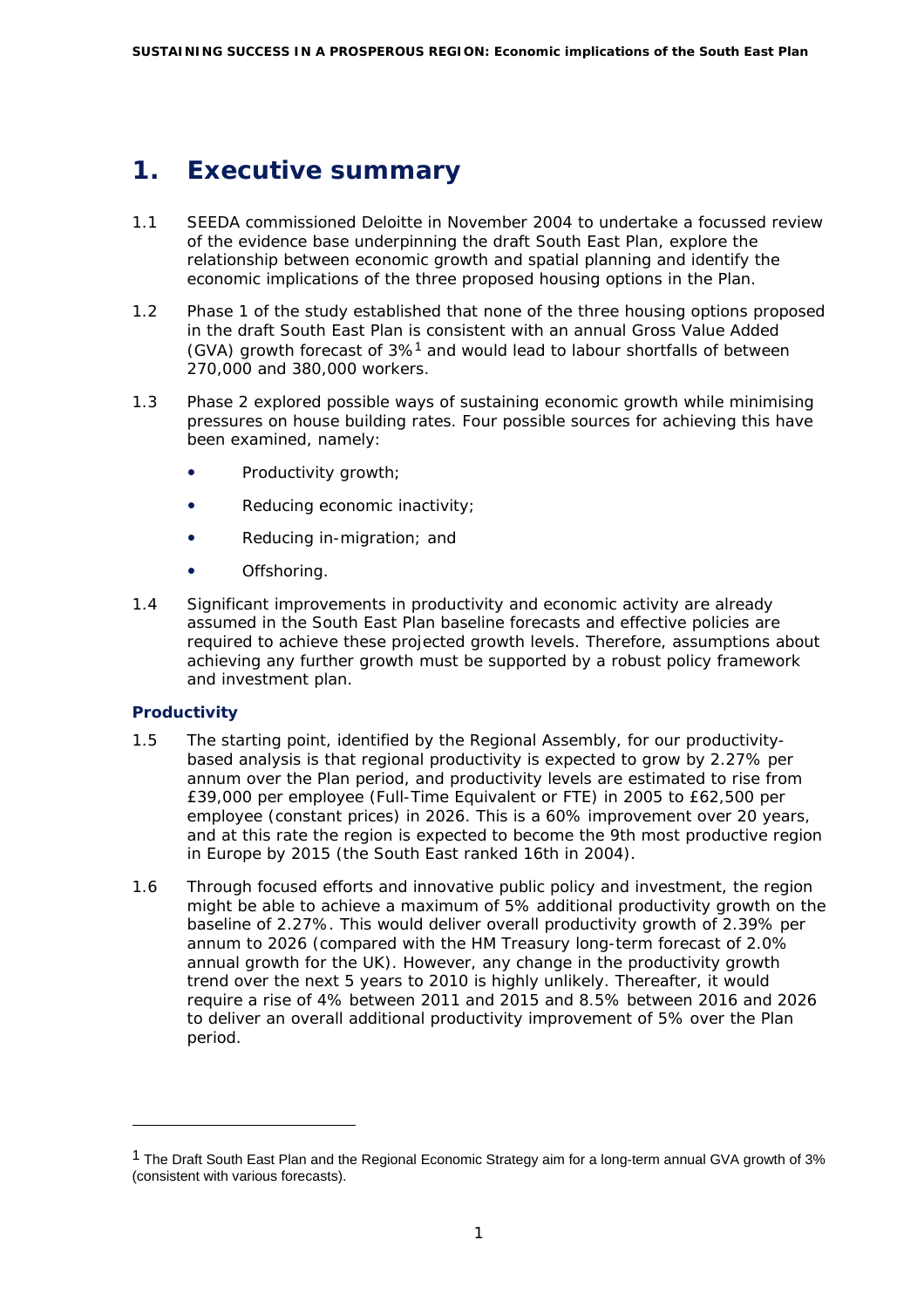### **Economic Inactivity**

- 1.7 Economic activity rates in the South East are around 83%: the highest in the UK. The baseline forecasts for the South East Plan assume that economic activity will rise to 85% by 2026; this means an additional 50,000 currently economically inactive people joining the labour market.
- 1.8 Nevertheless, there are approximately 800,000 people of working age who are economically inactive in the South East. It might be possible to bring a maximum of 265,000 of them to the labour market over the Plan period, by removing some very tough barriers to employment facing these individuals. It must be noted that a co-ordinated and multi-pronged approach would be required to achieve this very stretching target, including national policy changes. Achieving this target would give the South East the highest economic activity rate in Europe at approximately 90% by 2026. It would be unrealistic to assume any further improvements in activity rates due to lifestyle choices made by affluent residents on one hand and the inability of others to work due to certain barriers, such as illness, on the other.

### **In-migration**

1.9 Currently, 41,000 people per year migrate from London to the South East. Of these, 15,000 commute back into London. In-migrants from London are significantly better qualified than the South East's indigenous labour force, and are therefore well-equipped to compete in the region's labour and housing markets. If housing supply were constrained in an attempt to deter inmigration, the results would be perverse. It is reasonable to suppose that inmigrants from London would compete successfully for available housing at the expense of less well-qualified South East residents, and that house prices would be pushed up further. This would only worsen problems of affordability and availability for existing South East residents.

### **Offshoring**

- 1.10 Offshoring will continue to be a significant feature of the region's economy. Indeed this is an established mechanism by which businesses move up the value chain, and is a significant factor in explaining why manufacturing employment in the region has declined by 140,000 since 1984, while gross value added in manufacturing has remained broadly constant. Although this implies changes in the composition of the workforce (with a loss of some lower skilled jobs and an intensifying need for upskilling), the overall effects on regional productivity and value added are certainly positive.
- 1.11 It would be unrealistic to subtract the gross job losses expected due to offshoring from the outputs of existing economic forecasts, since these losses (together with their substitution by higher order activity and jobs) have already been factored into the baseline forecasts underpinning the South East Plan.
- 1.12 According to DTI research, job losses caused by offshoring in call centres have not led to increased unemployment – rather, employment in the service sector, including call centres, is higher than before. It has always been the case that, as trade grows and technology changes, some jobs are created and others disappear. The 'churn' caused by offshoring is not, however, particularly large, especially in the South East.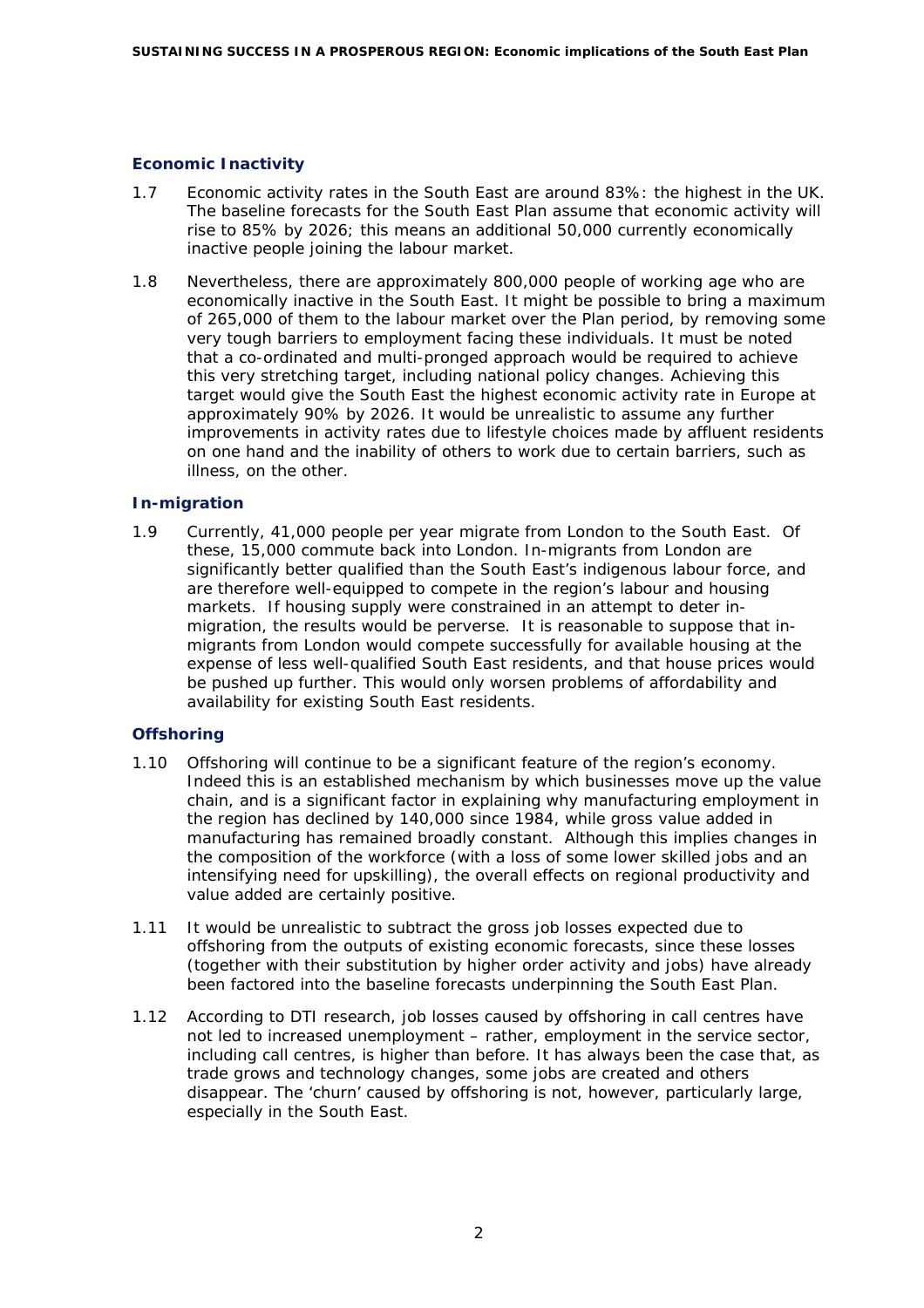#### **Economic and housing growth scenarios**

1.13 The following scenarios reflect what could be achieved in the South East through concerted policy interventions in terms of productivity and employment growth, and the implications for housing growth.

|                                                                               | draft South East Plan figures<br>on the<br>The baseline - based | educing economic inactivity by<br>and<br>nistoric productivity growth<br>maintaining<br>Scenario 1<br>65,000 | educing economic inactivity by<br>additional<br>and<br>5% pa<br>growth<br>Scenario 2 -<br>productivity<br>265,000 |
|-------------------------------------------------------------------------------|-----------------------------------------------------------------|--------------------------------------------------------------------------------------------------------------|-------------------------------------------------------------------------------------------------------------------|
| Annual productivity growth (%)                                                | 2.27<br>(historic trend 2.32)                                   | 2.32                                                                                                         | 2.39                                                                                                              |
| <b>Total Full Time Equivalent (FTE)</b><br>employment growth                  | 805,000                                                         | 772,000                                                                                                      | 712,000                                                                                                           |
| Labour shortfall - with a build rate of<br>25,500 per annum                   | 381,000                                                         | 336,000                                                                                                      | 155,000                                                                                                           |
| Labour shortfall - with a build rate of<br>28,000 per annum                   | 339,000                                                         | 294,000                                                                                                      | 113,000                                                                                                           |
| Labour shortfall - with a build rate of<br>32,000 per annum                   | 273000                                                          | 227,000                                                                                                      | 46,000                                                                                                            |
| <b>Dwellings required for a balanced</b><br>labour market under each scenario | 48,000                                                          | 45,500                                                                                                       | 34,800                                                                                                            |

**Table 1: Achieving 3% per annum GVA Growth to 2026** 

*Source: Deloitte and Experian calculations based on the draft South East Plan figures* 

- 1.14 **The baseline** the rate of productivity growth in the baseline (2.27% per annum), is slightly lower than the recent trend of 2.32% per annum, and reflects structural changes in the region's economy away from manufacturing to services (which record measurably lower productivity rates). Even at a level of 2.27% p.a., this translates into an overall increase in productivity from £39,000 per worker in 2005 to £62,500 per worker by 2026 (at constant prices). Employment growth projections in this scenario assume that economic activity rates will rise to bring an additional 50,000 residents into employment. This implies an increase in economic activity rates from 83% (already the highest in the UK) to 85%.
- 1.15 **Scenario 1** this scenario reflects what might be achieved through additional regional efforts in terms of enhancing productivity and economic activity. It assumes that concentrated action on research and development, innovation and productivity maintains the current average yearly productivity improvement despite the structural shift towards service sectors. It also assumes that all those who are economically inactive but relatively well-skilled and ready to return to work (65,000 existing residents in total) are brought back into employment in the South East.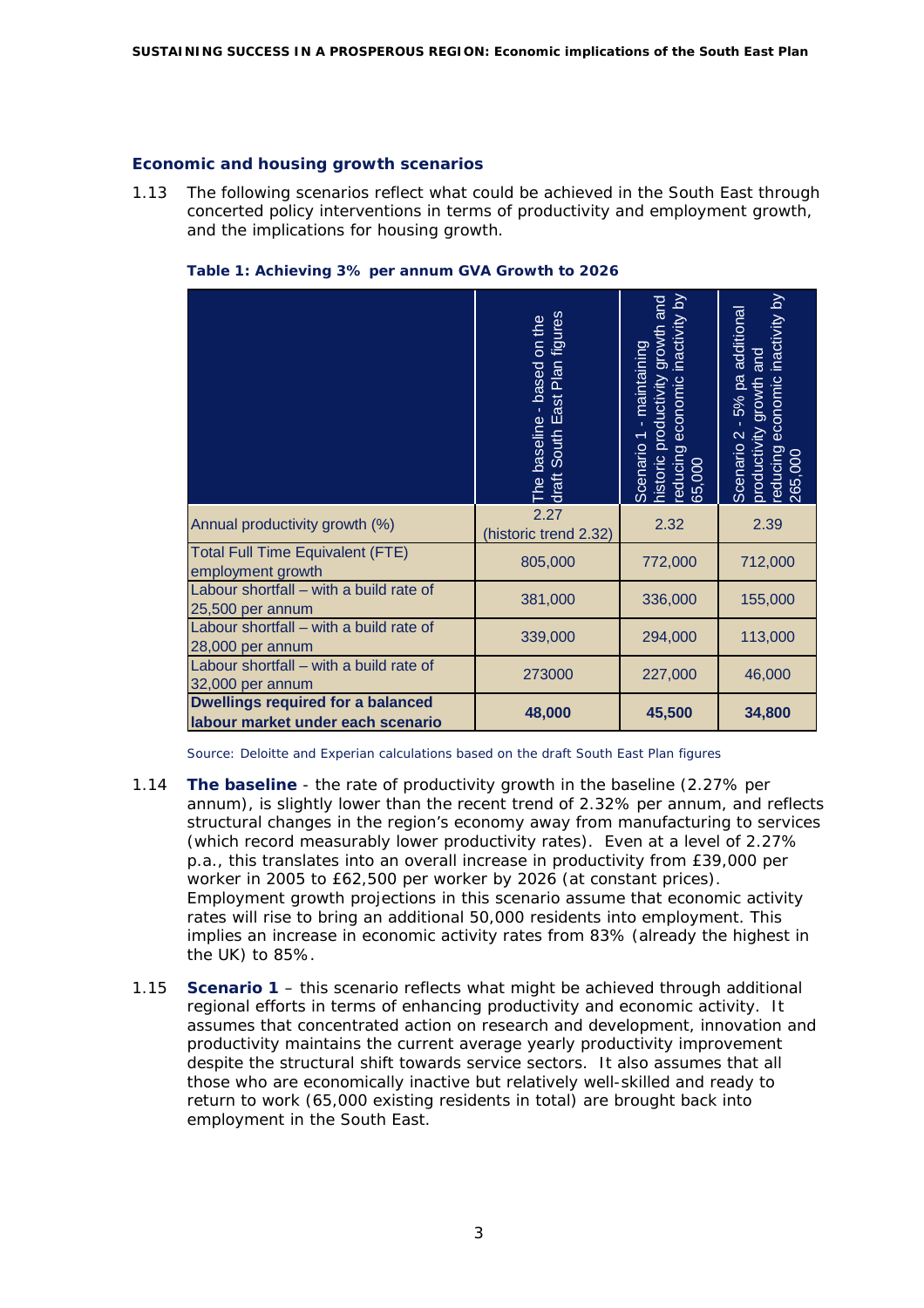- 1.16 **Scenario 2** this is at the upper limit of what could conceivably be achieved with significant investment, concentrated action by all relevant partners, and with major innovations in public policy. Over the course of the Plan period, productivity growth progressively improves by an average additional 5% (of the projected trend) per annum, implying that the South East becomes one of the most productive regions in Europe by 2026. The aggregate productivity growth under this scenario would be 2.39% per annum.
- 1.17 To put this scenario in a more regional context, if every sector in Kent, the Isle of Wight and East Sussex (the lagging areas of the South East in terms of productivity) were to catch up and match the region's average productivity levels by 2026, the additional average annual growth in productivity would be around 5% - similar to the levels assumed under this scenario.
- 1.18 In addition, major efforts to bring more challenging groups of economically inactive residents into employment are assumed to succeed under this scenario, with a total of 265,000 additional residents finding employment. Specifically:
	- The number inactive due to childcare or other care commitments would fall by one third from 295,000 to 190,000;
	- The number inactive due to long-term sickness or disability would halve from 160,000 to 80,000;
	- The number inactive due to early retirement would fall slightly from 75,000 to 60,000; and
	- The only other group remaining significantly economically inactive would be full-time students.
- 1.19 This implies lifting the region's overall economic activity rate to almost 90%, a rate never yet achieved in any regional economy, and significantly higher than anything yet achieved in any part of the South East.
- 1.20 This is a challenging target to achieve, where all who would like to work but currently cannot work (e.g. due to childcare commitments or long-term illness etc.) are assisted to enter the labour market. Again, for context, if all parts of the region were to increase economic activity rates to match the highest current rate (i.e. Berkshire), this would deliver less than half the overall improvement in economic activity assumed under this scenario.

### **Housing growth**

1.21 As shown in the table above, despite achieving maximum possible improvements in productivity and economic activity, the South East needs around 35,000 dwellings per annum to sustain an annual GVA growth of 3% to 2026.

### **Implications of achieving 2% GVA growth per annum**

- 1.22 Modelling the effects of lower growth rates demonstrates that there is a clear choice between sustainable growth and decline. For instance, if growth in GVA was constrained to an average of 2% per annum over the Plan period:
	- The region would generate £43 billion (constant prices) less GVA per annum by 2026, compared to the 3% growth scenario (i.e. GVA of £206 billion instead of £249 billion in 2026). In total, over the Plan period, the region would generate £400 billion less GVA (constant prices) under the 2% growth scenario;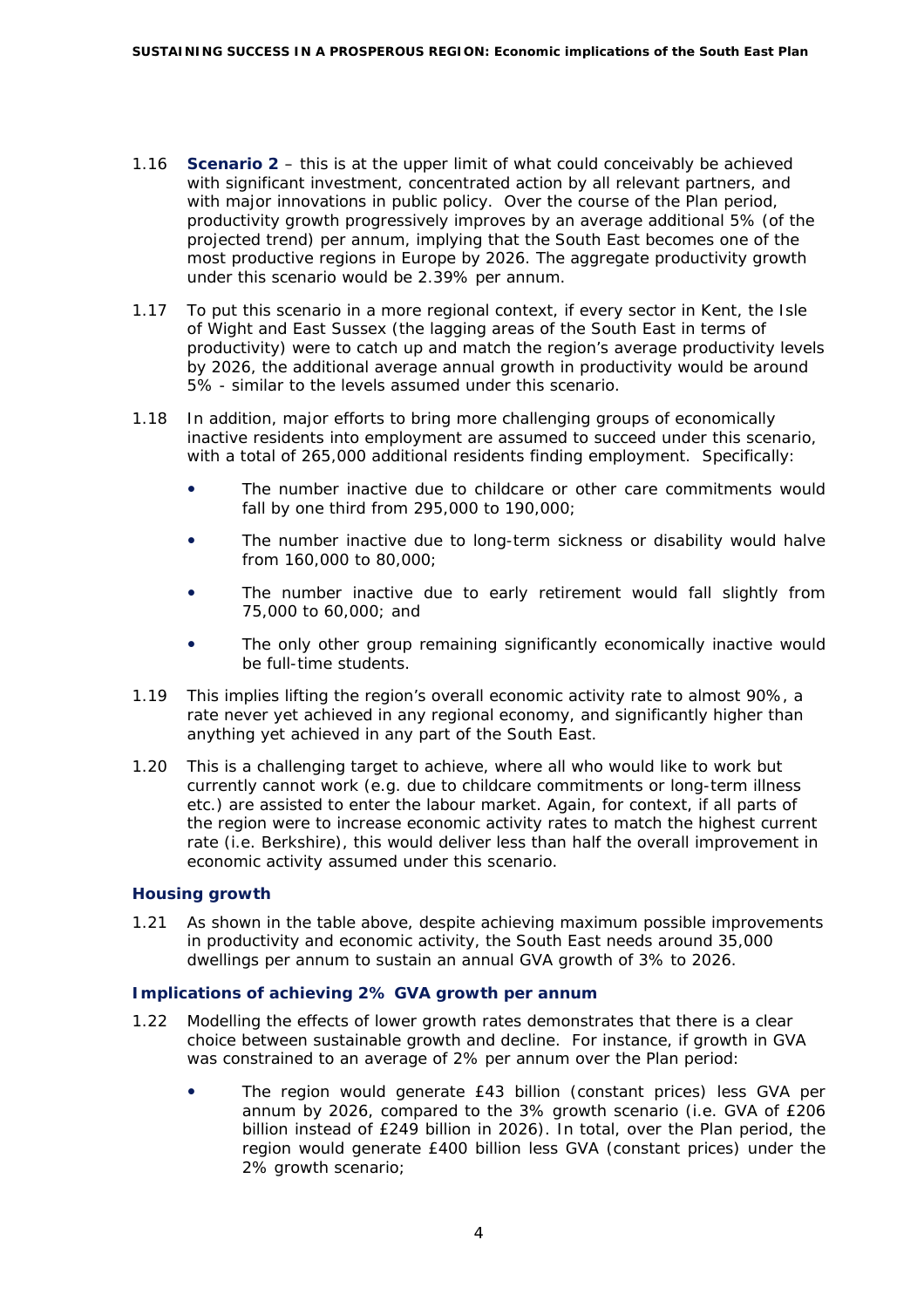- Employment growth would shrink to 113,000 over the Plan period (compared with a growth of 805,000 jobs under the 3% growth scenario); and
- Given the projected growth in the economically active population, this would imply an unemployment rate of 7% (roughly 400,000 residents unemployed) by 2026, compared to around 2% unemployment under the 3% growth scenario[2](#page-6-0).

### **Policy Considerations**

ł

- 1.23 For the region to achieve the baseline productivity growth of 2.27% per annum and enhance it further to a maximum of 2.39% per annum, significant investment in skills, innovation, infrastructure and enterprise is required. Subregionally, the sectors expected to perform well in terms of productivity growth are located in the prosperous parts of the region. For these parts to improve productivity even further, they need to attract high value added activities/functions. For instance, the financial and business services sector in London is more productive than in the South East primarily due to the nature of activities undertaken in London.
- 1.24 For relatively less successful parts of the region the challenge is to attract high value added sectors within which they need to focus on specific functions. There are two ways of achieving this: either through local entrepreneurship, or inward investment. For both, these areas need to invest in their infrastructure and skills with probably more radical approaches for support and promotion.
- 1.25 Historically, the proportion of highly qualified people in the labour market has been improving marginally in the South East. For the region to achieve higher productivity, a significant change in the qualification mix of the labour force is required, especially in deprived areas.
- 1.26 There is a gap between the prosperous and the less successful parts of the region in terms of business start-up rates (enterprise), investment, skills (educational achievements as well as qualification levels of the workforce) and the innovation infrastructure. There has to be a marked change in these drivers if the lagging parts of the region are to catch up with the rest of the region.
- 1.27 Overall productivity in the region could be enhanced in two ways (although these are not mutually exclusive): either through investing in success; or by improving the performance of the lagging elements. The former requires significant investment in the infrastructure of successful areas and enhancing connections to lagging areas e.g. through effective transport links; and the latter requires a bold economic vision in the deprived areas.

<span id="page-6-0"></span><sup>2</sup> These figures are based on the assumption that there is only a 10 percent reduction of both net migration and net commuting under the scenario. Further, it is assumed that 50 percent of the fall in employment will be taken up by inactivity and 50 percent by unemployment.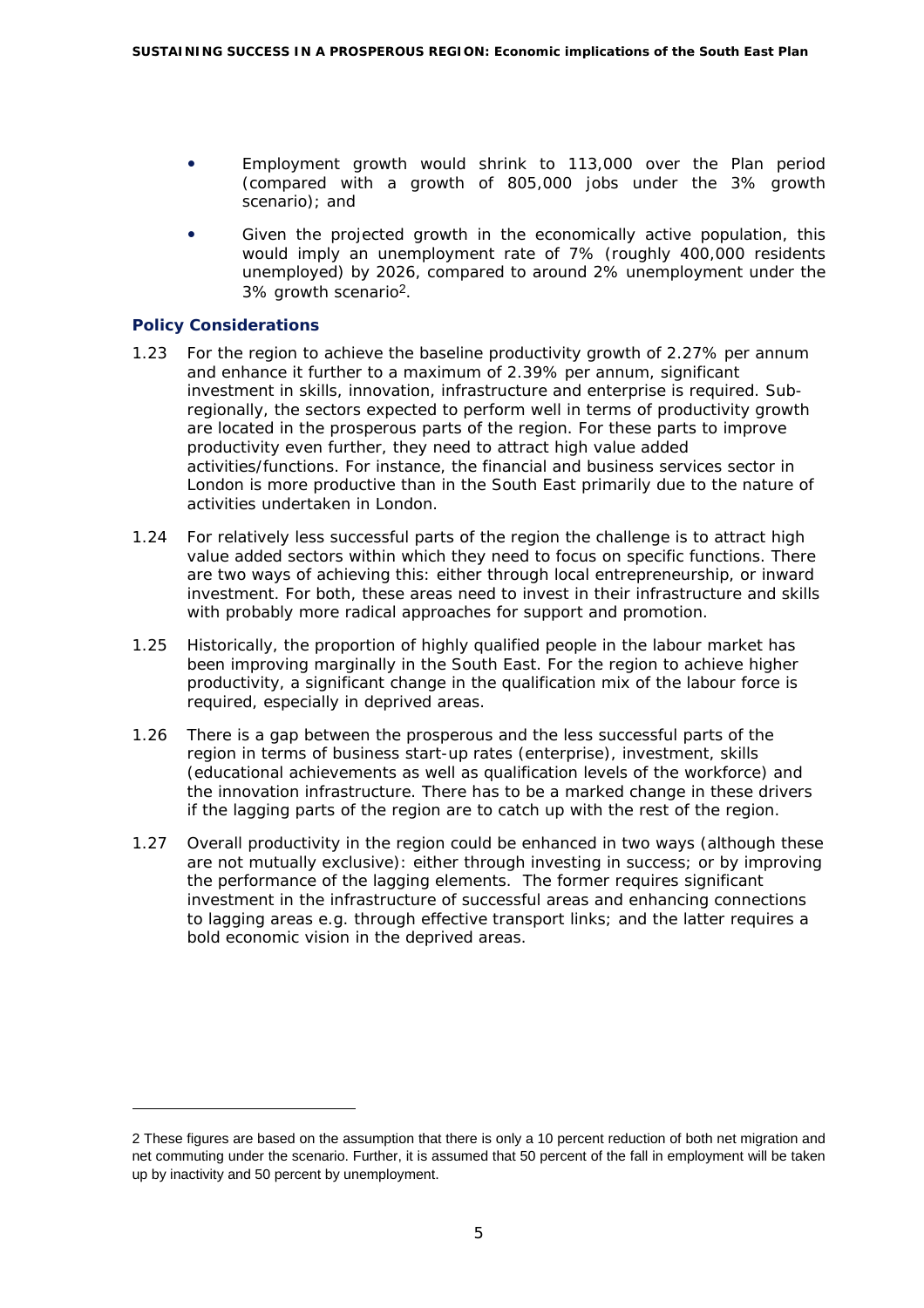# <span id="page-7-0"></span>**2. Introduction**

2.1 Deloitte was commissioned by SEEDA to undertake a review of economic and demographic projections underpinning the draft South East Plan and identify their implications for the regional economy. The brief also included testing various assumptions in terms of influencing the key drivers of economic growth and their implications for housing growth. The project was undertaken in two phases.

# **Phase 1**

- 2.2 This phase focused on reviewing the evidence base underpinning the draft Plan and assessing the impact of the three housing options proposed by the draft Plan on economic growth, labour shortages and affordability: exploring the relationship between economic growth and spatial planning.
- 2.3 The preliminary findings of the first phase of the research (set out in Section 4 of this report) established that none of the three housing growth options in the draft South East Plan is consistent with a forecast of 3% per annum GVA growth on current forecast assumptions. The housing growth options of 25,500, 28,000 and 32,000 dwellings per annum would lead to labour shortfalls of 380,000, 340,000 and 270,000 respectively, by 2026. This could compromise the competitiveness of the region and trigger a decline in its economic performance.
- 2.4 The Phase 1 research also highlighted that, like any other advanced economy, the choice for the region is not between status quo and growth but between sustainable prosperity and decline, the latter characterised in the South East by collapse in services, social polarisation and further isolation of coastal areas. Similarly, economic growth at any cost is not an option as it would be detrimental to the environmental quality of the region and increase pressures on its physical infrastructure.

# **Phase 2**

- 2.5 This phase explored possible sources for sustaining a GVA growth rate of 3% while lessening impacts on house building rates. Four possible sources for achieving this have been examined, namely:
	- Productivity growth;
	- Reducing economic inactivity;
	- Replacing in-migration with the indigenous labour force; and
	- Offshoring.
- 2.6 This report highlights current and projected trends in each of these areas and identifies the potential scope for further improvement. It then demonstrates the impact of achieving substantial improvement in productivity and economic activity on economic growth, housing and employment. It also tests the implications of achieving a lower GVA growth (2% per annum).
- 2.7 The report also comments on the key broad policy areas and identifies interventions required to achieve any improvements in productivity and economic activity to sustain the scenarios presented in this research, by agreement with SEEDA.
- 2.8 The Experian Business Strategies economic forecasting model (the same model used to generate economic forecasts supporting the South East Plan Consultation Document) was used in producing alternative scenarios.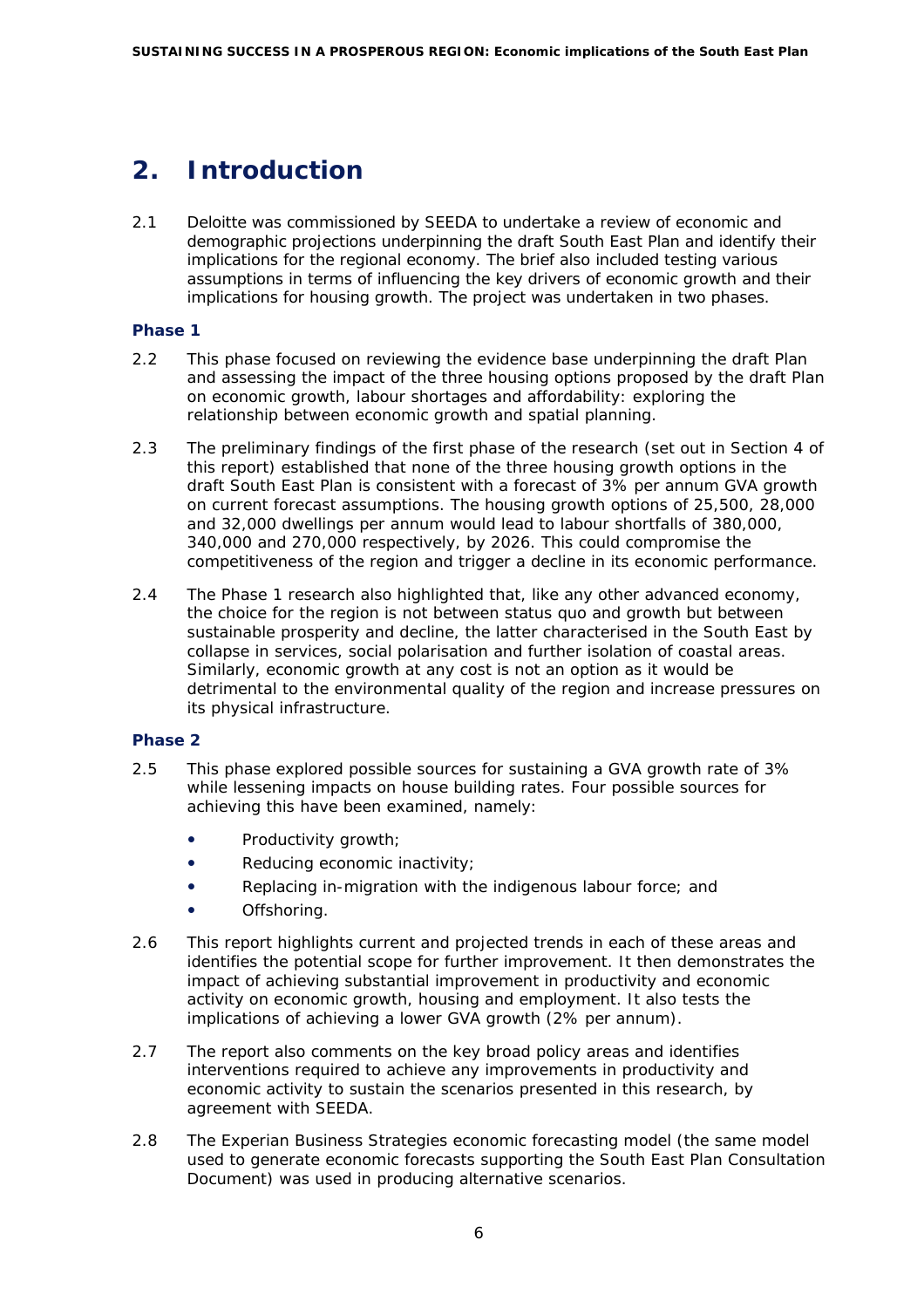# <span id="page-8-0"></span>**3. Global economic context for the South East**

- 3.1 The South East is one of the most successful regions in the UK and has enjoyed sustained economic growth over the last few decades. With the lowest unemployment rate and second highest GVA per head in the UK, the region is prosperous overall. But there are significant sub-regional disparities: specific communities are not benefiting from the region's prosperity, there is pressure on natural resources, and the region's physical infrastructure is straining to meet demand.
- 3.2 However, it would be naïve to conclude that the region has achieved its overall economic potential and now is the time to focus purely on a regeneration, social and environmental agenda. Sustaining economic success is as challenging as achieving it, in a globally competitive economy. The development support demanded by the South East economy is critical. The challenges are stark and resistance to change could risk undermining the heart of the knowledge economy of the South East with implications for the success of the wider UK economy.
- 3.3 Therefore, any policy response to enhance quality of life and sustain the success of the region must deal with economic, social and environmental issues in a coherent way, and invest in success as well as countering inequalities.
- 3.4 The global economic landscape is changing rapidly and the following trends will have a significant impact on the SE economy:
	- China will challenge the US as the largest economy in the world in a generation;
	- By 2021, China will have more graduates than Western Europe and the US combined;
	- India alone is producing 3 million graduates a year;
	- China and India combined have a consumer market five times bigger than Europe's and between them they produce 125,000 computer science graduates every year compared with 5,000 in the UK;
	- y Brazil, Indonesia, South Africa and many other developing economies are competing with the South East for certain functions and in export markets;
	- Dubai is emerging as a centre for financial services and biotechnology, with huge business parks and a world class infrastructure, targeting high value added activities and highly skilled workers
	- Closer to home, ten new countries have joined the EU and others are on their way, all with lower wage costs. This makes them an attractive location for 'near-shoring', a substitute for companies reluctant to embrace off-shoring.
- 3.5 The changing global economic climate brings challenges as well as opportunities. The challenges come in the form of increased competition for the South East's firms, and the opportunities from an expanding global market for services and goods where the region enjoys a competitive advantage, in terms of innovation, technology and creativity.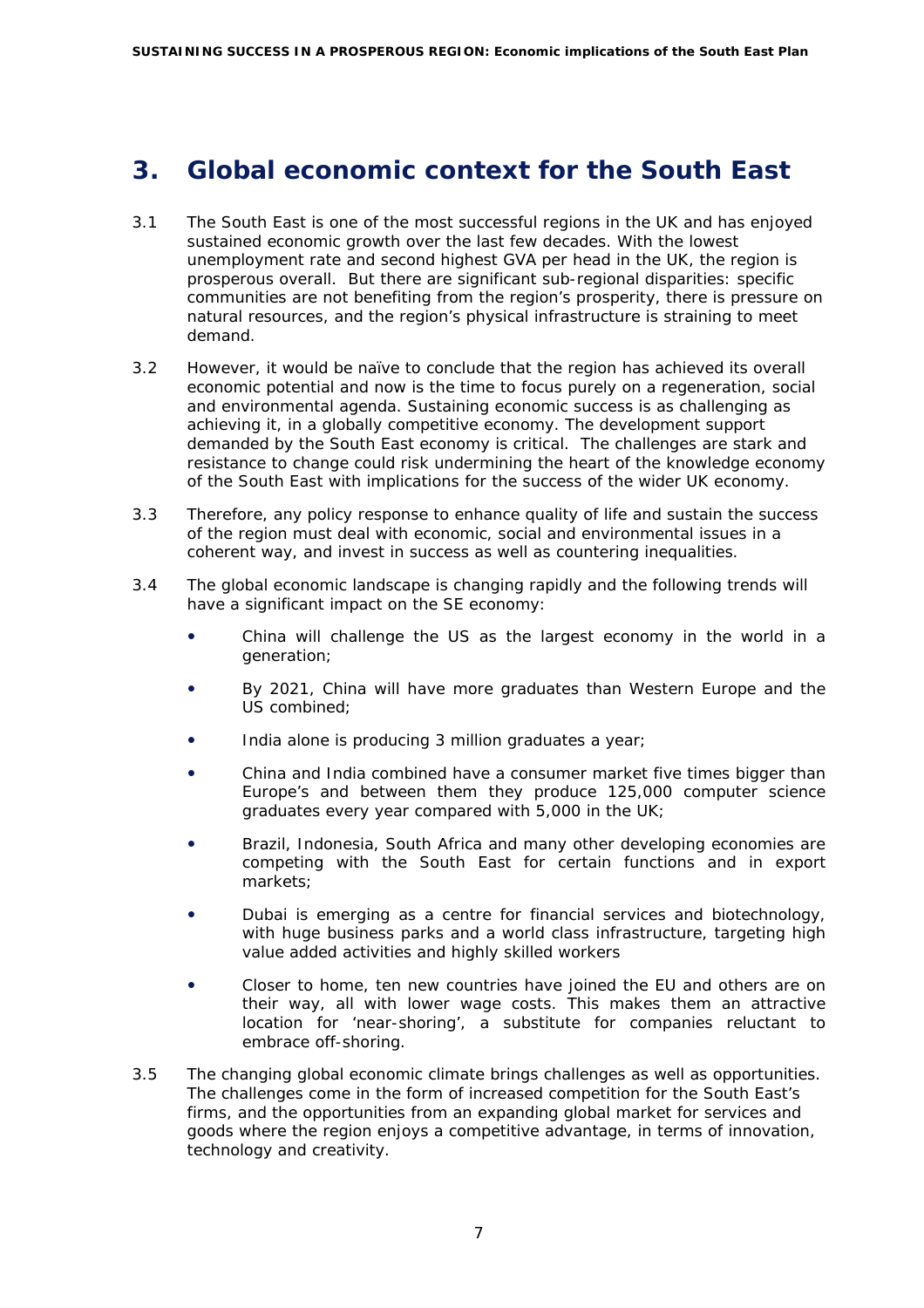- 3.6 The South East is well-placed to thrive on this change provided that it is proactive in its policies and seizes opportunities before its competitors. Economic forces are strong and public policy cannot stop this transformation. If the region does nothing more than it is already doing, then it risks being overtaken by other global regions, losing successful businesses and skilled people to its competitors. The resources at the region's disposal are marginal in terms of regional GDP, but wisely focussed could help repel the global challenge in key areas.
- 3.7 If the region is not planning for growth, by default, it is planning for relative decline. The South East's competitors such as Boston, Singapore and Silicon Valley are adopting aggressive strategies to enhance their competitiveness.
- 3.8 However, just any type of growth will not fulfil the region's policy objectives of economic success, social inclusion and environmental protection.
- 3.9 The next section of this report provides a summary of the baseline review and findings from Phase 1 as background and the rest of the report explores policy approaches for sustaining economic prosperity while minimising pressure on the region's physical infrastructure, especially housing.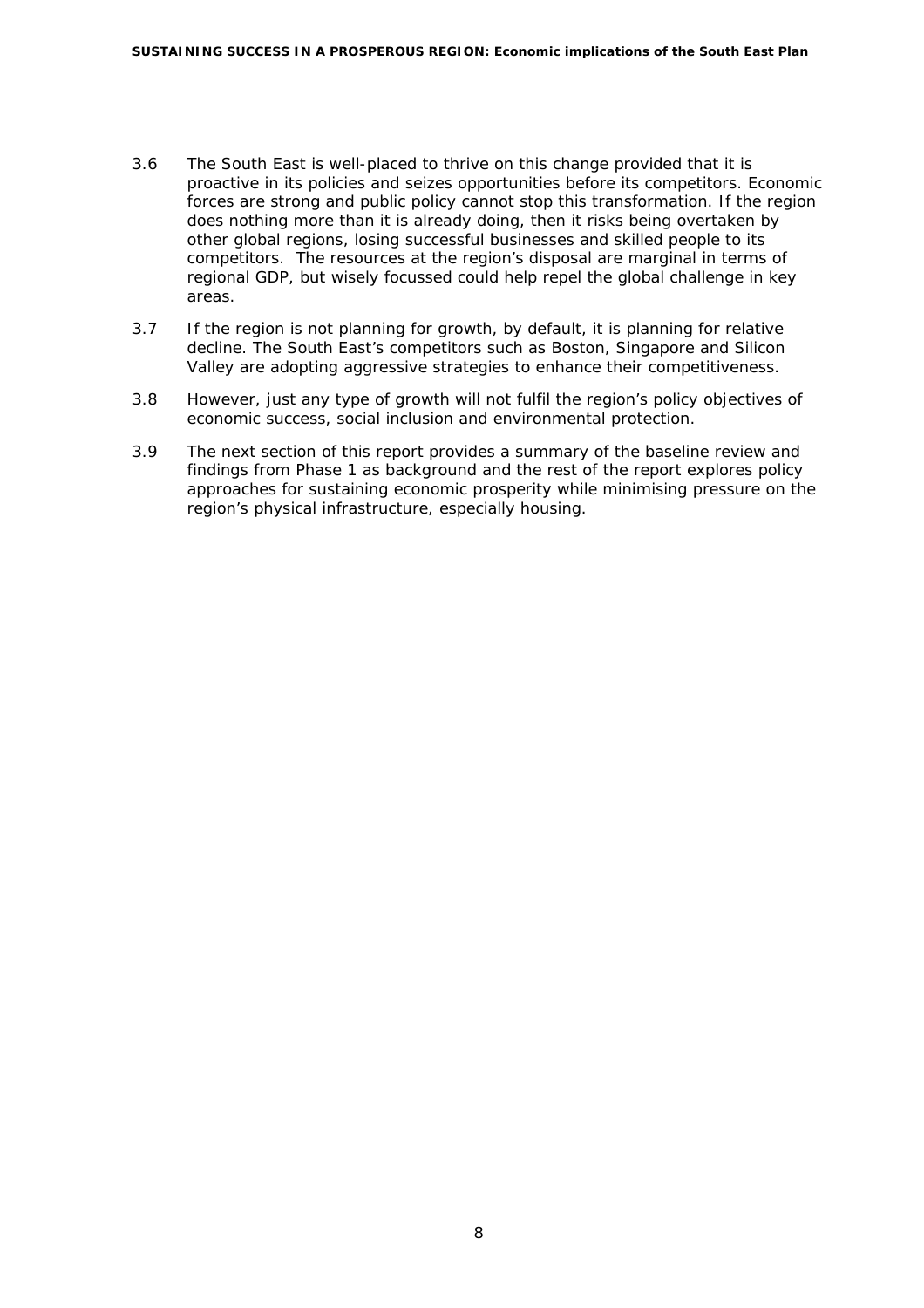# <span id="page-10-0"></span>**4. Phase 1: Review of the baseline summary findings**

4.1 The key objectives of Phase 1 of our work included assessing the impact of the three housing options proposed by the Regional Assembly on economic growth, labour shortages and affordability. The findings of Phase 1 are summarised below.

# **Policy context**

- 4.2 The global economic landscape is changing rapidly and it brings new challenges and opportunities for the South East. In order to benefit from these new developments and avoid losing comparative advantage in the international market, the region needs to draw a roadmap to sustain success. Like any other advanced economy, the choice for the region is not between status quo and growth but between sustainable prosperity and decline. The latter would be characterised in the South East by collapse in services, social polarisation and the further isolation of coastal areas.
- 4.3 There are perceived and real tensions between social, economic and environmental priorities. The South East Plan must be viewed in this context and while damaging environmental quality is not desirable, social inclusion and economic competitiveness must not be ignored either.
- 4.4 The Plan itself is based on a vision for the region, consistent with the Regional Economic Strategy, which focuses on the quality of life in the South East, underpinned by the well-being of its citizens, the vitality of its economy, the wealth of its environment and the prudent management of its natural resources.
- 4.5 In order to achieve that vision, a social optimum has to be sought: balancing economic, social and environmental needs. For instance, economic considerations alone have been considered to suggest a housing growth of over 47,000 dwellings per annum (the Barker Review).
- 4.6 There is a substantial body of evidence suggesting that 'restraining' growth in successful parts of the South East would lead businesses to relocate not to other parts of the South East, but out of the UK altogether.

# **Current housing market and the affordability challenge**

4.7 Whilst it is debateable how much housing is required to meet future needs (partly because of views about future household size and formations), it is clear that current levels of new housing development are failing to meet current rates of household growth. Household growth in the South East exceeded the rate of house building by 6,700 dwellings per annum between 1991 and 2001, representing a total shortfall of almost 70,000 homes.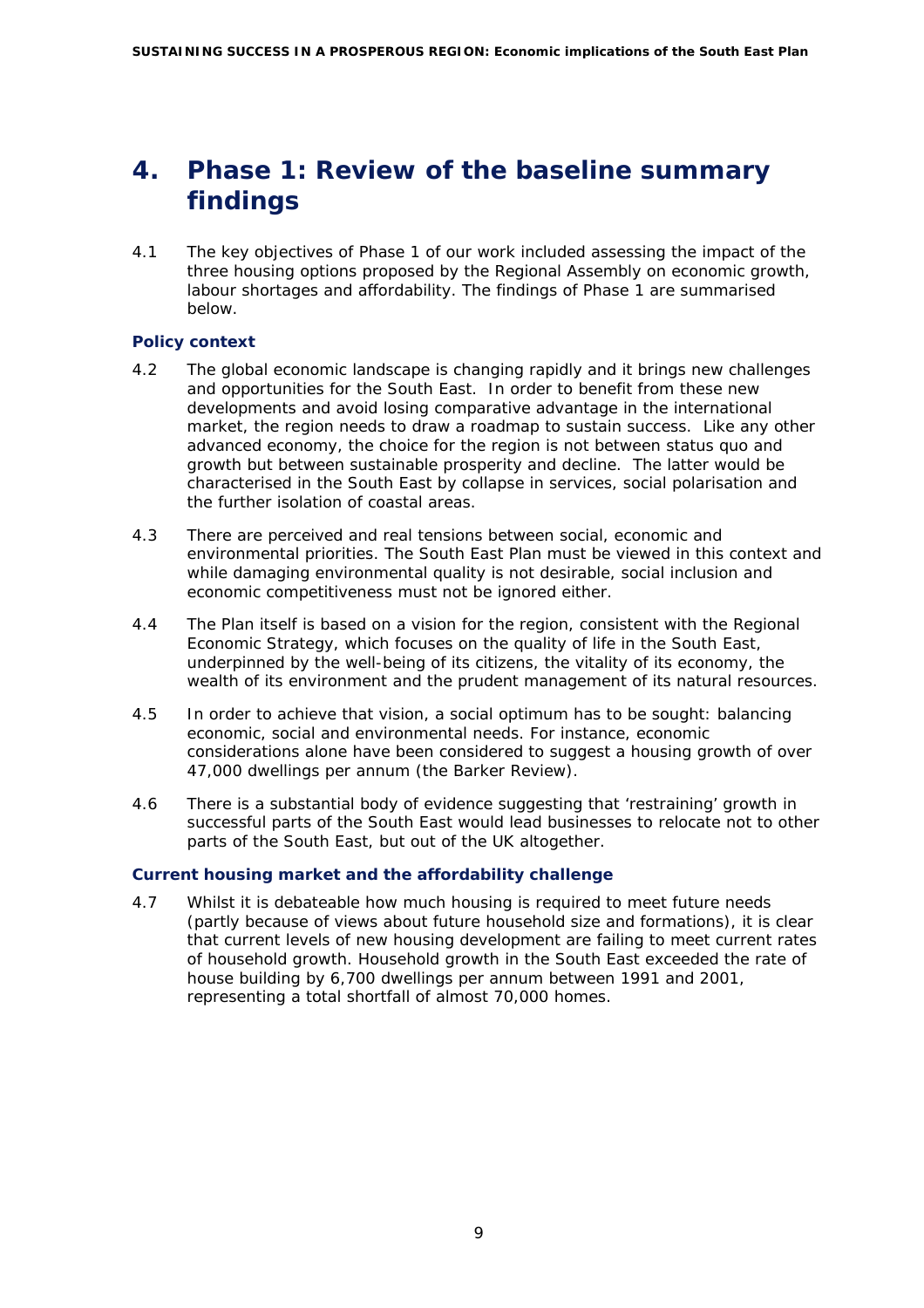

**Chart 1: South East: Rates of household growth and build rates (1990 – 2002)** 

#### *Source: ODPM*

- 4.8 Whilst housing market dynamics and drivers are complex, it is evident that, as a result of shortages, the South East is experiencing problems of affordability, inequality in housing wealth and barriers to labour market entry with implications for both the public and private sector industry/services. If the shortfall experienced during the 1990s continued over the lifetime of the Plan (to 2026), there would be a shortfall of almost 170,000 dwellings. On current plans (i.e. before taking into account the South East Plan and decisions to be based upon it) there is no prospect of the current housing market shortfall being overcome.
- 4.9 The South East has experienced rampant house price inflation over the last decade or so; since 1986 house prices in the region have quadrupled. As shown in the figure below, the prices have consistently been above the UK average and since 1998 the gap has been growing more rapidly.



**Chart 2: House Prices and Price / Income Ratios 1986 - 2003** 

*Source: ODPM*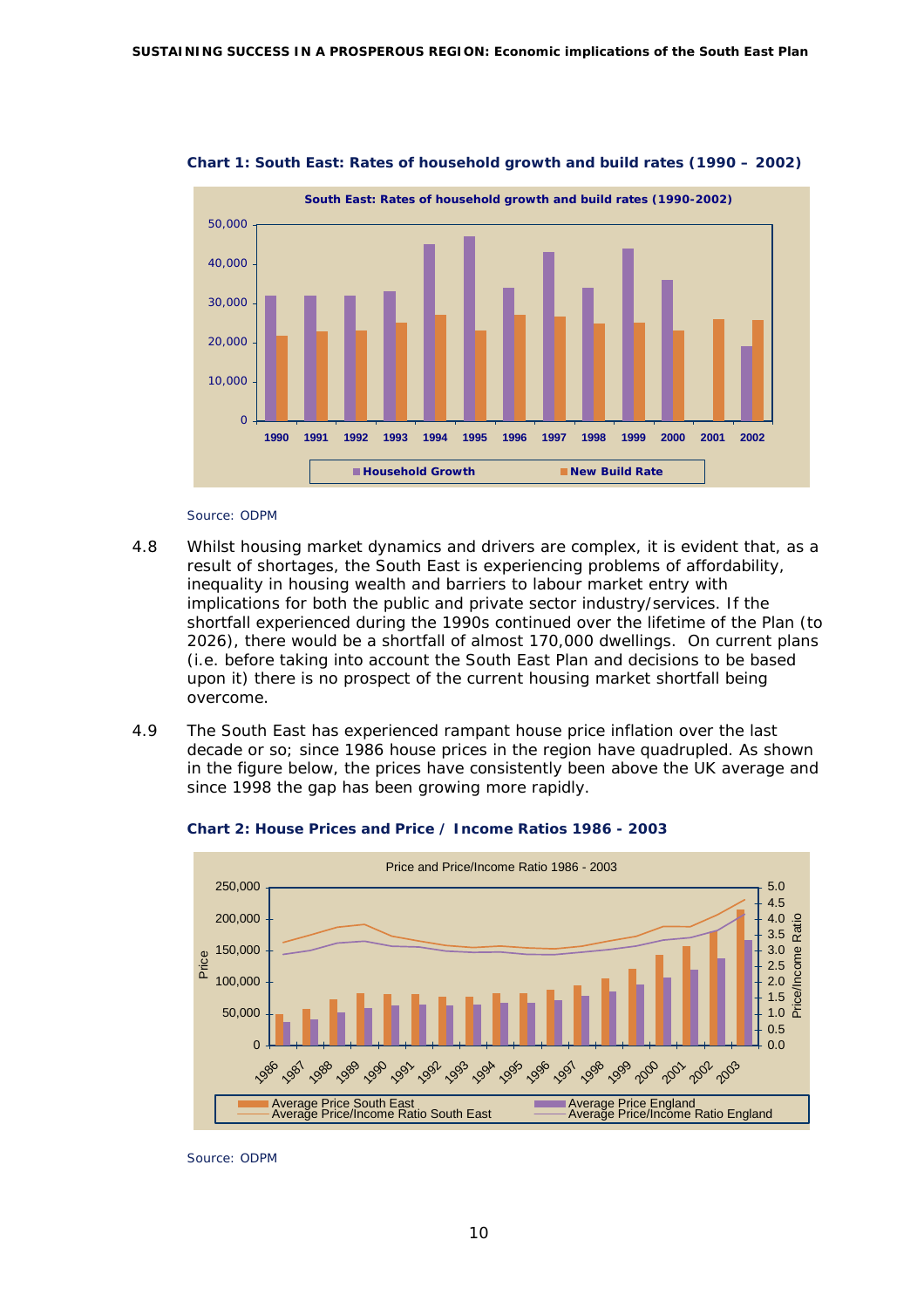- 4.10 Household incomes have not been rising at similar rates. As demonstrated in the chart above, the house price/income ratio has been rising since 1998.
- 4.11 As a result, house prices in the South East are increasingly unaffordable for those on low-middle incomes and lacking existing equity. This is a barrier to labour market mobility. An increasing number of households lack any means or prospect of securing market access to housing in the region, as demonstrated by the following analysis:
	- house prices have risen by 70% since 1999, with housing at the lower end of the market (i.e. the most affordable) rising by 89%;
	- annual earnings have increased by just 30% in the same period, making home purchase less affordable;
	- On normal lending criteria of 3.5 times income, prospective home buyers in the region need to earn over £54,400 a year to buy the average home – twice the regional average earnings of £29,000. More people are below the mean earnings level than are above it;
	- The proportion of house purchases by first time buyers in the South East has fallen from 48% in 1993 to just 18% in 2003.
	- Waiting lists for housing are rising by more than 10% a year and homelessness has increased by 15% over the past 4 years. There are 147,000 people on housing waiting lists in the region; and
	- Affordable housing completions are just 6,000 a year, and do not compensate for the loss of social rented properties as a result of right to buy.
- 4.12 This is creating growing inequalities between: a) those with housing equity (and housing wealth) who benefit from rising prices and are able to progress up the ladder (and who are able to use this equity in a way which fosters entrepreneurship and investment); and b) those whose incomes are insufficient to give them market access to housing and who therefore do not have access to equity and housing wealth. A recent report by Shelter suggested this might represent a "return to the deep social divisions of Victorian England" The potential for a very significant proportion of the population in the region to lack the ability to access housing wealth will give rise to dramatic changes in the structure of the economy.

### **Forecasts and analysis - demographic projections**

- 4.13 The Assembly had prepared two demographic projections to help inform the Plan-making process. The first projection has been produced by Anglia Polytechnic University using the Chelmer Model. It is based on long-term (ten year) migration trends. The second projection was produced by the Chairman of the Regional Assembly's Demography Sub-Group. It is based on the ONS draft 2002-based sub-national population projections; as such it is based on shortterm (five year) migration trends.
- 4.14 The key demographic trends over the Plan period to 2026 are as follows:
	- Resident population will increase by between 985,100 and 1,094,800 (11-12% increase to the current base of just over 8 million);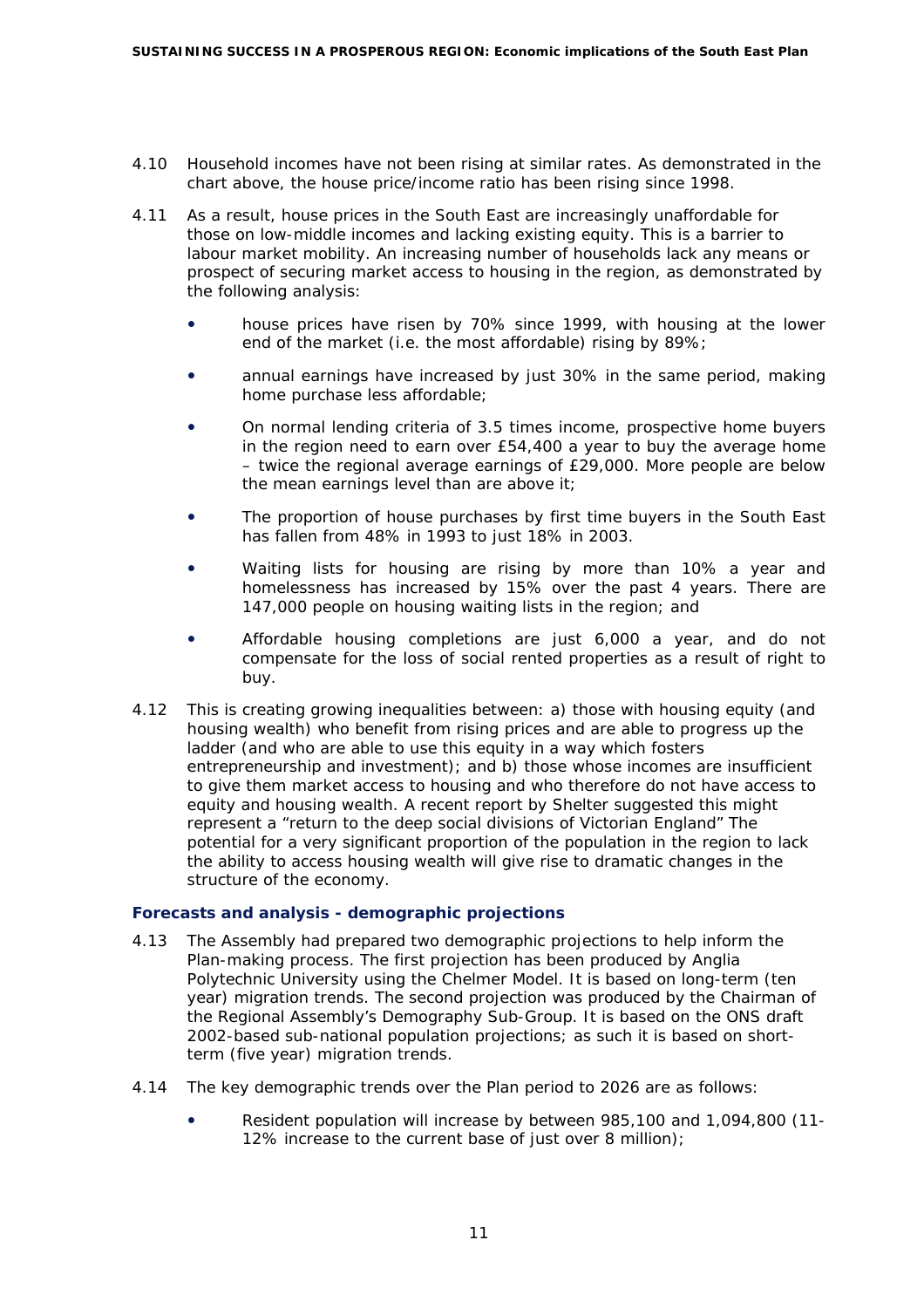- The age structure of the region's population will change significantly; with a reduction in 25-44s, increase in 45-60s and over 75s. This has implications for labour supply, service provision and household formation
- Household size will continue to decline (ONS projections show a fall from 2.34 persons per households in 2001 to 2.15 in 2021; and
- As a result of indigenous population growth and migration, there will be an increase of between 724,000 to 866,000 households in the region; one third generated by in-migration (primarily from London).
- 4.15 Short-term migration-based projections suggest that the region requires just over 36,000 dwellings per annum to 2026. This is consistent with the methodology for government projections in its use of the 5-year trend – although this is in itself not a justification for the results as it simply represents an extrapolation of what has occurred in the recent past. The household growth component of this projection is broadly equivalent to the Government's interim 2002-based household projections (which apply the 1996-based household formation assumptions to the 2002-based population projections).The long-term (ten year) migration-based projections result in a requirement of 30,500 per annum.

### **Economic forecasts**

l

- 4.16 The demographic projections underpinning the above dwellings estimates were then fed by the Regional Assembly into Experian's economic forecasting model. The link between demographic and economic models in this process is not transparent. However our detailed analysis of Assembly's figures reveals that, even 36,240 dwellings per annum<sup>3</sup> fall short of providing enough labour required to achieve an annual GVA growth of 2.99%; and would lead to a labour shortfall of 243,000 people by 2026.
- 4.17 The following analysis provides a preliminary assessment of the Assembly's figures underpinning the draft Plan. It also identifies further work required, in association with the Assembly, to arrive at firm conclusions about housing growth required to support economic aspirations of the region.
- 4.18 According to Experian forecasts commissioned by the Assembly, an annual productivity growth of 2.27% (compared with the historic trend of 2.32%) and employment growth of 0.71% (compared with 1.42% historic trend) is projected to deliver 2.99% GVA growth per annum. This annual employment growth translates into 805,000 additional jobs generated over the life of the South East Plan. Using short term migration-based projections, 866,000 additional households (36,000 dwellings per annum) would provide 562,000 additional economically active people; leaving a total labour shortfall of 243,000 by the end of the Plan period.
- 4.19 The following table provides estimated labour shortfall under each of the three housing options proposed in the draft Plan. Clearly, none of the three would deliver the housing required to sustain a 3% per annum GVA growth to 2026.

<span id="page-13-0"></span><sup>3</sup> This figure includes current backlog, shortfall and replacement estimates provided by the Assembly in the draft Plan.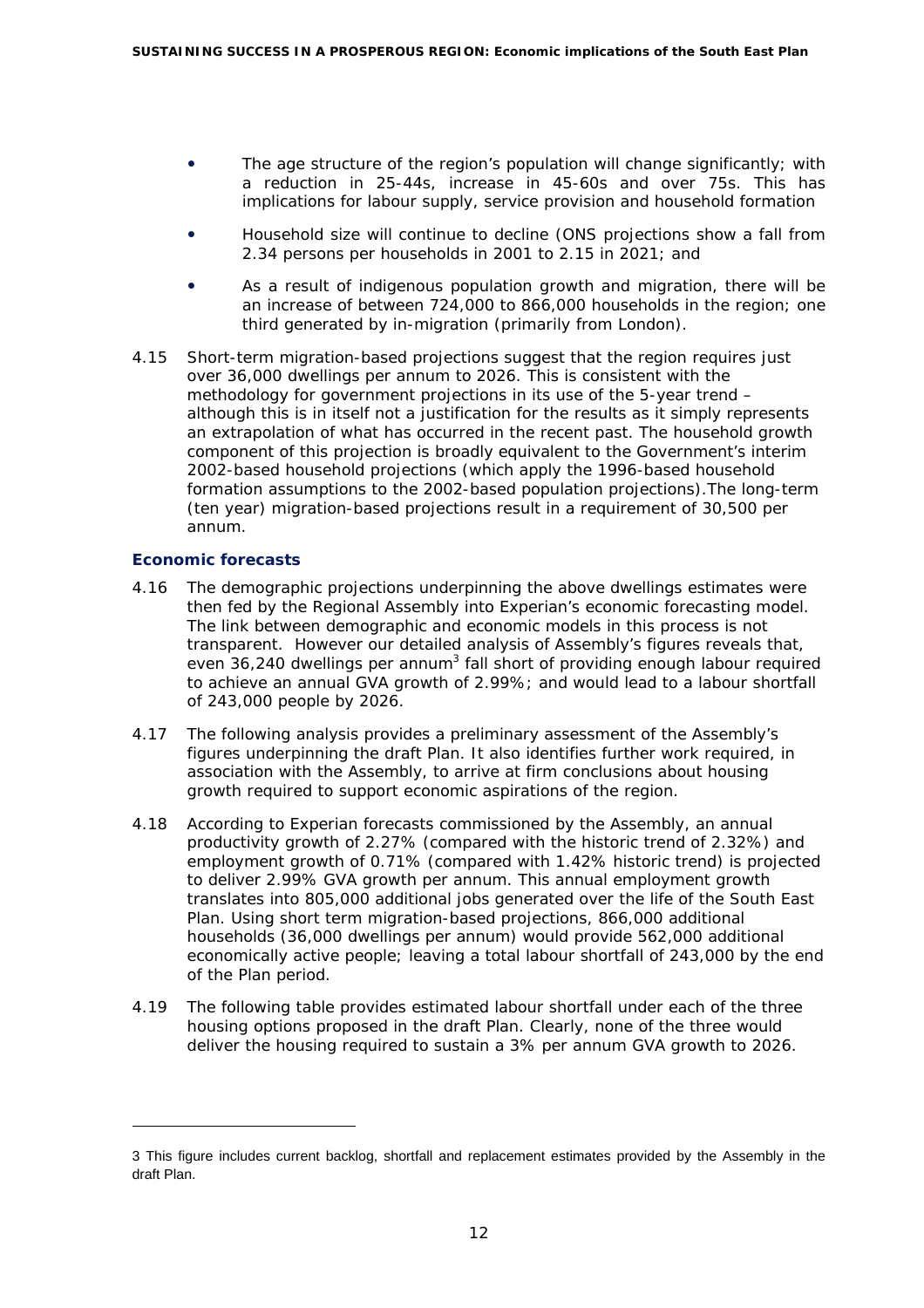4.20 The housing growth options of 25,500, 28,000 and 32,000 dwellings per annum would lead to labour shortfalls of 380,000, 340,000 and 270,000 respectively, by 2026. This could compromise the competitiveness of the region and trigger a decline in its economic performance.

### **Table 2: Labour shortfall under the three housing options**

|                                                            | Baseline (used in the draft Plan to<br>achieve 3% GVA growth per annum) |
|------------------------------------------------------------|-------------------------------------------------------------------------|
| Annual productivity growth (%)                             | 2.27 (historic trend 2.32%)                                             |
| Annual employment growth (%)                               | 0.71 (historic trend 1.42%)                                             |
| Total employment growth                                    | 805,000                                                                 |
| Labour shortfall $-$ with a build rate of 25,500 per annum | 381,000                                                                 |
| Labour shortfall – with a build rate of 28,000 per annum   | 339,000                                                                 |
| Labour shortfall $-$ with a build rate of 32,000 per annum | 273,000                                                                 |

*Source: Deloitte calculations based on the draft South East Plan figures* 

4.21 Failing to deliver the required housing would compromise the economic prosperity of the region's residents and lead to further in-commuting. Current commuting patterns suggest that, excluding London, there are around 35,000 net in-commuters to the South East: far fewer than expected figures under all three housing options.

# **Offshoring**

- 4.22 The draft Plan notes, based on Experian's October 2004 study, that more than 200,000 jobs might be lost to other low cost locations abroad – a number similar to the potential labour shortfall described above
- 4.23 However the methodology of the offshoring study is insufficiently robust to draw firm conclusions capable of being applied to the housing requirements estimates for the Plan. Firstly, it does not deal with the substitution phenomenon adequately and secondly, its findings at sub-regional level, suggesting that the areas at greatest 'risk' are Berkshire, Oxfordshire and Buckinghamshire, are contrary to other Experian research predicting these areas to achieve the highest growth in Europe over the next few years, underpinned by their economic structures.

### **Migration trends**

4.24 Because there is limited mileage in debating the underlying assumptions on household formation and natural change (these are set by the Government's actuary department and/or reflected in the most recent projections), the major debate on future housing requirements has focused around migration (as evidenced by the two projections produced by the Assembly). However, migration trends are very complex, and need to be considered carefully.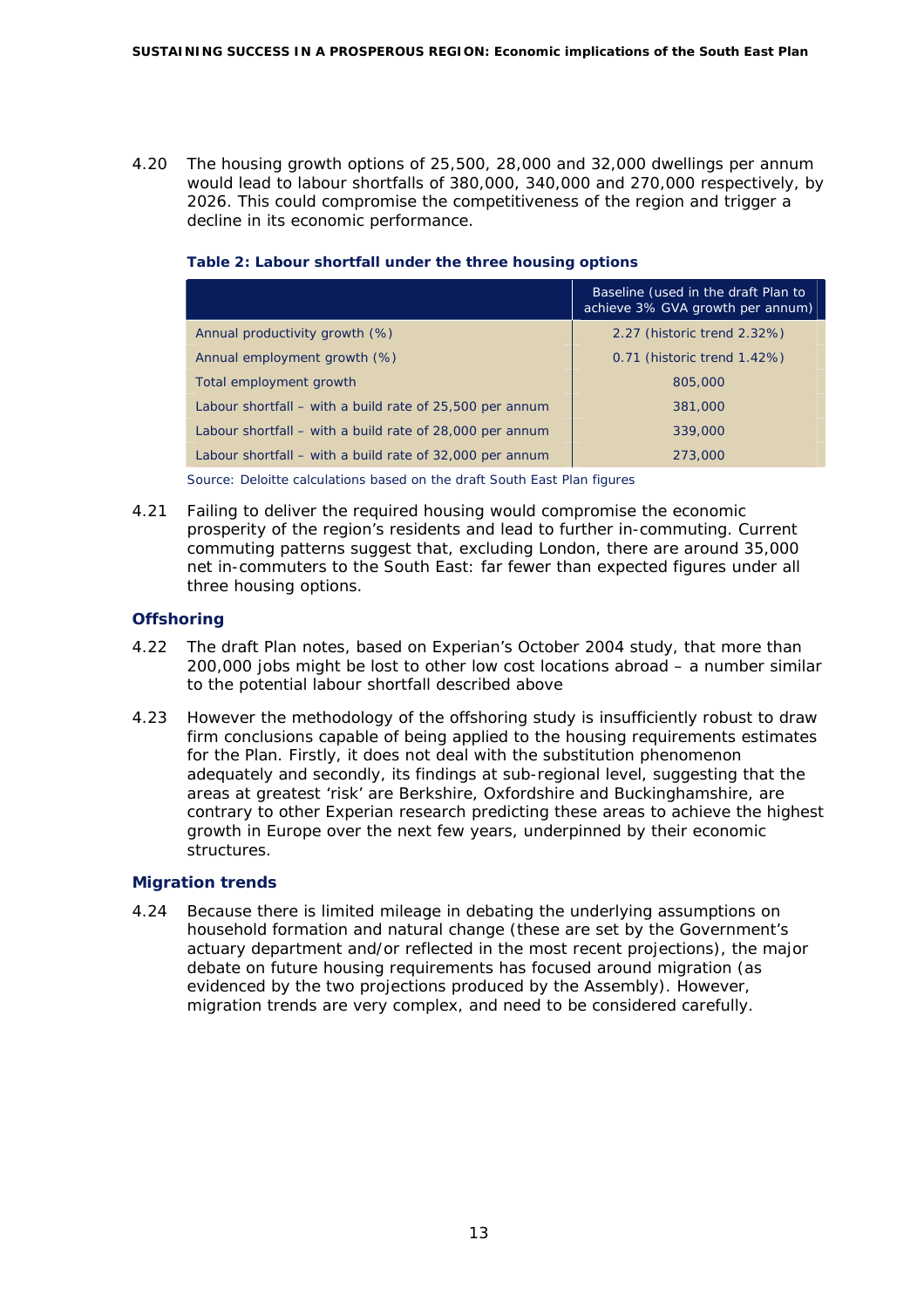4.25 In-migration to the South East comprises two principal components: The first is housing–led migration from London (a net inflow of 47,000 people in 2003, consisting primarily of those with higher incomes who are better able to afford market housing and are driven by desire to improve housing circumstances and quality of life). The shortages of housing and higher prices are unlikely to act as a barrier to these flows – and there is no evidence that recent trends will be reversed. The second component is people who arrive for economic reasons to work in the public and service sector (in many cases from abroad and generally at the low-middle earning level). Because incomes among this group are more modest (and often relatively low), the shortage of housing and higher prices will act as a barrier to this group – which is needed to sustain the regional economy.

# **Economic growth and housing**

- 4.26 The South East's economy is strong at the current time, but still faces many challenges and therefore there is no room for complacency. Adequate housing is required in order to:
	- Ensure that sufficient housing is provided to support and sustain the economic growth that is needed to maintain the South East's competitiveness in an increasingly competitive global market. This will mean supporting 'clusters' of high growth sectors and sustaining support services (including in the public sector) to ensure their performance is maintained and supported; and
	- Ensure that sufficient housing is provided in less prosperous areas (e.g. the coastal areas) to ensure that mixed use housing-led development generates more sustainable communities with greater housing and local employment opportunities, coupled with consumption-led development derived from local population growth.
- 4.27 Phase 1 of our study for SEEDA concluded that there is a clear need to explore ways of sustaining the economic prosperity of the South East while lessening pressures on house building rates. Four possible ways of achieving this were identified: productivity; economic activity; offshoring; and in-migration. The remainder of this report explores these sources in detail and identifies the impact of achieving maximum improvements in productivity and economic activity on the housing needs of the region.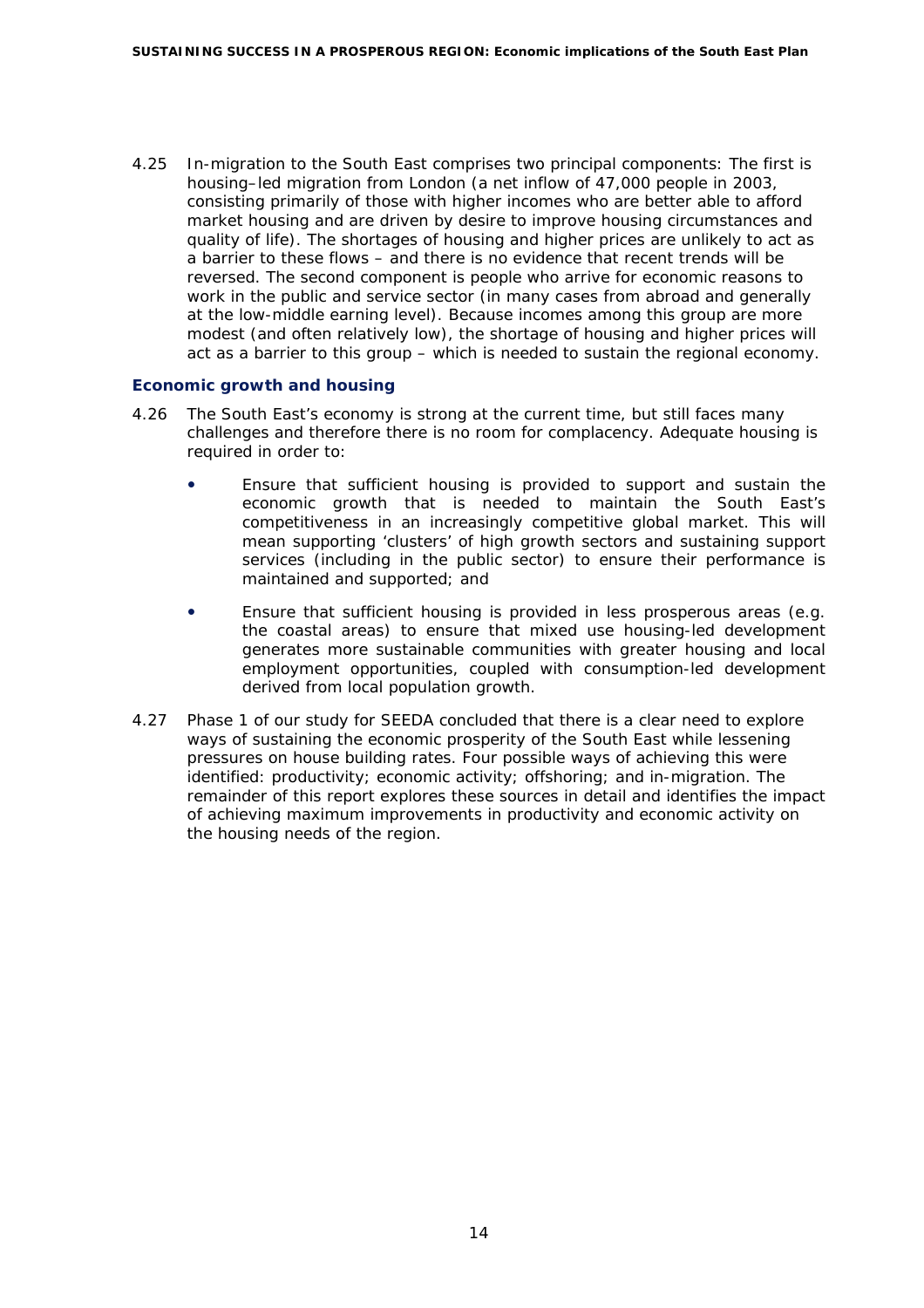# <span id="page-16-0"></span>**5. Productivity**

- 5.1 Productivity is the main determinant of living standards. It refers to how well an economy uses the resources it has available by relating the quantity of inputs to outputs $\frac{4}{7}$  $\frac{4}{7}$  $\frac{4}{7}$ . Productivity can be defined as the sum of all incomes earned from productive activity i.e. income from employment, self employment, and gross trading profits and rent divided by total full-time equivalent workers.
- 5.2 This section explores the extent to which productivity growth could be enhanced further in order to sustain the success of the South East, while minimising pressures on the region's physical infrastructure, including housing. The analysis is based on a comprehensive review of the baseline, international comparisons and the untapped potential within the region.
- 5.3 Future economic growth in the South East would, primarily, be driven by productivity growth with employment growth much slower than in the past. This is due to a slowdown in working age population growth and reduced scope for increases in employment rates given the current high levels.

# **The baseline**

ł

- 5.4 The baseline forecasts underpinning the draft South East Plan estimate a fall of employment growth from 1.42% per annum in the period between 1986 and 2001 to 0.71% between 2001 and 2026. Although future productivity growth is also expected to be slower than the historic trend, the decline is marginal: from an annual growth of 2.32% to 2.27% over the same period.
- 5.5 This decline is due to restructuring of the regional economy away from manufacturing to services. Manufacturing's contribution to GVA is expected to fall further over the Plan period. In general, manufacturing industries have higher levels of productivity and growth. For instance, manufacturing productivity in the South East is 50% higher than the average of nonmanufacturing sectors.
- 5.6 However, it is important to differentiate between productivity levels and growth rates; the former continue to rise. An annual productivity growth of 2.27% translates into an overall increase in productivity from £39,000 per worker (FTE) in 2005 to £62,500 per worker by 2026 (constant prices).

# **The UK and the European context**

- 5.7 Productivity growth of 2.27% per annum is significantly higher than the 2.0% long-term growth projected by the HM Treasury for the UK economy as a whole. No other UK region, including London, is expected to perform better than the South East in terms of productivity growth.
- 5.8 The region lags behind other European regions in terms of productivity levels, ranking 16th out of the 77 EU 15 regions in 2004 (excluding regions in the newly joined member states). However, the following chart shows that this gap is closing. It is clear from this analysis that the region has been outperforming most EU regions, including Hamburg, Ile de France and London, in terms of productivity growth and is expected to continue this strong performance.

<span id="page-16-1"></span><sup>4</sup> See HM Treasury (2001) Productivity and the UK: The evidence and the Government's approach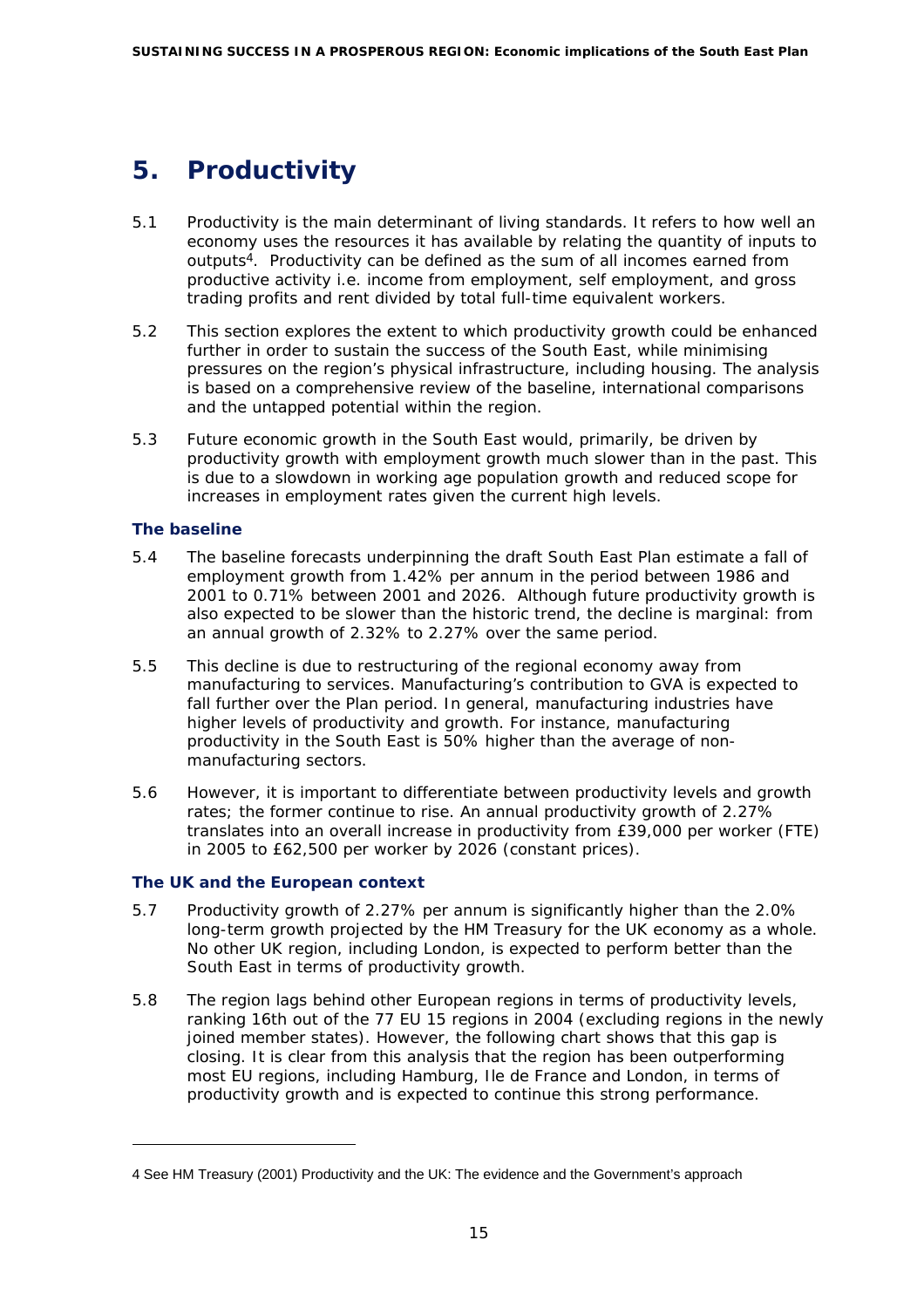- 5.9 These relatively high growth rates reflect in part the batting average effect whereby a number of areas across Europe will be focusing more on bringing people into work (given the distinctly higher unemployment rates in France and Germany compared to the UK) and that the marginal worker tends to be less productive. It also in part reflects the relatively strong historic rates seen in the South East.
- 5.10 The annual productivity growth in the South East has been around 1% higher than the EU average and is expected to be approximately 0.6% higher over the forecast period.
- 5.11 The regions in the top right-hand corner of the following chart (showing high historic as well as forecast growth rates) have low overall productivity levels, with the exception of Ireland. For example, Sachsen-Anhalt (Germany) and Madeira (Portugal) ranked 70<sup>th</sup> and 75<sup>th</sup> respectively out of the 77 EU regions in terms of productivity levels in 2004.



### **Chart 3: Productivity growth across Europe**

*\*Growth rates are relative to the EU average. \*Historic time period (1991-2002). \*Forecast period (2003-2015)* 

*Source: Experian*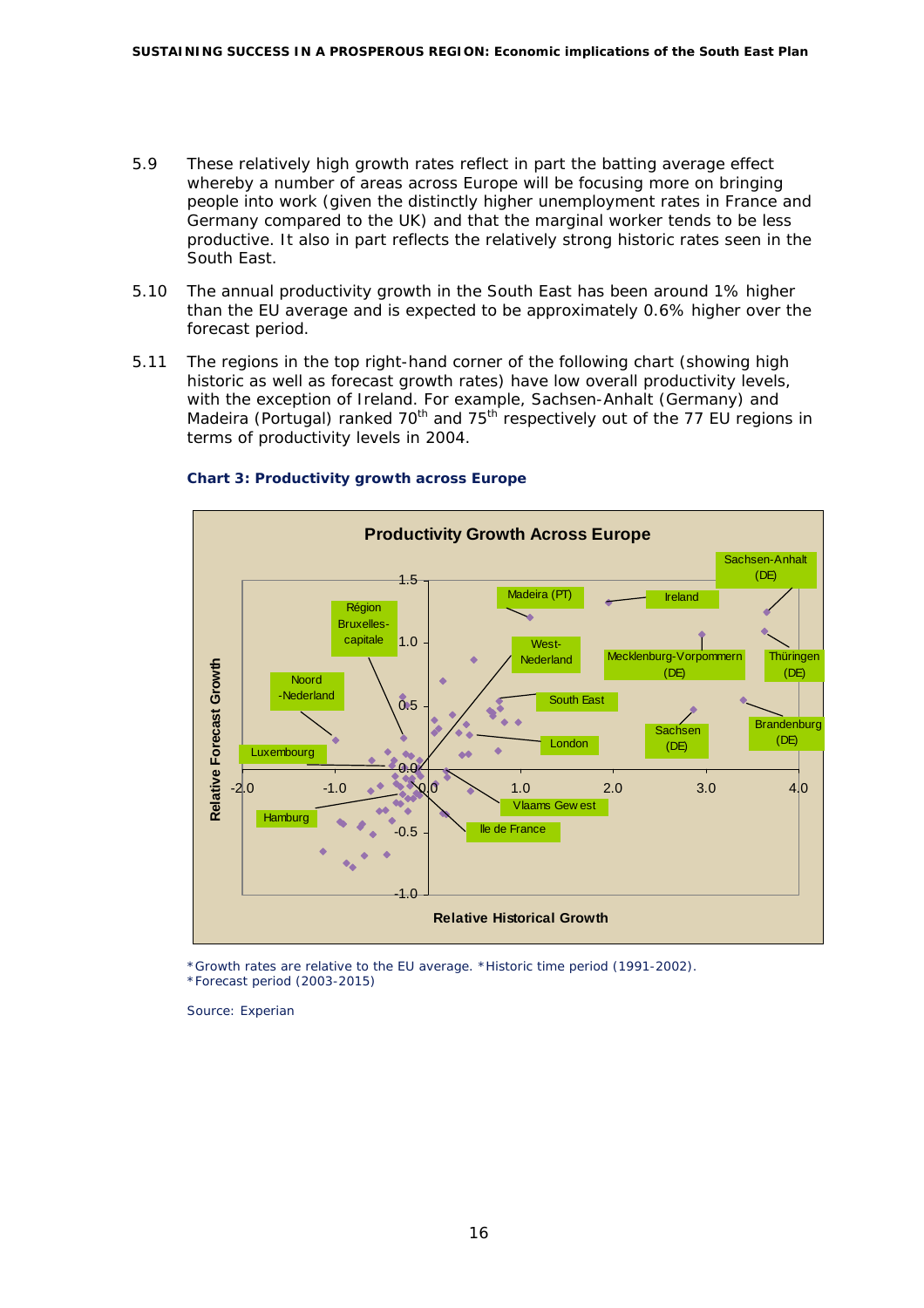5.12 The chart below shows productivity levels for the top performing regions in the European Union<sup>5</sup> in 2004 and their forecast performance in 2015. The chart shows the South East improving its standing from 16th in 2004 to 9th in 2015 to record the second largest productivity growth in the EU, after Ireland. Ile de France is forecast to remain the most productive region, but records only the 16th highest projected growth.

#### **Chart 4: Europe's 20 most productive regions (productivity level at constant prices)**



*Source: Experian* 

### **Potential for further growth**

- 5.13 The above analysis demonstrates that the baseline productivity growth rates assumed in the draft South East Plan are robust and consistent with other forecasts. Achieving such growth rates would enhance productivity levels significantly and close the gap between the South East and the best performing European regions. It should be noted that sustaining these rates would require concerted efforts in terms of skills, innovation, research and development and investment.
- 5.14 However, there are the following two potential avenues for moderate improvements in growth rates beyond the baseline:
	- Reducing sub-regional disparities; and
	- Attracting certain high value added activities from London.

ł

<span id="page-18-0"></span><sup>5</sup> The data behind the chart are presented in Table A1.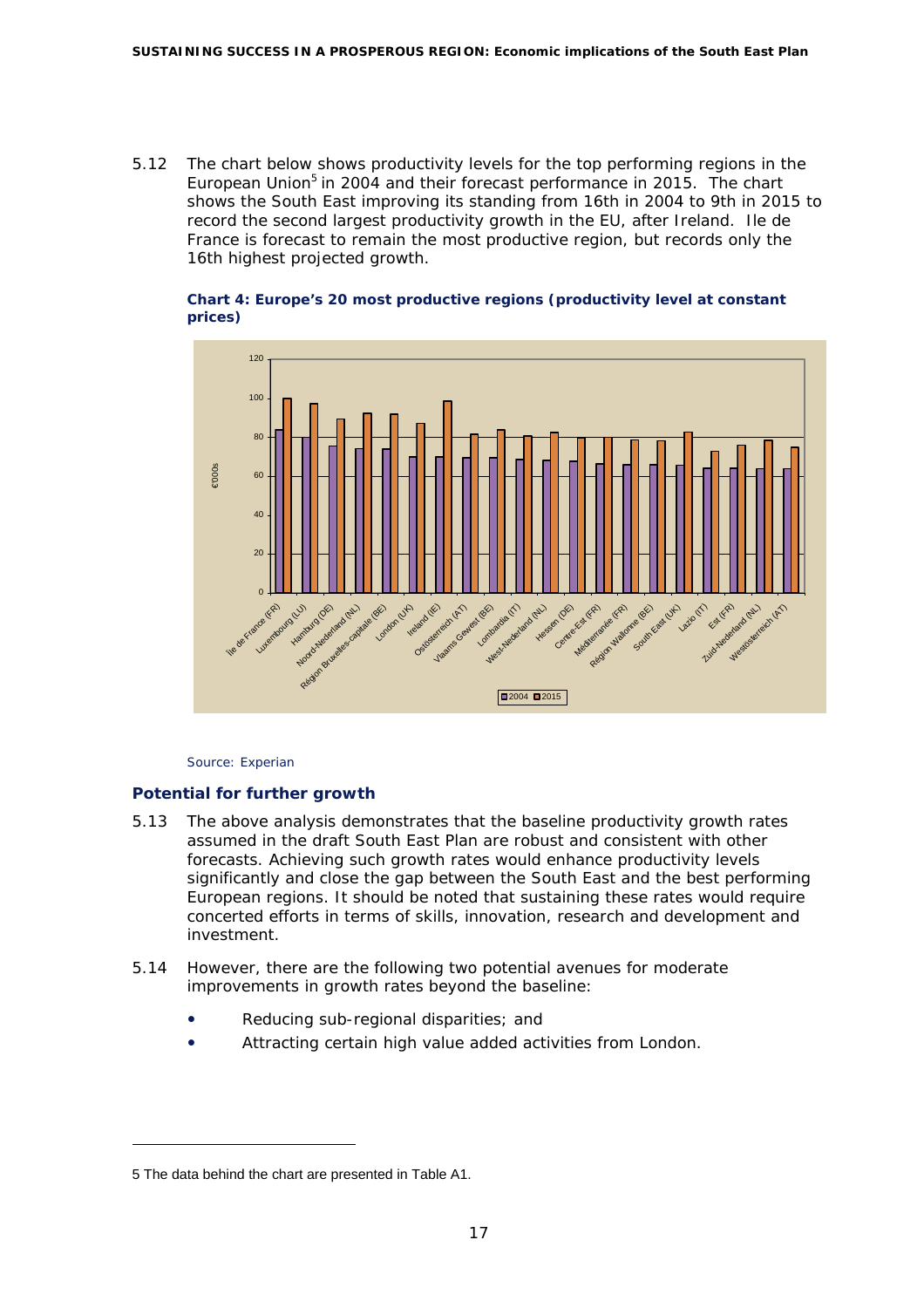- 5.15 As demonstrated in Section 10 of this report, there are significant disparities between different parts of the region in terms of productivity. If every sector in Kent, East Sussex and Isle of Wight (the lagging areas) were to catch up and match the region's projected average productivity levels of 2026 over the Plan period, the overall regional productivity growth would improve further by around 5% on the baseline projected growth of 2.27% per annum. Although it is very unlikely that by 2026, Isle of Wight, with its current economic structure, would be matching the productivity levels of one of the most productive regions in Europe, this clearly demonstrates some scope for further improvement.
- 5.16 Secondly, financial and business services sectors are significantly less productive in the South East than in London. For example, productivity in the South East is projected to be £66,000 per worker lower in financial and business services than in London by 2026. This is due to the nature of specific activities undertaken within these sectors in the capital. This raises interesting questions as to whether it is likely that the South East economy would ever have a similar structure to the London economy and in particular in sectors such as financial services. Advancements in telecommunications present an opportunity for the South East to attract some of these activities out of London.
- 5.17 Table A2, in the appendix, details some of the sectors where there could be potential for productivity uplift in the South East as indicated by examining the sectoral performance of other regions in the UK.
- 5.18 It is estimated that if the region were to succeed on both fronts through investment in infrastructure, skills, enterprise and other policy interventions, the overall productivity growth rate might improve by 5% on top of the baseline to give 2.39% per annum growth to 2026. However, any change in the productivity growth trend over the next 5 years to 2010 is very unlikely. To achieve the 5% additional growth would therefore require, for the period 2010 to 2015, a rise of 4% over the baseline annual average forecast growth rate, and over the period 2016 to 2026 an uplift of 8.5% would be demanded, supported by a robust policy and investment framework.
- 5.19 The rest of this chapter identifies some of the policies and interventions required to achieve projected growth in productivity as well as any further improvements.

### **Policy implications**

- 5.20 The government identifies five main drivers of productivity in its approach to the UK competitiveness:
	- Skills (human capital)
	- Investment (physical capital)
	- **•** Innovation
	- **•** Enterprise
	- Competition
- 5.21 The existence of any one of these drivers by themselves is a necessary but not sufficient condition for productive performance. The linkages between these drivers are critical.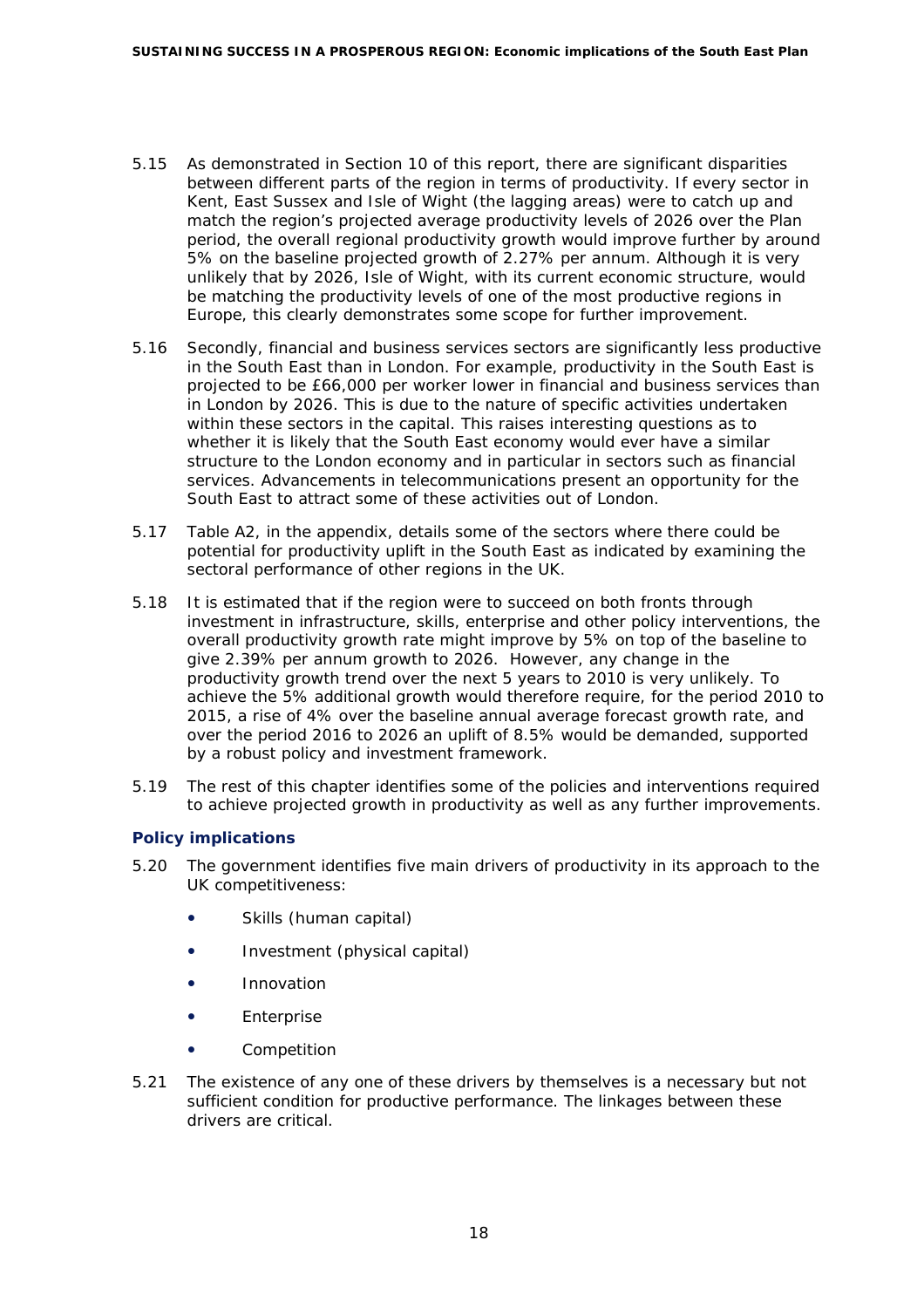5.22 Building on the five drivers, the following model takes into account other 'softer' elements of productivity growth such as institutional and social capital and demonstrates their inter-dependence. A clear policy framework is required to influence these factors in a co-ordinated way to achieve improved productivity growth rates in the region.





### **Skills (human capital)**

- 5.23 There is a pronounced skills dimension to productivity. Skills are critical not only to enhance the productivity of the region but also to achieve an inclusive society. The skills agenda must focus on continuous up-skilling of people and a culture of lifelong learning. This will guarantee *employability for life*<sup>[6](#page-20-0)</sup> and ensure that every individual contributes their full potential to wealth creation and gets the full benefit in return.
- 5.24 Human capital is the key determinant of economic growth: it affects productivity directly, by improving labour productivity, as well as indirectly by developing innovation and investment. The UK as a whole performs poorly in terms of the percentage of the population with literacy skills at the lowest levels. This clearly affects productivity as basic skills are required for an increasing majority of jobs in the UK as the effects of a knowledge economy begins to filter through the national economy.

ł

<span id="page-20-0"></span><sup>6</sup> The National Skills Strategy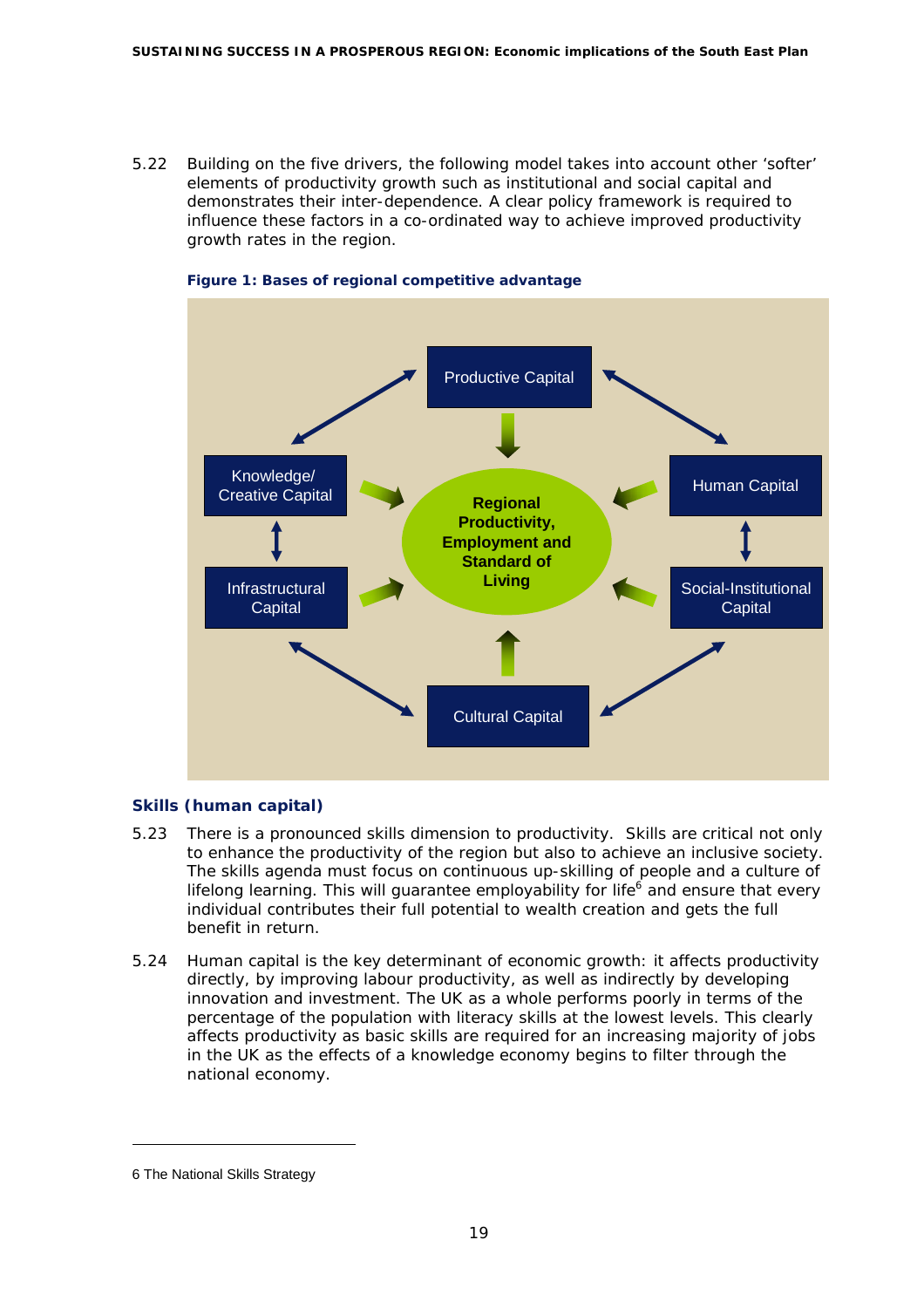5.25 Although the South East is performing better than the UK as a whole, there remain significant issues with basic skills: around one million people in the region lack basic literacy or numeracy skills. The following chart demonstrates that, although there has been some improvement in the proportion of people with degree level qualifications in the region's workforce, the proportion with intermediate skills has remained fairly unchanged since 1996.

#### **Chart 5: Percentage of working age population holding various qualifications in the South East**



#### *Source: Labour Force Survey*

- 5.26 There needs to be a coherent policy to increase the opportunities for intermediate and higher level education. This must include collaborating with employers to increase the participation in training at work. Training/education must be shown to be a real option at any time throughout life.
- 5.27 In the current climate of rapid technological advances there must be scope for training and retraining throughout life to remain abreast of the services and processes in use (lifelong learning). Any changes in the education system today will take a generation to have an impact on skills levels in the workforce so there must be initiatives put in place to tackle the problem throughout the working life of individuals. This will enhance the productivity of the region's businesses as well as supporting 'employability for life' in the new knowledge economy.

### **Investment**

5.28 This is one of the defining contributory factors to improved productivity, as investment in physical plant, machinery and buildings helps workers to be more productive. In addition to these forms of investment, ICT has become a significant destination for investment and has become a major driver in the productivity of the workforce.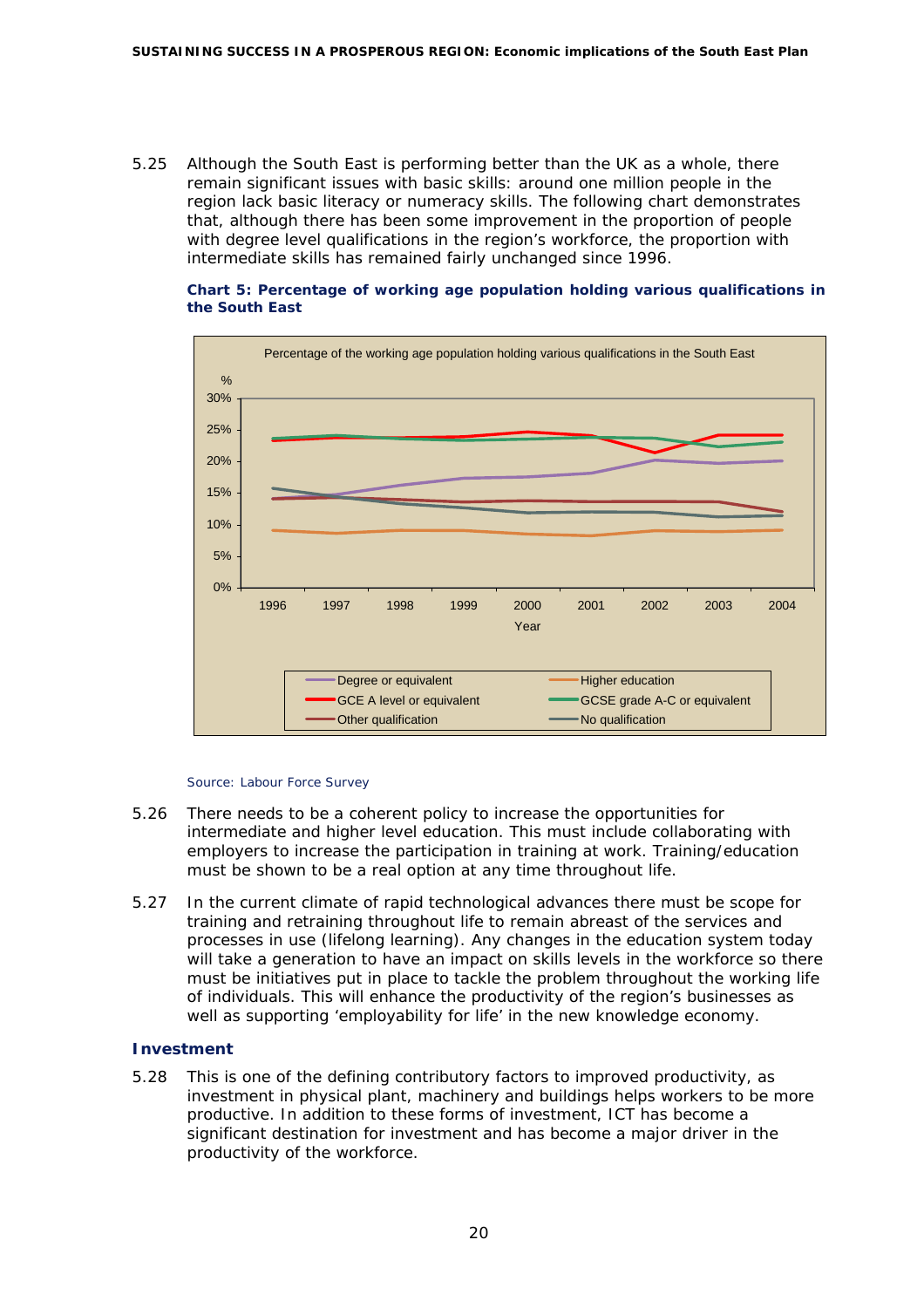- 5.29 The UK as a whole suffers from low levels of capital investment in both manufacturing and services. There is a significant shortfall in business investment per worker. It must be remembered that investment is not an end in itself and can only add to prosperity if it earns sufficient returns to cover its costs.
- 5.30 Government investment both in the public and private sectors is crucial to improving productivity. Services such as transport have long-lasting effects on the economy as a whole.
- 5.31 However, this cannot be done in isolation as it must respond to the needs of the business community if it is going to provide a return. Government investment in the public sector can only go so far in raising productivity in the private sector and, therefore, needs to coincide with private sector initiatives to ensure that such investments are going to achieve improvements in productivity.
- 5.32 Another area vital to improving productivity is digital connectivity in the South East and the ability of firms to leverage its benefits. Smaller firms need to be targeted in this regard to bring them in line with the region as a whole. The government has encouraged competition in the broadband market to drive down prices and ensure a high quality product. However, this policy now needs to be tempered to ensure that all areas, including the rural communities, have access to broadband.

### **Innovation**

- 5.33 Innovation is a key driver in productivity both at a regional and national level. The UK does not perform well in this regard although there is a strong science base that is at the forefront of primary research. There is a clear need for fostering university-business links and inter-firm links to nurture a culture of innovation.
- 5.34 The needs of the region's businesses need to be prioritised in these universitybusiness links, so that the relationship goes beyond local firms licensing the intellectual property of regional universities to a pro-active relationship whereby university staff can be used to solve specific problems facing businesses in the region. The region's firms therefore need to be able to articulate their demand, while the universities will need to become more demand-orientated in their research.
- 5.35 A second dimension to innovation is in terms of spreading best practice, so that firms can share experience to find new ways of doing familiar tasks. In this sense innovation need not be based on cutting-edge research but rather on the application of established methods in new settings.

### **Enterprise**

5.36 The UK's level of enterprise is not competitive on a global scale. The level of start-ups in the UK is lower than its international competitors. This issue needs to be addressed as enterprise is a very significant source of growth and enhances productivity substantially. The UK performs well in terms of equity markets but faces greater challenges in the low entrepreneurial culture, venture capital and the poor attitude to risk-taking.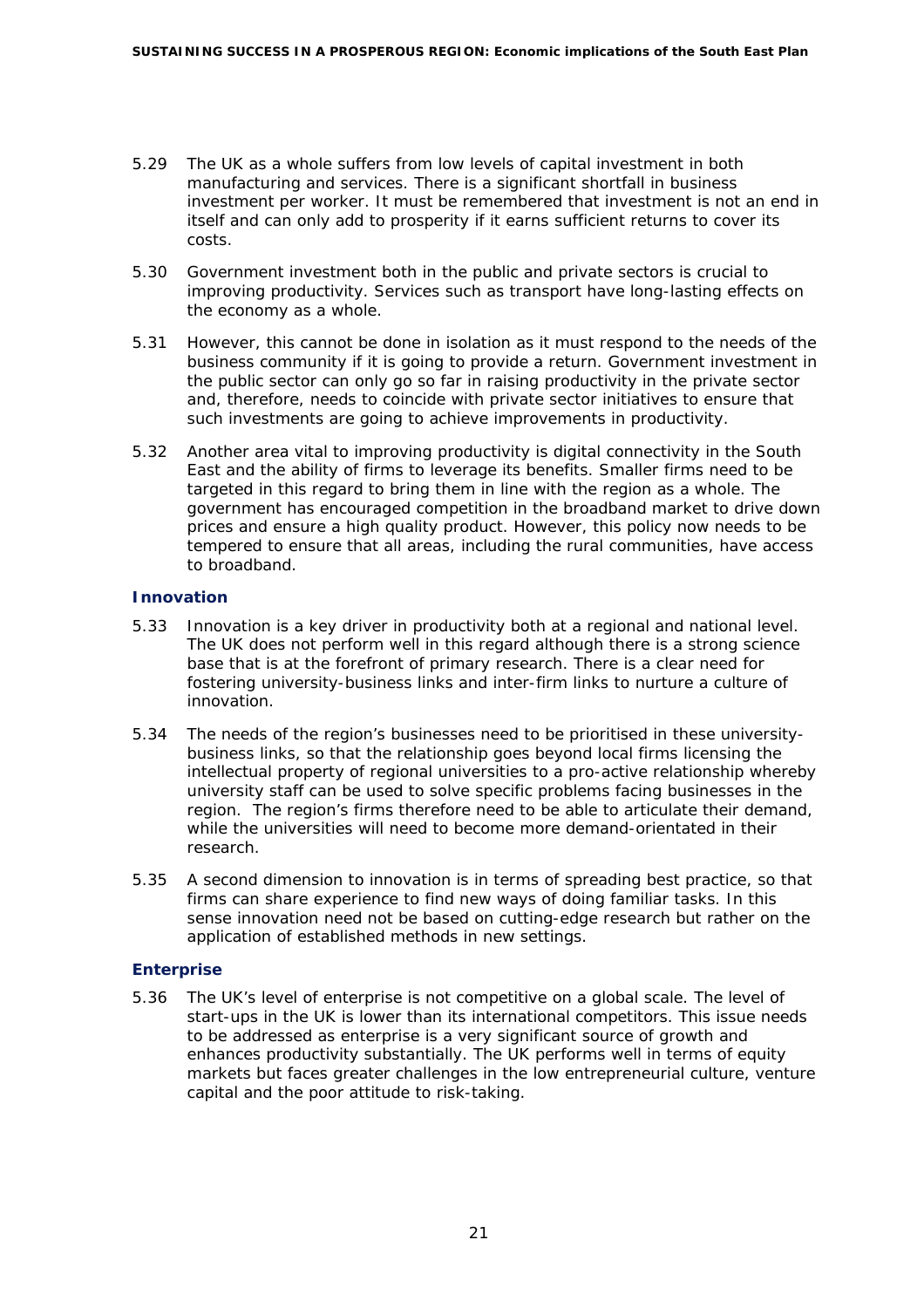5.37 There is a need to improve the availability of business support on the ground. An improvement in skills might also increase the level and success of start-ups. It must be recognised that the small number of fast-growing enterprises tend to be the main source of innovation and new job creation. It is therefore important to link small businesses with universities and other research establishments for knowledge transfer. The level of access to finance also needs to be enhanced to meet the needs of enterprises.

### **Competition**

ł

- 5.38 Competition is the fifth driver of regional productivity<sup>7</sup>. It drives productivity by providing incentives for firms to innovate and adopt new technologies and working practices. Furthermore it is a key driver of the reorganisation of market structures, serving to allocate resources away from inefficient firms or declining sectors to more efficient firms and growing sectors.
- 5.39 In large and densely populated regions, such as the South East, firms are likely to experience higher levels of competition. Not only can these markets support a greater number of competitors, but also firms and consumers are more likely to have comparatively easy access to a wide choice of suppliers. The challenge for the South East is to improve competition to promote flexible markets and increase business efficiency and consumer choice.
- 5.40 At the global level international trade and investment adds to the competitive intensity of an economy. It permits specialisation in those goods and services that economies produce more efficiently, and access to larger markets permits the exploitation of economies of scale. Trade and foreign direct investment also generate wider benefits to the economy through knowledge spillovers, as domestic companies learn about new techniques and technologies from their international competitors.

<span id="page-23-0"></span> $7$  HM Treasury (2001) Productivity in the UK – 3: The Regional Dimension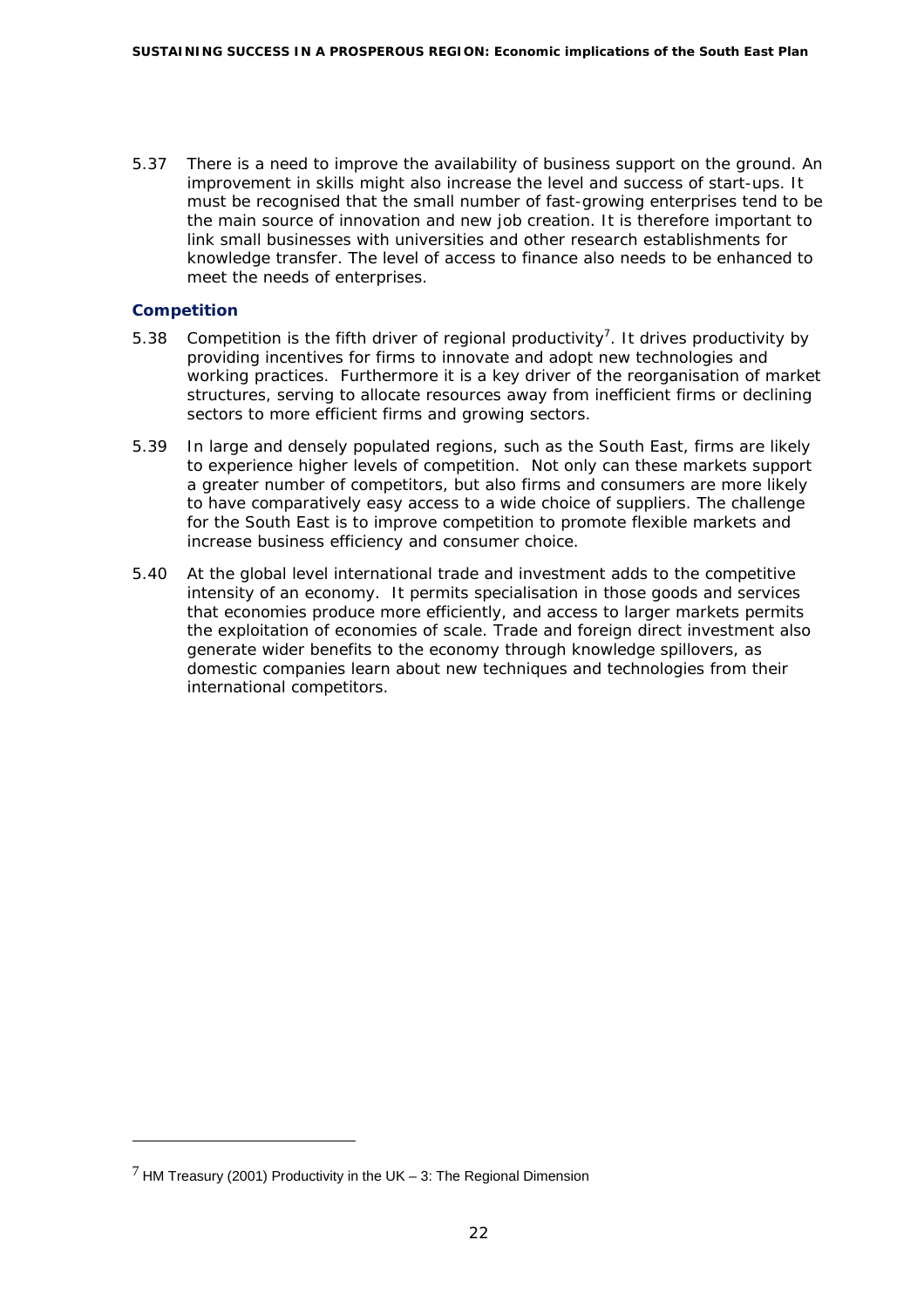# <span id="page-24-0"></span>**6. Economic inactivity**

6.1 This section explores the potential for enhancing economic activity rates in the region and therefore reducing the economic pull for in-migrants. The analysis examines the profile of the economically inactive residents in the South East in terms of their age structure, qualifications and reasons for inactivity. Building on this analysis, these residents are categorised in terms of their likelihood of becoming economically active over the Plan period. The section also identifies key interventions and policies required to achieve higher economic activity rates.

#### **The Scale of Inactivity**

- 6.2 On average, since 1996 there have been around 820,000 economically inactive people of working age (16-65) in the South East. To minimize the impact of any cyclical fluctuations and deal with the Labour Force Survey sampling issues, we have worked on the time series data for our analysis, especially given that the levels of inactivity have been consistent (at around 820,000) over this period.
- 6.3 The following chart provides a breakdown of these 820,000 economically inactive people in terms of their reasons of inactivity. It is important to note that the people 'looking after family' form by far the largest segment of the economically inactive in the region. Around 300,000 (or 35%) of the economically inactive fall under this category.



#### **Chart 6: Economic Inactivity by reason in the South East**

*Source: The Labour Force Survey (1996-2004)* 

6.4 The second largest group is students: 160,500 people fall in this category. This group should be treated differently when establishing the scope for reducing inactivity as people in this group are expected to take up employment after completing their studies. The Experian baseline forecasts take this into account. As these students take up employment, others would join this group. In an increasingly knowledge based economy, we have assumed that a similar proportion would remain in this category over the long-term.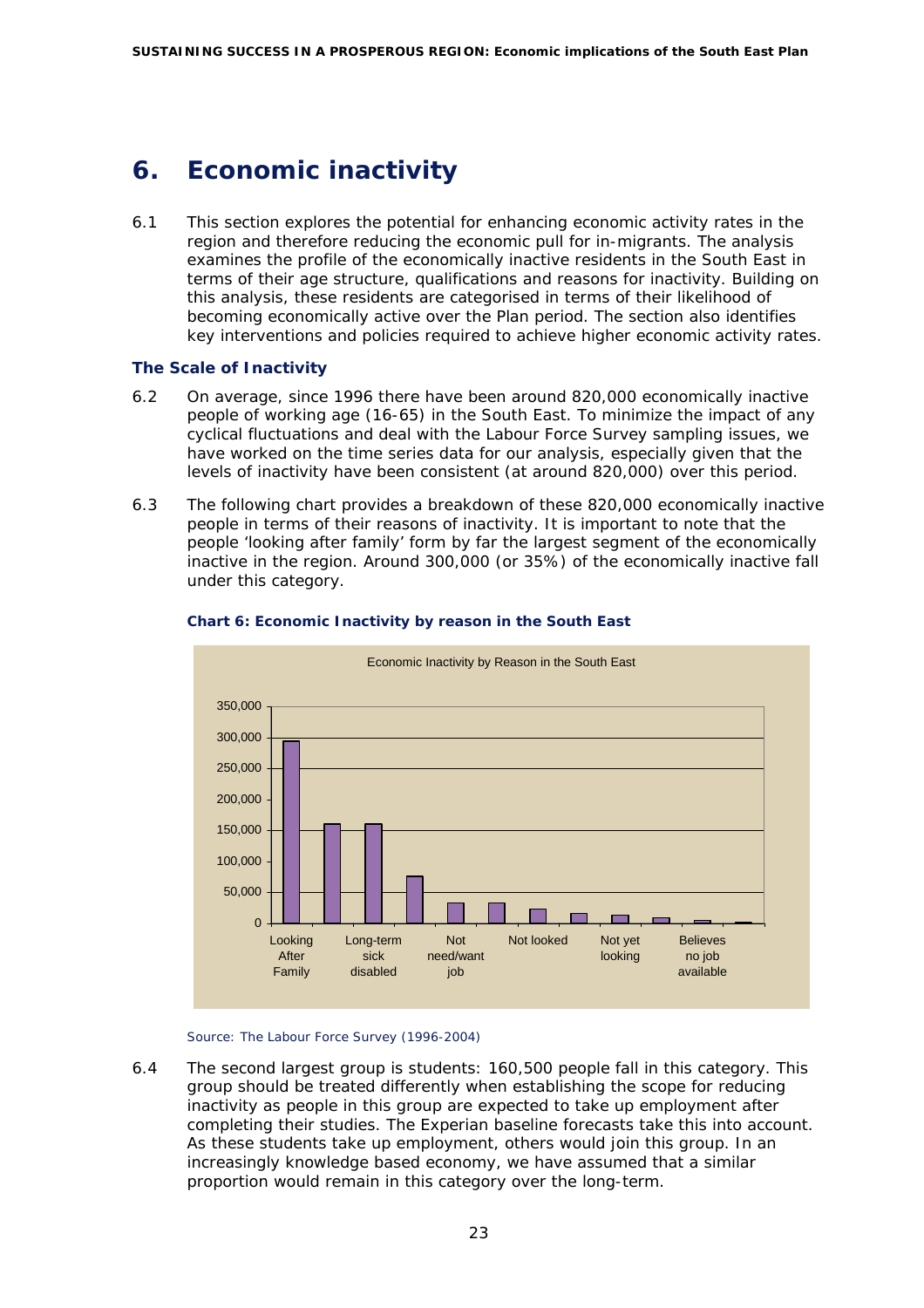6.5 The other major categories include long-term sick or disabled (160,000) and retired (75,000).

### **Age Structure**

- 6.6 The following chart shows the age profile of economically inactive people in the four largest groups. Not surprisingly, an overwhelming majority of students (87%) fall in the age group 16-25. Similarly, of the 75,000 retired, 64,000 are over 56 and another 11,000 over 46.
- 6.7 A large proportion (67%) of the 'looking after family' group is aged between 26 and 45. This group includes lone parents and people looking after elderly relatives. On the other hand, the majority of people who are long-term sick or disabled are 45 or over.



#### **Chart 7: Inactivity by reason and age group**

*Source: Labour Force Survey*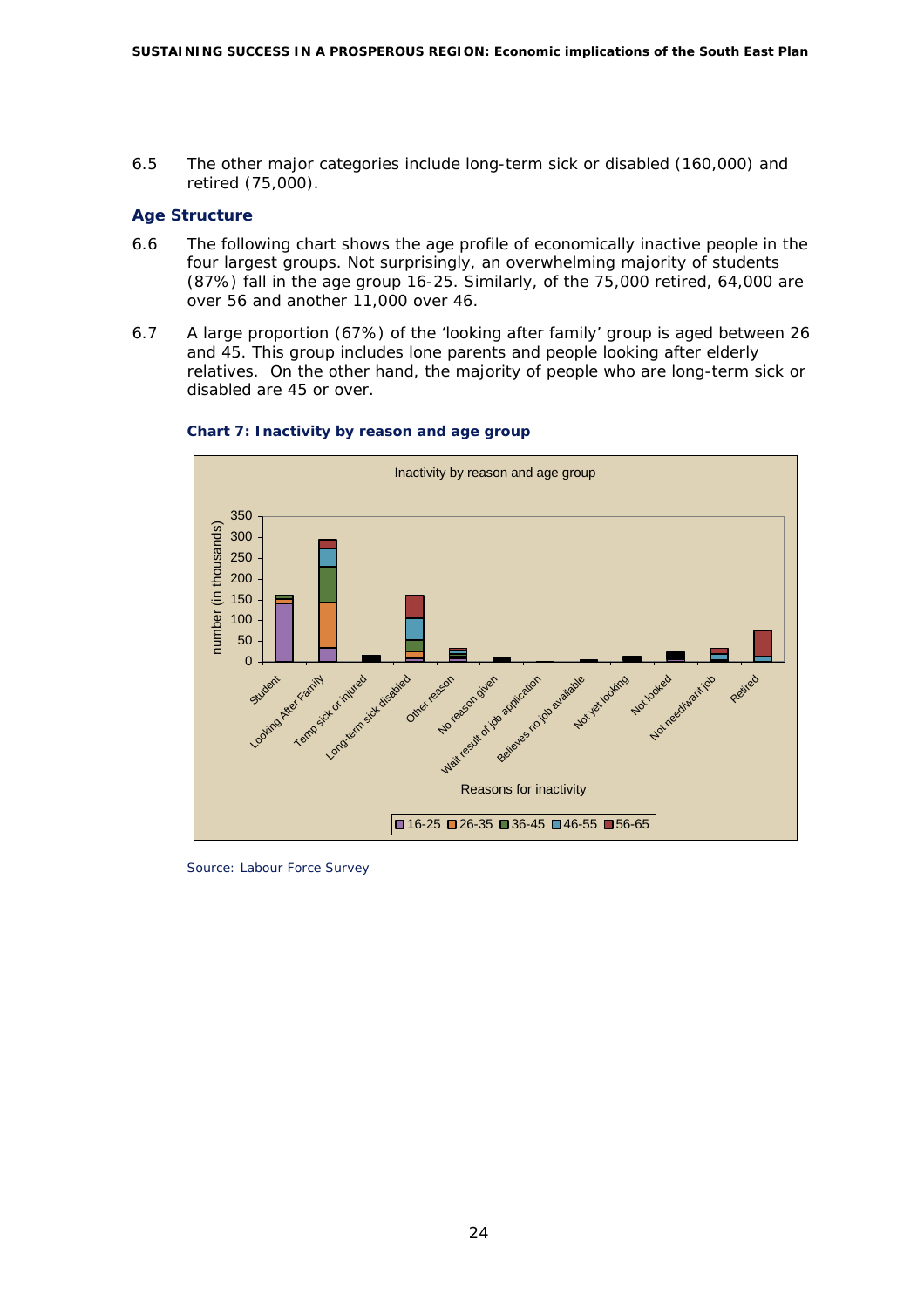### **Qualification levels**

6.8 The following chart shows the highest levels of qualifications held by economically inactive people in the South East. Over 300,000 of these people are qualified to level 3 or above. On the other end of the spectrum, 200,000 have no qualifications.

**Chart 8: Qualification profile of the economically inactive (average 1996 – 2004)** 



*Source: Labour Force Survey (1996-2004)* 

- 6.9 According to 2004 data, 88% of people with degree level qualifications are employed compared to 60% with no qualifications. Employment rates among people with qualifications have remained constant or improved slightly since 1996. However, employment rates among people with no qualifications have fallen from 65% in 1996 to 60% in 2004.
- 6.10 Similarly, 35% of people of working age with no qualifications in the region are economically inactive (up from 28% in 1996), compared with just 10% with degree level qualifications (this figure, however, rises to 17% for the 56-65 age group, indicating early retirement amongst more affluent residents). (Table A7 in the annex provides detailed analysis of economic inactivity by age and qualifications.)

### **Scope for improving economic activity**

6.11 As demonstrated in the above analysis, around 800,000 people of working age are economically inactive in the South East. In a dynamic and prosperous economy such as the South East, where demand for skilled labour is high, a proportion of these people could be brought back into the labour market.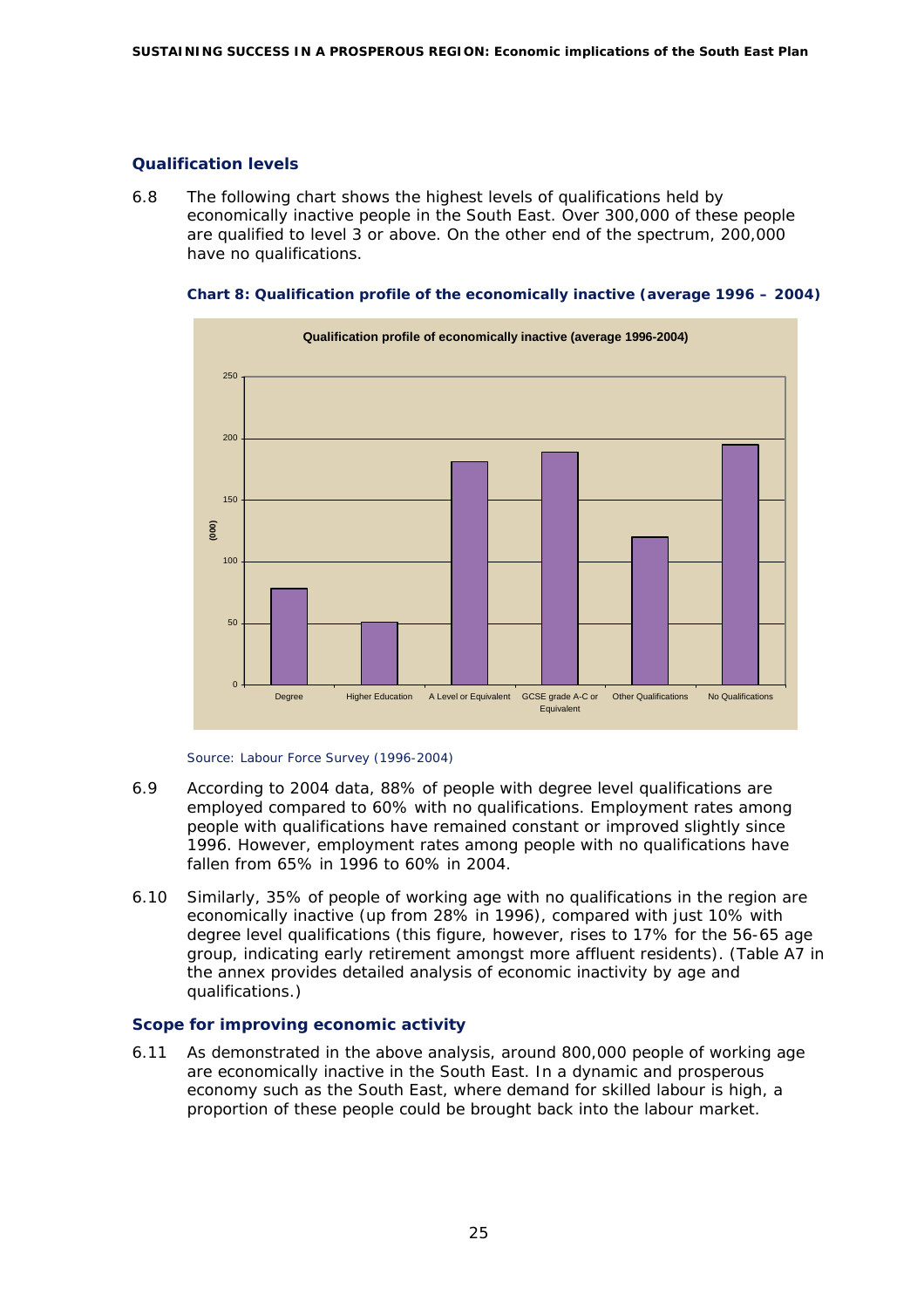6.12 Government is making a concerted effort to enhance employment rates among certain groups such as people claiming incapacity benefits and ethnic minorities. If these measures, alongside the provision of adequate childcare, are successful, a significant proportion of those currently inactive in the South East might be able to take up employment.

#### **The Base Line**

6.13 Before establishing the scope and scale for further reductions in economic inactivity, it is important to note that employment growth projections in the draft South East Plan assume a rise in economic activity rates to bring an additional 50,000 residents into employment. This implies an increase in economic activity rates from 83% (already the highest in the UK and Europe) to 85% by 2026.

#### **Potential scope**

6.14 Based on the profile of the economically inactive and their reasons for inactivity, the following chart categorises these groups in terms of their probability of joining the labour market over the Plan period



#### **Chart 9: People Moving from Inactivity to Activity in the South East**

*Note: Highly qualified include people with NVQ level 3 and above.* 

*Source: Deloitte and Experian Calculations* 

- 6.15 All economically inactive people, except students, are categorised as follows:
	- Likely (17,000): This group includes individuals who are seeking work, plus those who would like to work and are not looking after family or long-term sick. It also includes those people who are temporarily sick or awaiting a job application result. Of these people around 35 percent are highly qualified (level 3 and above);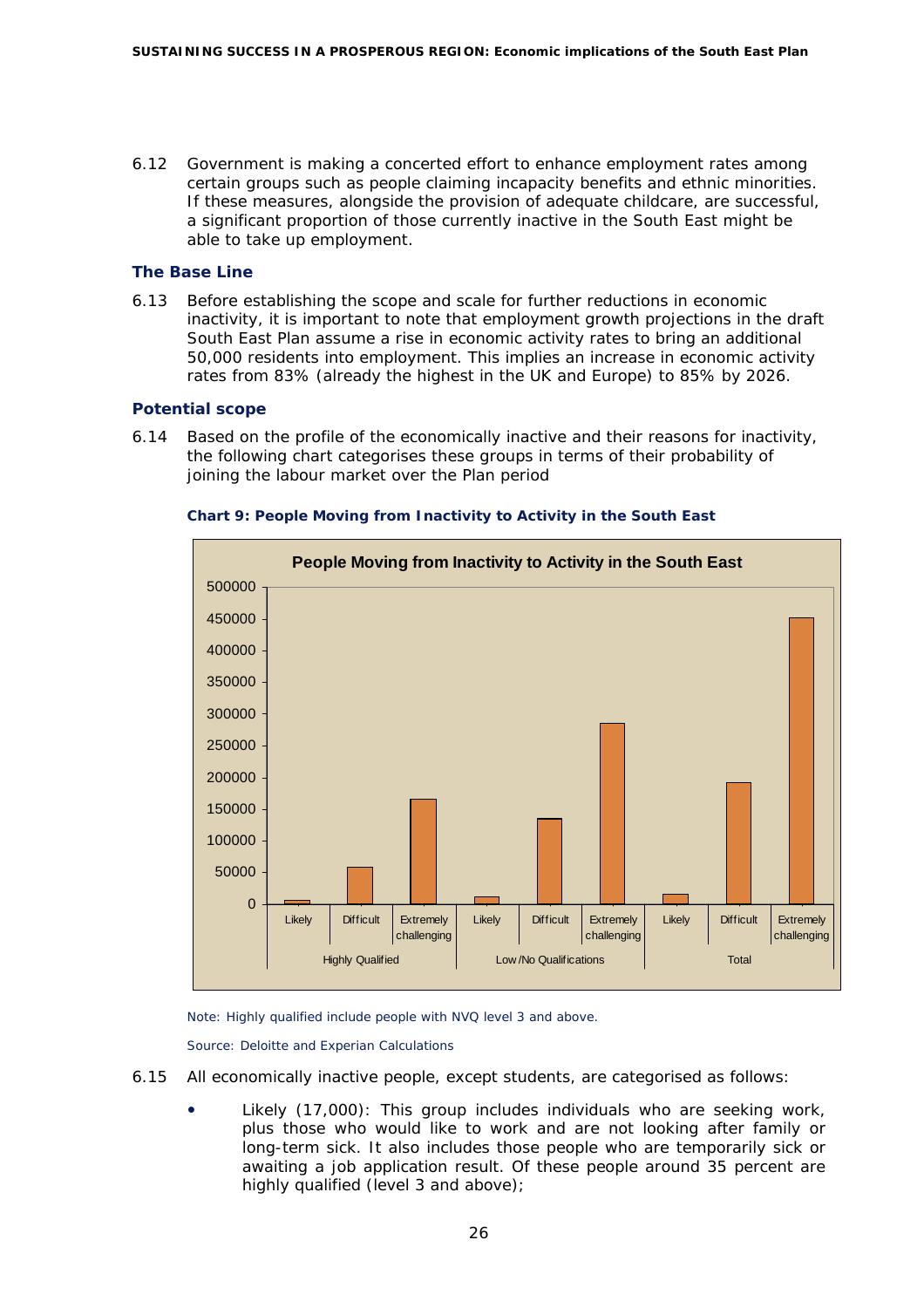Difficult (190,000): This group includes individuals who would like a job but are not seeking employment as they look after family, are long-term sick or believe that there is no job in the market suitable for them. This group also include those who have not yet looked for a job or did not give any reason for inactivity. It would be harder to bring these people back into economic activity compared with the first group as there would be a number of policy interventions required to achieve this, such as childcare provision, addressing the benefits trap and also issues of job awareness.

There have been a number of recent policy announcements from central government to tackle these issues and, subject to their success; it is conceivable that all of these people could be brought into the labour market by 2026. However, it is important to note that this is a stretching target. To put this in context, if all parts of the South East were to increase economic inactivity levels to match the highest current rate (i.e. Berkshire), the reduction in economic activity would be 96,000: less than half of those currently in these two groups; and

- Extremely challenging (450,000): This group includes those who are not seeking work and would not like to work. The individuals are either retired, long-term sick or disabled and looking after family or do not need/want a job.
- 6.16 The first two groups (likely and difficult) combined include 55% (105,000) of those who 'look after family' and 53% (80,000) of the 'long-term sick'.
- 6.17 Some people who are currently inactive may not want to work in certain occupations such as low-paid services (care sector and catering for example); while on the other hand they might not be able to work in highly skilled occupations, unless their skills and abilities are significantly enhanced. Moreover, a large number of economically inactive people in the region are relatively affluent and do not work due to lifestyle choices such as early retirement, career breaks and spending time with family.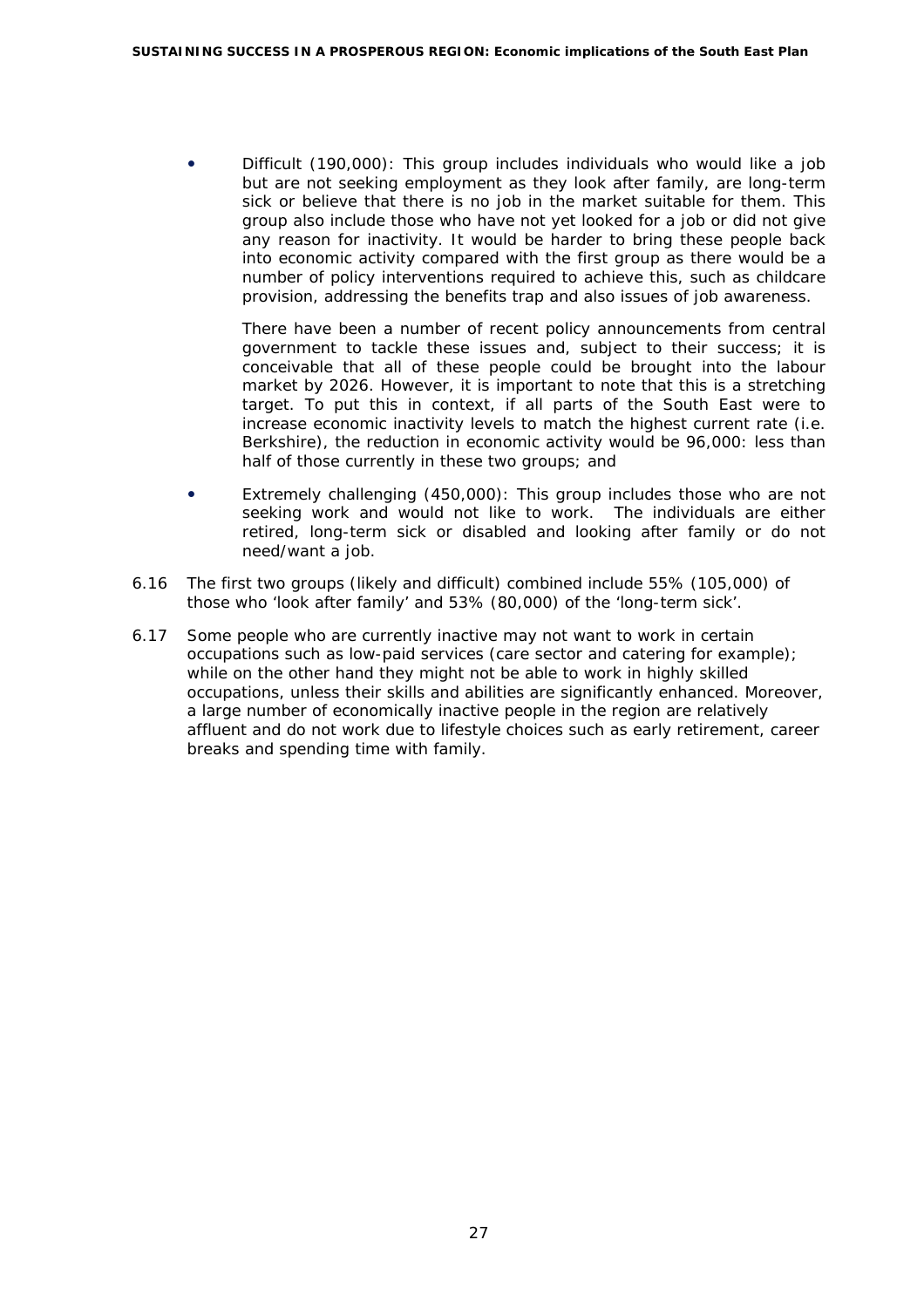#### **Causes of economic inactivity**

6.18 Economic inactivity is a complex and multidimensional issue with a range of drivers. The following section outlines some of the key causes of economic inactivity and highlights policy challenges facing the South East in terms of tackling this issue.



#### **Figure 2: The Drivers of Economic Inactivity**

#### **Low skills and qualifications levels**

- 6.19 As highlighted in the analysis above, economic inactivity is particularly high among people with no or low qualifications. Sub-regionally, areas with high rates of economic inactivity such as East Sussex, Isle of Wight and Kent have also a higher concentration of low skilled people.
- 6.20 Levels of qualifications and economic activity seem to be directly related. According to the Census 2001, about half of the population had no qualifications in the 10% of the output areas with the highest proportion of people receiving benefits – one and a half times the national average. In all of the South East's sub-regions inactivity rates are highest for those with no qualifications and lowest for those with high qualifications.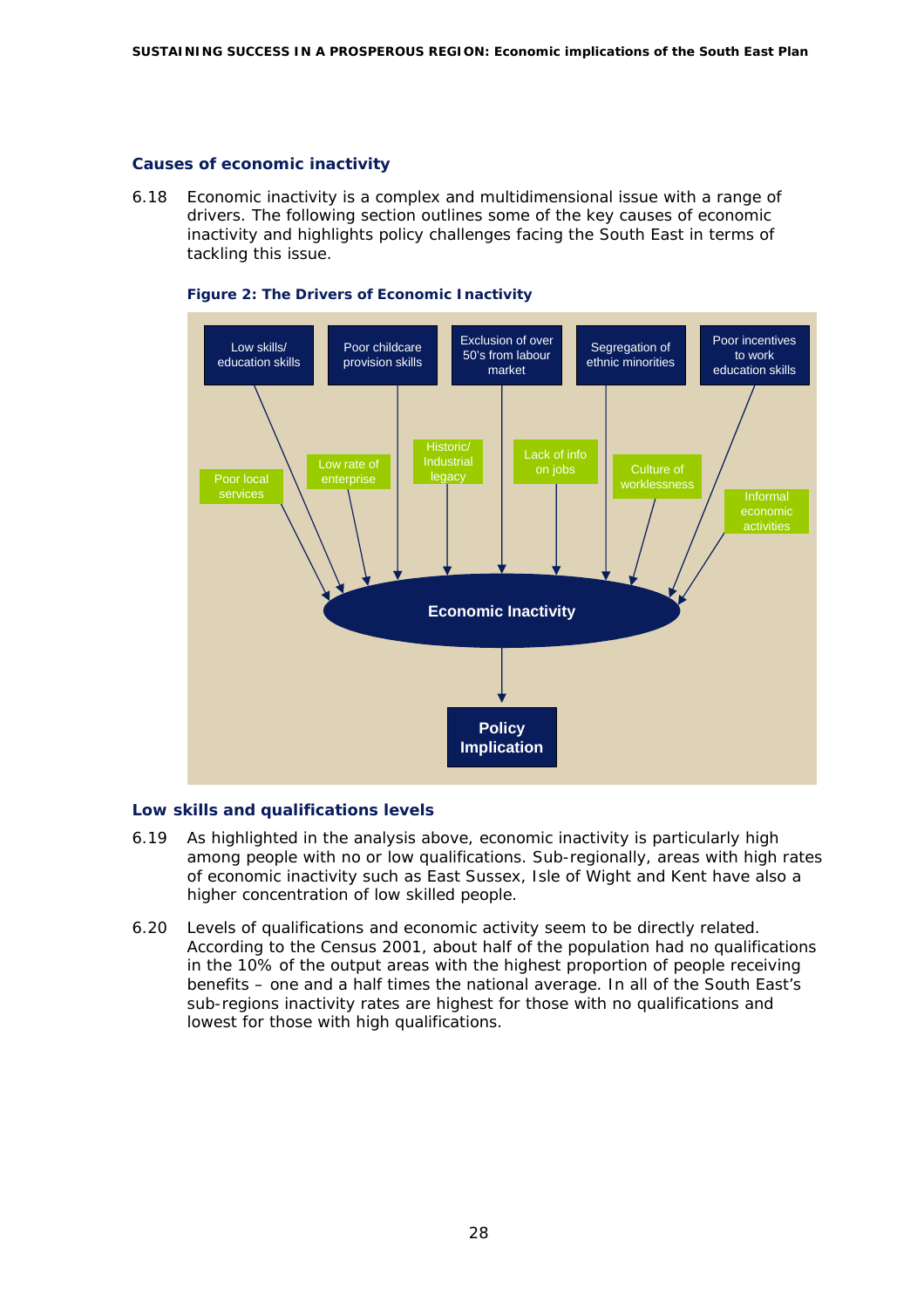6.21 In order to bring economically inactive people back into the labour market, the region needs to improve the qualification/skills levels of its population. Addressing the skills challenge is a generational issue requiring interventions at all levels: from schools to lifelong learning. The age profile of currently economically inactive in the region suggests that a concerted effort would be required to improve the employability of these people. A demand led approach to skills is required; where regional stakeholders work effectively with employers to identify current and future skills needs and ensure that the educational infrastructure responds adequately.

#### **Childcare provision**

- 6.22 Around 300,000 people cite 'looking after family' as the reason for economic inactivity. There are diverse reasons for economic inactivity within this broad category such as elderly care, but looking after young children seems to be the primary reason, given the age structure of people within the broad category. This group includes lone parents.
- 6.23 As can be seen from chart below, the 35% economic inactivity rate among lone parents is more than double the regional average. At a sub-regional level the inactivity rates for lone parents are highest in Kent (43%), East Sussex (42%) and Isle of Wight (41%).
- 6.24 In order to bring this group to the labour market, substantial investment is required to provide appropriate childcare as well as elderly care. Employers need to be encouraged to provide more flexible working arrangements that facilitate more opportunities for those looking after children.
- 6.25 In the light of the ageing population of the region, the issue of elderly care will become even more challenging unless adequate interventions are made.



#### **Chart 10: Lone parents – Economic Activity Status**

*Source: 2001 Census, LFS*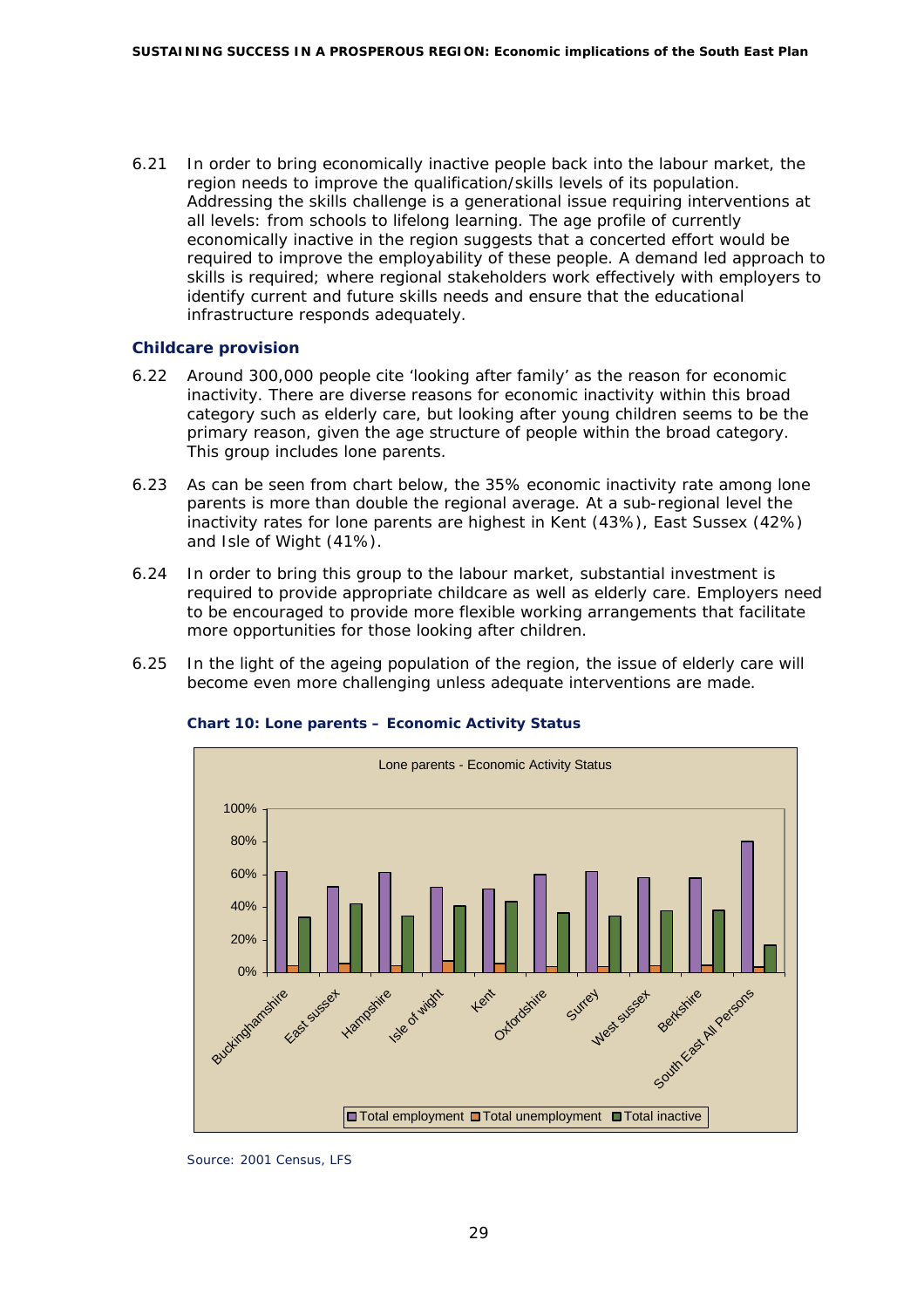### **Benefits trap**

- 6.26 Clearly it is difficult to motivate people to enter the labour market if they are receiving as much or more money on benefits as they would in employment. In regions with high housing costs such as the South East, incentives to work are reduced even further.
- 6.27 As can be seen from the chart below, economic inactivity rates are much higher amongst people in social housing: over 40% inactive compared with the regional average of 17%. At a sub-regional level the inactivity for people in social housing are highest in the Isle of Wight (55%), East Sussex (50%) and Kent (49%). Rising house prices in the South East could act as deterrent for some of these economically inactive people who might not see economic benefit in joining the labour market.





*Source 2001 Census, LFS* 

6.28 In order to tackle economic inactivity, particularly in deprived neighbourhoods, there is a growing realisation that greater incentives for those economically inactive or unemployed to return to the labour market are required. The policy implications range from increasing the minimum wage to a review of the benefits system. There is a need to attract people to employment gradually by integrating employment with the benefits received. This would allow those entering the labour market to gradually realise the full benefits of employment.

### **Informal economy**

ł

6.29 The benefits trap is aggravated by the prevalence of the informal economy, which provides people with an opportunity to 'top-up' their incomes while claiming benefits. The informal economy accounts for between 7% and 13% of total national GVA[8](#page-31-0).

<span id="page-31-0"></span><sup>8</sup> Jobs and Enterprise in Deprived Areas, ODPM, September 2004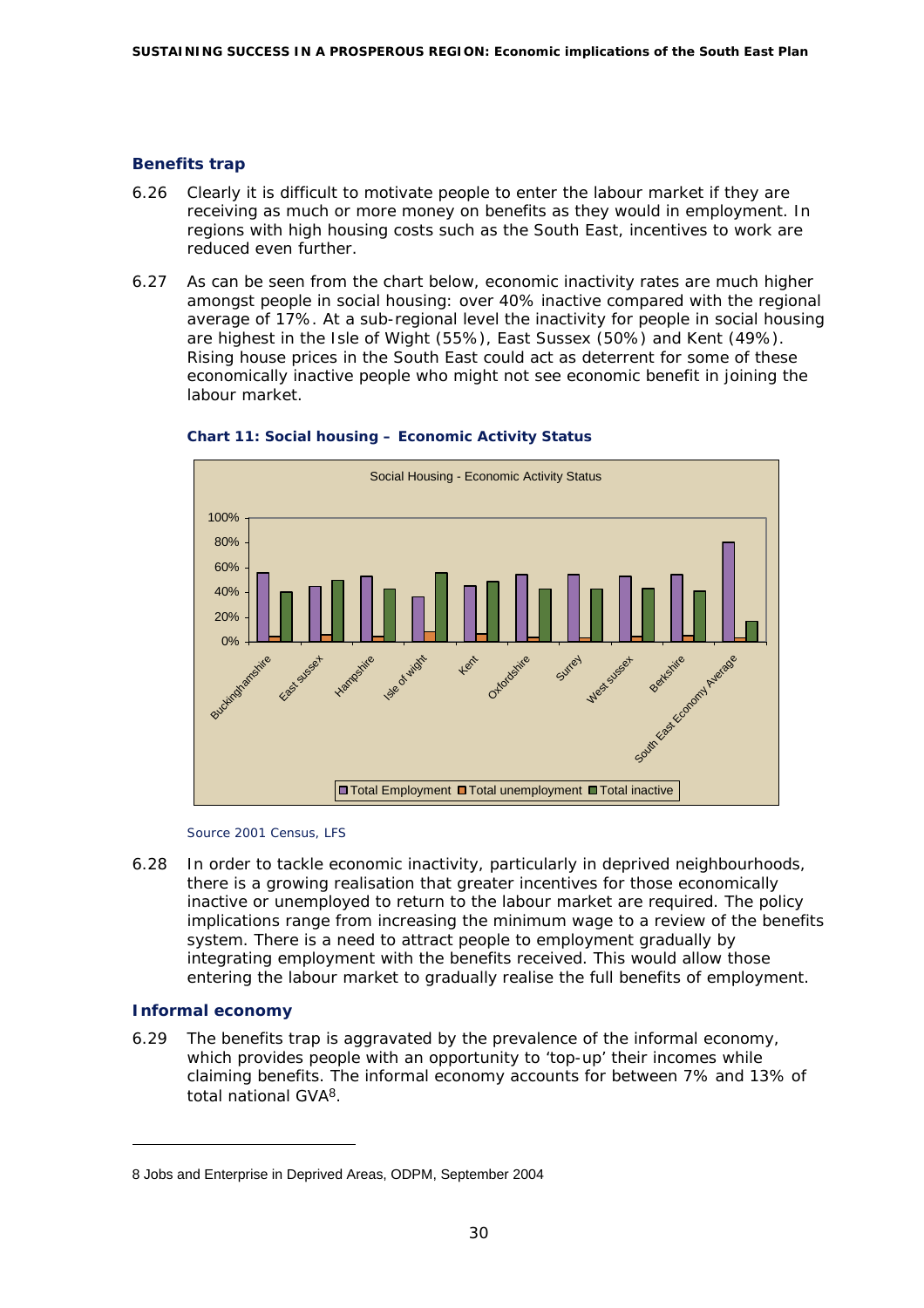6.30 The merits of transferring businesses to legitimate means need to be given greater exposure, with emphasis being placed on the importance and prospects ensuing from formal employment. The authorities must act also against both illegitimate and informal economic activity.

# **Historical/industrial legacy**

- 6.31 Clearly historical developments can affect communities considerably. There is not always a lack of jobs in these areas, but few accessible jobs matching skills. In the South East by 2012 both the manufacturing industry and primary industries/utilities will have declined losing 64,000 and 13,000 jobs respectively. However the construction, distribution & transport, business & other services and non-marketed services are expected to grow creating 25,000, 117,000, 176,000 and 71,000 jobs respectively $9$
- 6.32 This problem is most prevalent in former manufacturing/industrial areas and is principally caused by a lack of appropriate skills rather than a lack of jobs. Therefore there needs to be a concerted effort to ensure that those currently out of work are made aware of the available opportunities for retraining and education. In many of these areas the transport infrastructure needs to be improved to provide a realistic option of commuting to more appropriate employment.

### **Vulnerable communities**

l

6.33 There is currently a greater incidence of economic inactivity amongst lone parents, older workers (over 50s), ethnic minorities, low-skilled and disabled people. Maps showing the correlation between the incidence of some of these groups and economic inactivity at sub-regional level are presented in the annex (Maps A1 to A4). Specific and targeted measures are required to bring these groups back to employment.

<span id="page-32-0"></span><sup>9</sup> Working Futures: Regional Report 2003-4, New projections of Employment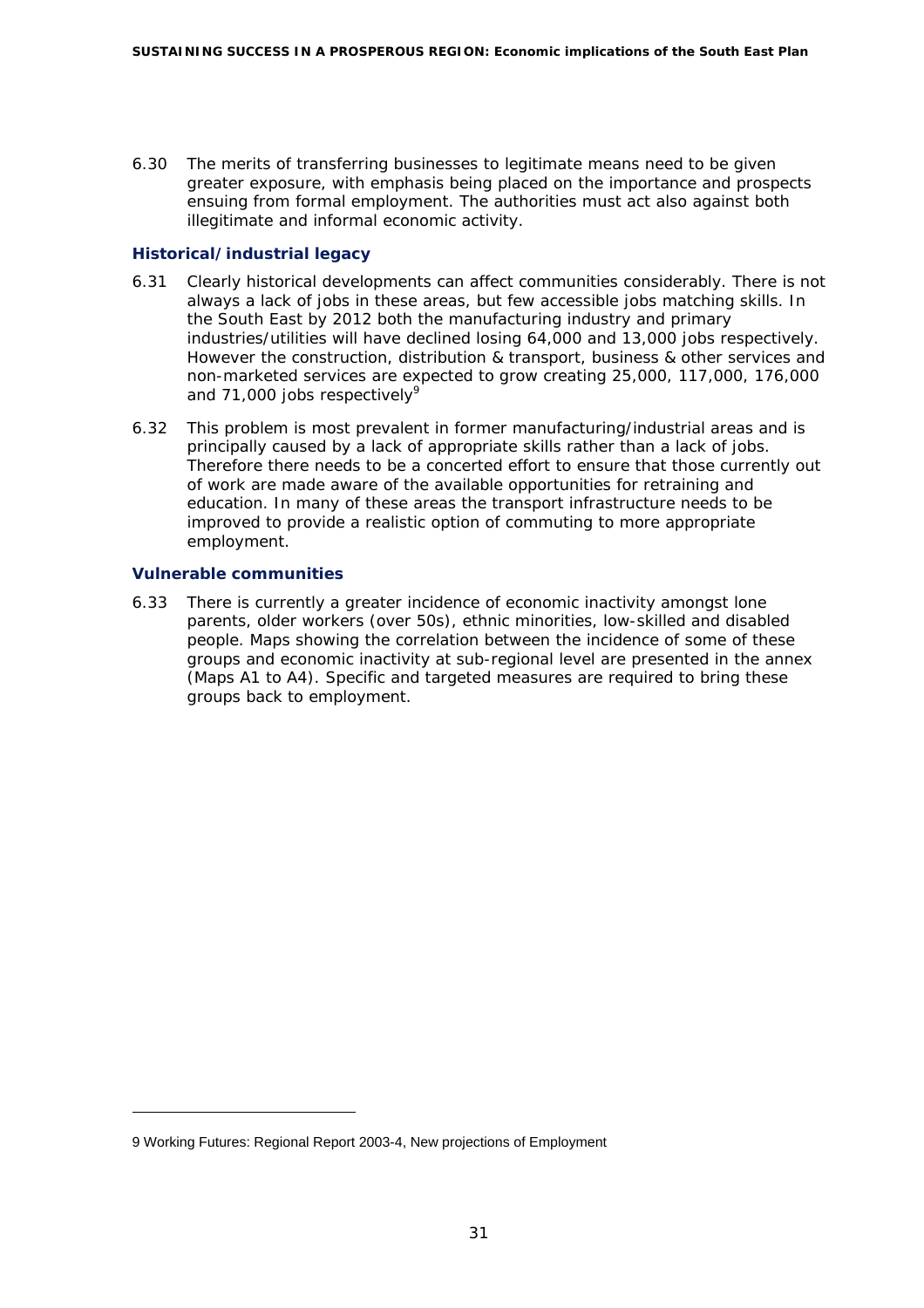# <span id="page-33-0"></span>**7. London to South East migration**

- 7.1 Almost half of the total in-migration to the South East comes from London. This section examines the profile of in-migrants from London and the drivers for this migration. The key hypotheses tested here are as follows:
	- Could the South East stop this in-migration from London through higher house prices?
	- To what extent the region could, through upskilling its indigenous population, minimise the economic pull for these migrants and replace them with the local labour force?

### **The scale and profile of migrants**

7.2 Since 1996, nearly 400,000 people have migrated from London to the South East (an average of over 40,000 per annum). As shown in the chart below, 135,000 commute back to London (15,000 per annum).



**Chart 12: Migration from London to the South East and those who commute back** 

*Source: Labour Force Survey (LFS)* 

- 7.3 Of these migrants from London, around 250,000 (an average of around 28,000 per annum) are well-qualified. 70% migrants from London to the South East are qualified to NVQ level 3 or above. This figure is even higher (80%) for those who then commute back to London.
- 7.4 Migration from the South East to London is around 30,000 per annum with 70% migrants qualified to level 3 or above.
- 7.5 If the historic trend continues, there could be around 200,000 net in-migrants from London to the South East by 2026.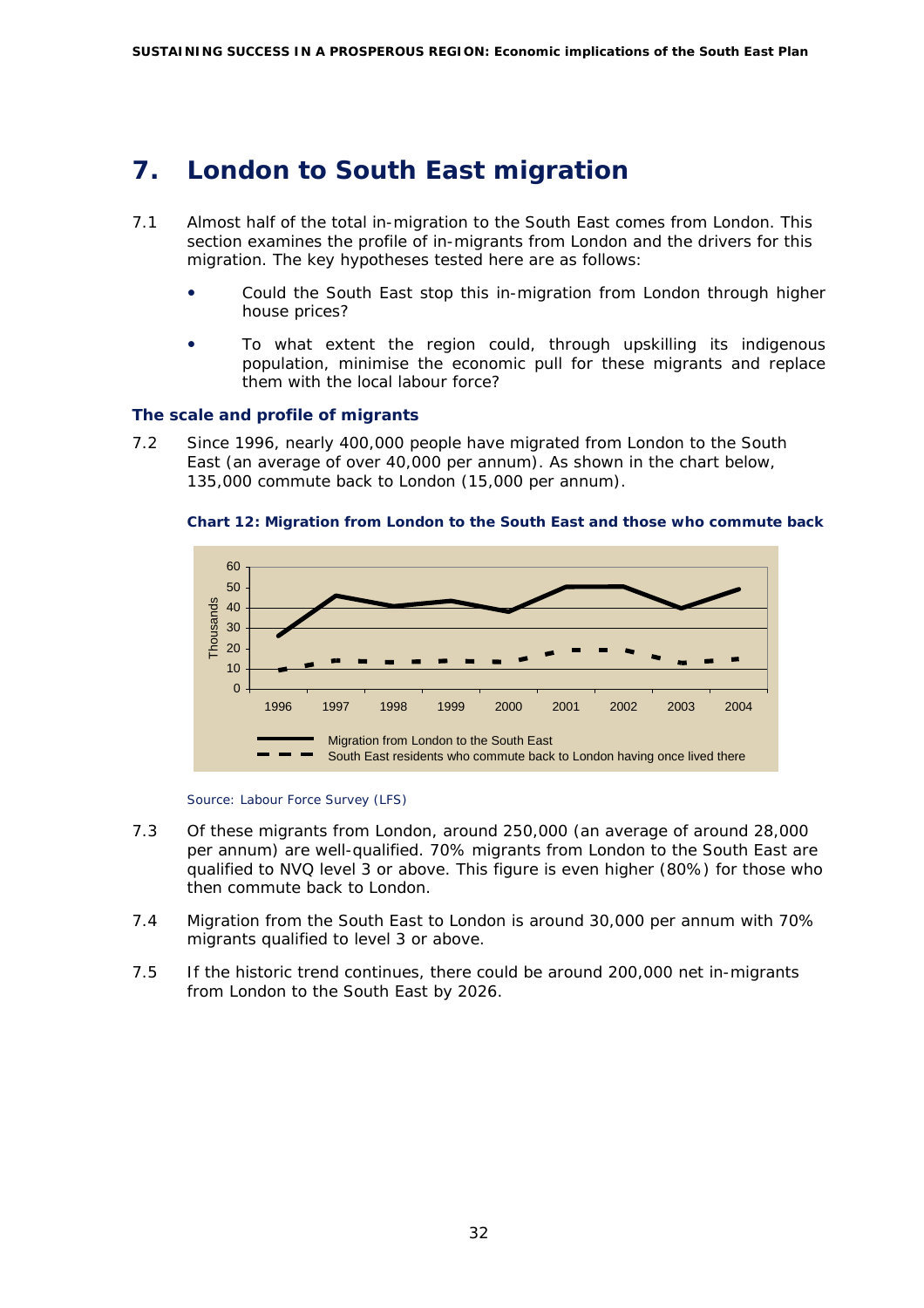

#### **Chart 13: Qualifications mix of migrants to the South East, South East residents and the economically inactive**

#### *Source: Labour Force Survey*

7.6 As a group, in-migrants from London are significantly better qualified than the South East's indigenous labour force, and are therefore well-equipped to compete in the region's labour and housing markets. If housing supply were constrained in an attempt to deter in-migration, the results would be perverse. There is every reason to suppose that in-migrants from London would compete successfully for available housing at the expense of less well-qualified South East residents, and that house prices would be pushed up further. This would only worsen problems of affordability and availability for existing South East residents.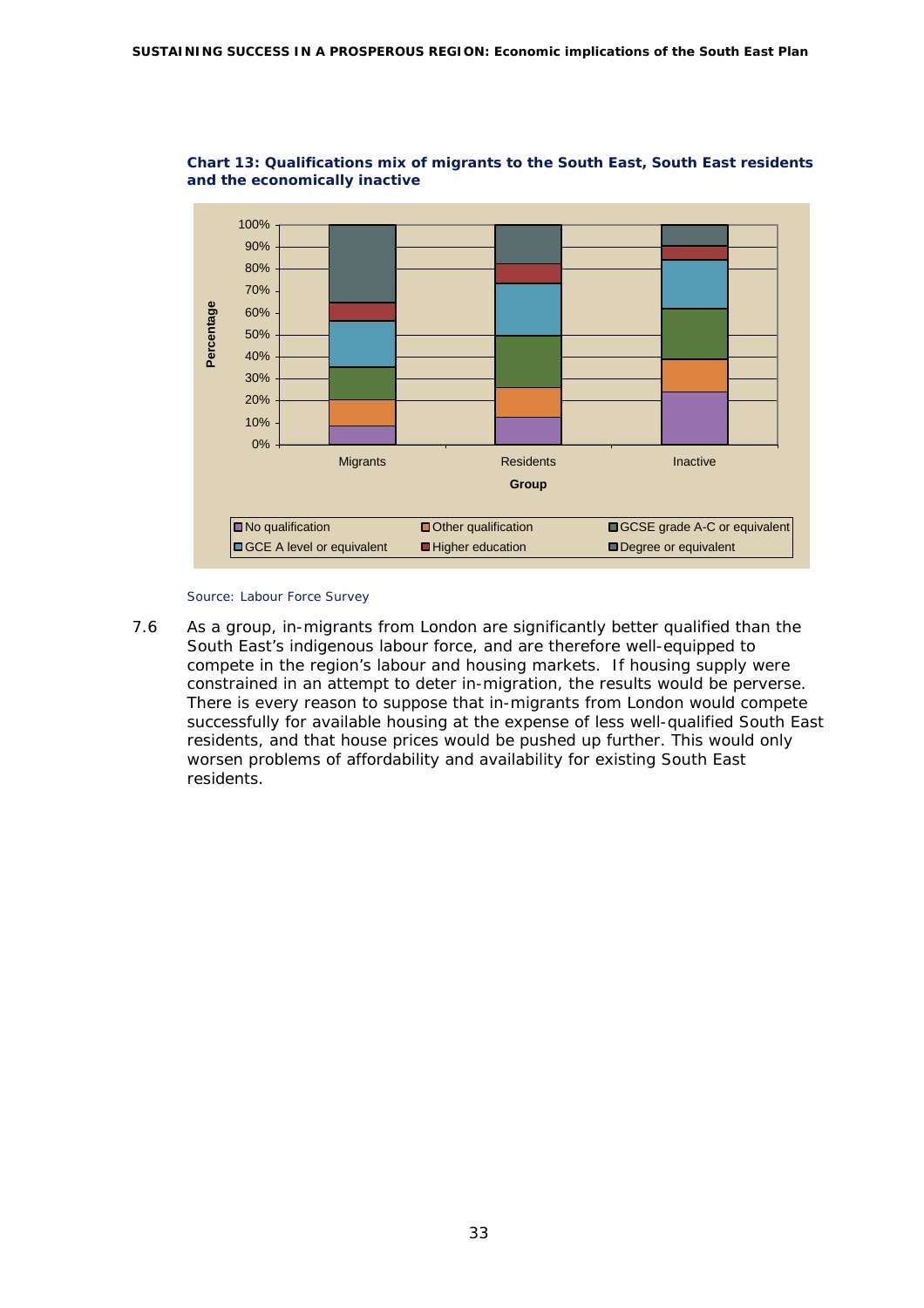# <span id="page-35-0"></span>**8. Offshoring**

- 8.1 Offshoring is the fourth driver considered in this report as a possible source of alleviating pressures on the South East's infrastructure while maintaining its prosperity.
- 8.2 The draft South East Plan notes that more than 200,000 jobs might be lost to other low cost locations abroad.
- 8.3 However the methodology on which the Plan is based is insufficiently robust to draw firm conclusions capable of being applied to the housing requirements estimates for the Plan. Firstly, it does not deal with the substitution phenomenon adequately and secondly, its findings at sub-regional level that Berkshire, Oxfordshire and Buckinghamshire are at greatest risk are contrary to other Experian research predicting these areas will achieve the highest growth in Europe over the next few years, underpinned by their economic structures.
- 8.4 Given the timescale of this study, it was not feasible to undertake comprehensive primary research to identify the potential impact of offshoring. The following section is, therefore, based upon the review of secondary research undertaken by Deloitte Research, DTI, McKinsey Global Institute and others. It is challenging to quantify any future net job gains or losses due to this multidimensional global economic phenomenon. However, the evidence does not support scenarios suggesting significant reduction in either actual jobs or employment growth, because offshoring yields net gains to the spending economies, including the creation of substitute jobs (often higher value added than the ones offshored).

### **Background**

- 8.5 Offshoring is a term usually used to describe a decision by a company to move parts of its operations overseas. Advancements in telecommunications have made it easier for firms to conduct their operation from more than one location. As a result, white collar jobs, such as call centre workers, data processors, medical technicians and software programmers, that once were insulated from global competition can be performed in low-wage nations like India for a fraction of the cost in the UK.
- 8.6 This phenomenon has caused a certain amount of concern in the UK in the wake of high profile call centre relocations out of the country. However, some recent evaluations have gone some way to dispelling these fears suggesting that the countries and regions exporting jobs gain from offshoring and tend to create higher value added jobs to replace the ones offshored.

### **Changing economic structure – a historic phenomenon**

8.7 Offshoring is a historic phenomenon with a new dimension and forms an integral part of globalisation. Businesses have been benefiting from international trade and effective resource allocation for several decades. The manufacturing sector has experienced a similar phase over the past few decades and the evidence is clear that these jobs were replaced by the service sector. In the South East, for instance, employment in manufacturing has declined by 140,000 since 1984 while, over the same period, total employment has increased by over 800,000, demonstrating the ability of the region to restructure its economy.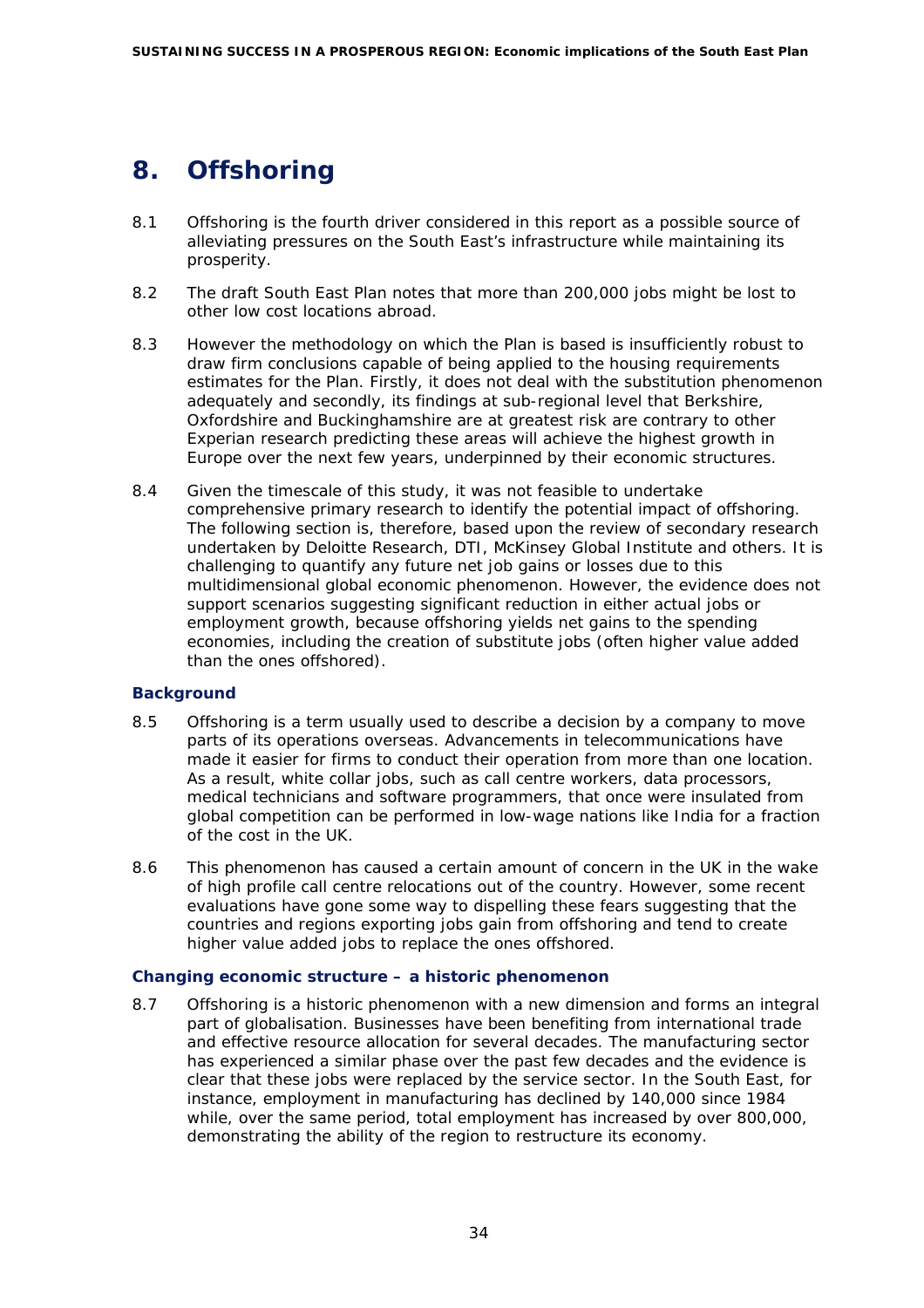8.8 According to DTI research, job losses caused by offshoring in call centres have not led to unemployment but rather to more employment in the service sector, including call centres, than ever before. This is even more pertinent for the South East, where employment in services account for 72% of total employment: the highest proportion in the UK after London. Moreover, employment in this sector is expected to grow even further, and by 2026 its share is projected to be 81% of the total employment in the region.

#### **Who gains from offshoring?**

8.9 The following framework, based on research by Deloitte, McKinsey and others, demonstrates how offshoring benefits dynamic and vibrant economies and creates substitute jobs.



#### **Figure 3: Offshoring Framework**



- 8.10 The key dimensions of offshoring include corporate savings, increased exports to recipient countries and short-term job losses for the South East employees. Corporate savings in turn could be invested in new technologies and new business opportunities creating more jobs and enhancing productivity and competitiveness.
- 8.11 The UK as a whole, and in particular the South East, is set to gain from growing world prosperity and from continued development of a bigger global market. Over the long-term, overseas outsourcing of manufacturing as well as services will enhance regional competitiveness, ensuring that the economy continues to generate new and sustainable jobs and new business opportunities. Anecdotal evidence suggests that when companies offshore parts of their operations, they create management jobs to co-ordinate this process.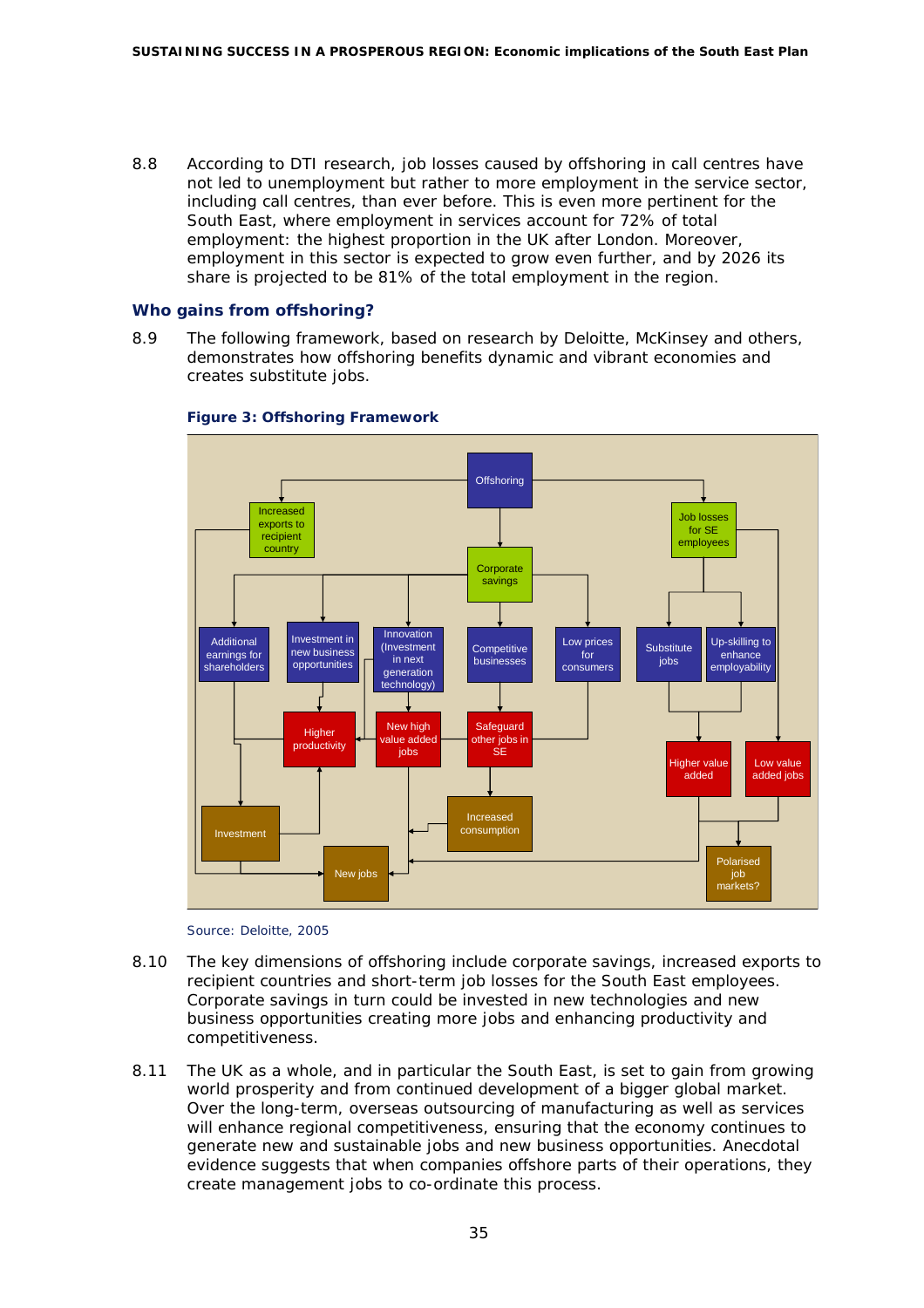8.12 According to a detailed study undertaken by the McKinsey Global Institute highlighting the impact of offshoring on the United States, for every dollar of corporate spending that is outsourced to a low-wage nation, the spending economy captures more than three-quarters of the benefit and gains as much as \$1.14 in return, \$0.67 as a result of corporate savings, new exports and repatriated profits and the rest from redeployment of labour. The recipient economy (India in this case) captures only \$0.33. The study argues that far from being a zero-sum game, offshoring is a phenomenon of mutual economic gain.

#### **Jobs at risk from offshoring**

- 8.13 While technological advances and innovations in business processes look set to intensify international competition in some service areas, quantifying the economic impact on the South East or trying to forecast numbers of jobs which might be lost or gained is extremely difficult. However, given the current structure of the South East economy and the skills levels of its workforce, it is unlikely that the region will suffer from long-term job losses.
- 8.14 While there are no official figures on international job movements which might provide a definitive figure of service related jobs moving in and out of the UK and the South East, data on international trade in services is available. This data suggests that the value of international trade in services is increasing, and more importantly that the UK is a net beneficiary of this process, with service exports £15 billion higher than imports. Regional breakdown of this data is not available but given the industrial structure of the South East, it is reasonable to assume that the region makes a strong contribution to this healthy trade surplus.
- 8.15 Of course what is good for the economy as a whole may not be good for particular individuals. Some people will lose their jobs and might find themselves working in relatively low paid jobs whereas others will find higher value added employment. Unlike manufacturing, people working in white collar jobs susceptible to offshoring tend to be better skilled and their probability of finding substitute jobs is higher.
- 8.16 It has always been the case that, as trade grows and technology changes, some jobs are created and others disappear. The 'churn' caused by offshoring is not, however, particularly large, especially in the South East.
- 8.17 There is no doubt that offshoring will continue to be a significant feature of the region's economy. Indeed this is an established mechanism by which businesses move up the value chain, and is a significant factor in explaining why manufacturing employment in the region has declined by 140,000 since 1984 while gross value added in manufacturing has remained broadly constant. Although this implies changes in the composition of the workforce (with a loss of some lower skilled jobs and an intensifying need for upskilling), the overall effects on regional productivity and value added are certainly positive.
- 8.18 However, it would be incorrect to subtract the gross job losses expected due to offshoring from the outputs of existing economic forecasts, since these losses (together with their substitution by higher order activity and jobs) have already been factored into the baseline forecasts underpinning the South East Plan. There is a debate to be had regarding the extent and distribution of offshoring, but it should be disregarded as a driver for significantly reducing overall demand for labour and housing within the region.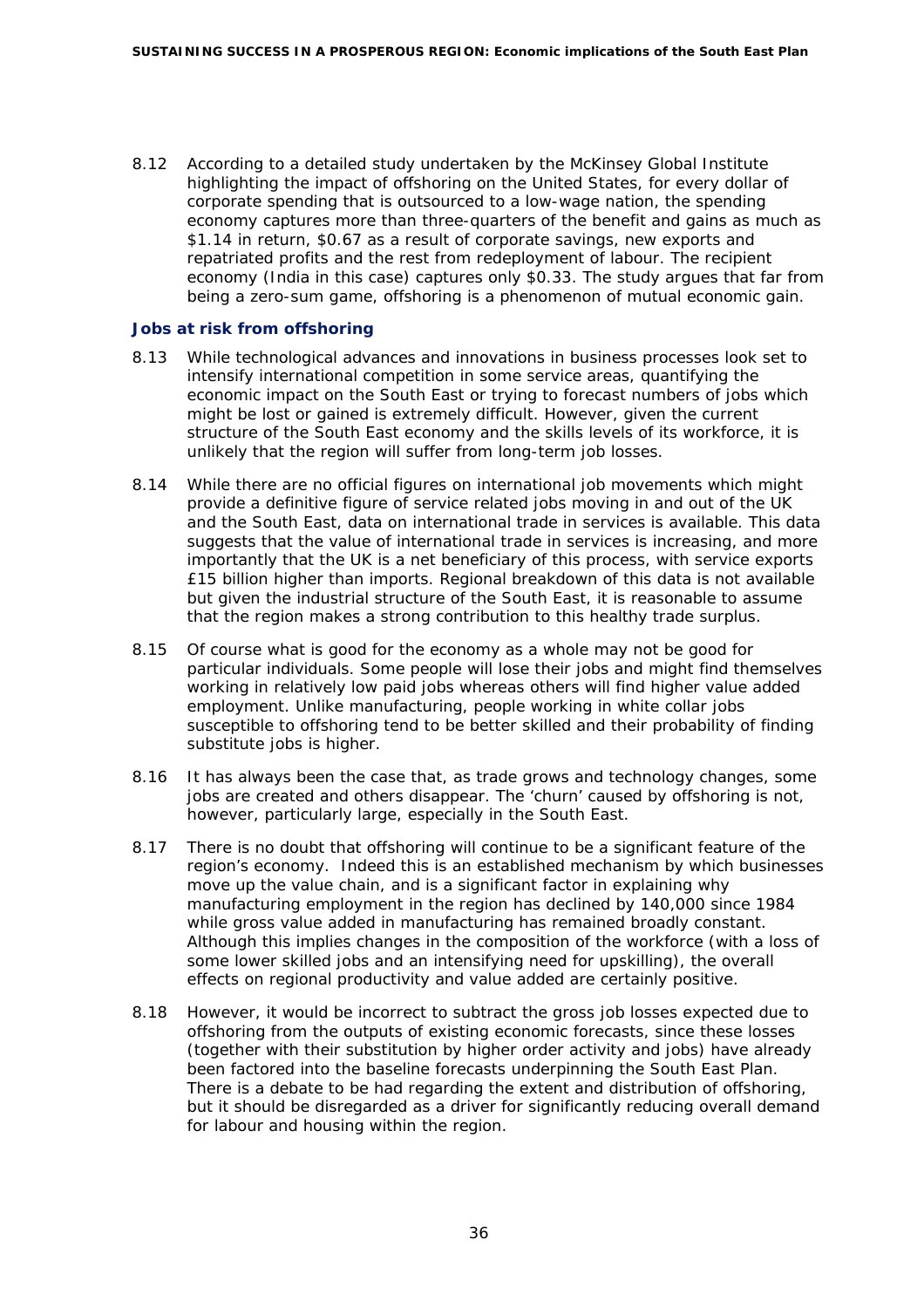# <span id="page-38-0"></span>**9. Economic and housing growth scenarios**

- 9.1 It is clear from the above analysis that there is some scope to enhance productivity and economic activity rates further. However, the evidence suggests that offshoring would not lead to a decline in employment growth. Similarly, stopping in-migration from London is very challenging due to its drivers, as described in the previous sections of this report.
- 9.2 This section therefore examines the interplay between economic activity, productivity, economic growth and housing. It tests possible options to maintain an annual GVA growth of 3% while lessening the pressure on housing in the region. In consultation with SEEDA, the following scenarios were developed by Deloitte based on the Experian Business Strategies economic forecasting model (the same model used to generate economic forecasts for the draft South East Plan).

|                                          | draft South East Plan figures<br>on the<br>based<br>baseline<br>ջ | nistoric productivity growth and<br>economic inactivity by<br>maintaining<br>Scenario<br>reducing<br>65,000 | inactivity by<br>additional<br>loue<br>economic<br>5% pa<br>growth<br>Scenario <sub>2</sub><br>productivity<br>reducing<br>265,000 |
|------------------------------------------|-------------------------------------------------------------------|-------------------------------------------------------------------------------------------------------------|------------------------------------------------------------------------------------------------------------------------------------|
| Annual productivity growth (%)           | (historic trend 2.32)<br>2.27                                     | 2.32                                                                                                        | 2.39                                                                                                                               |
| <b>Total Full Time Equivalent (FTE)</b>  |                                                                   |                                                                                                             |                                                                                                                                    |
| employment growth                        | 805,000                                                           | 772,000                                                                                                     | 712,000                                                                                                                            |
| Labour shortfall - with a build rate of  |                                                                   |                                                                                                             |                                                                                                                                    |
| 25,500 per annum                         | 381,000                                                           | 336,000                                                                                                     | 155,000                                                                                                                            |
| Labour shortfall - with a build rate of  |                                                                   |                                                                                                             |                                                                                                                                    |
| 28,000 per annum                         | 339,000                                                           | 294,000                                                                                                     | 113,000                                                                                                                            |
| Labour shortfall - with a build rate of  |                                                                   |                                                                                                             |                                                                                                                                    |
| 32,000 per annum                         | 273000                                                            | 227,000                                                                                                     | 46,000                                                                                                                             |
| <b>Dwellings required for a balanced</b> |                                                                   |                                                                                                             |                                                                                                                                    |
| labour market under each scenario        | 48,000                                                            | 45,500                                                                                                      | 34,800                                                                                                                             |

#### **Table 3: Achieving 3% per annum GVA Growth to 2026**

*Source: Deloitte and Experian Calculations based on the draft South East Plan figures*

9.3 The baseline - the rate of productivity growth in the baseline (2.27% p.a.), is slightly lower than the recent trend of 2.32% p.a., and reflects structural changes in the region's economy away from manufacturing to services (which record measurably lower productivity rates). Even at a level of 2.27% p.a., this translates into an overall increase in productivity from £39,000 per worker in 2005 to £62,500 per worker by 2026 (at constant prices). Employment growth projections in this scenario assume that economic activity rates will rise to bring an additional 50,000 residents into employment. This implies an increase in economic activity rates from 83% (already the highest in the UK) to 85%.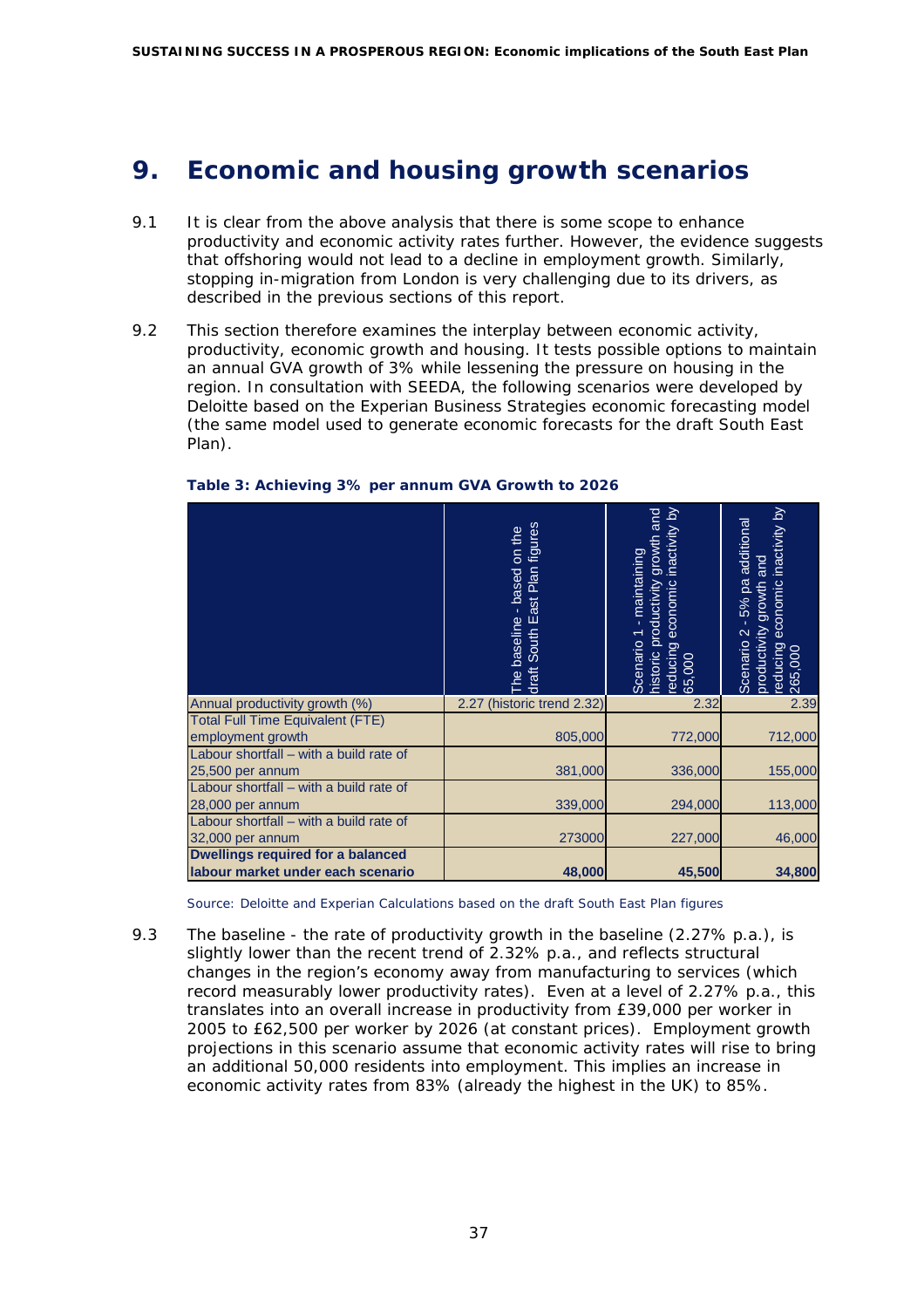- 9.4 Scenario 1 this scenario reflects what might be achieved through additional regional efforts in terms of enhancing productivity and economic activity. It assumes that concentrated action on research and development, innovation and productivity maintains the current average yearly productivity improvement despite the structural shift towards service sectors. It also assumes that all those who are economically inactive but relatively well-skilled and ready to return to work (65,000 existing residents in total) are brought back into employment in the South East.
- 9.5 Scenario 2 this is at the upper limit of what could conceivably be achieved with significant investment, concentrated action by all relevant partners, and with major innovations in public policy. Over the course of the Plan period, productivity growth improves by an additional 5% (of the projected trend) per annum, implying that the South East becomes one of the most productive regions in Europe by 2026. The aggregate productivity growth under this scenario would be 2.39% per annum.
- 9.6 To put this scenario in a more regional context, if every sector in Kent, the Isle of Wight and East Sussex (the lagging areas of the South East in terms of productivity) were to catch up and match the region's average productivity levels by 2026, the additional average annual growth in productivity would be around 5% - similar to the levels assumed under this scenario.
- 9.7 In addition, major efforts to bring more challenging groups of economically inactive residents into employment are assumed to succeed under this scenario, with a total of 265,000 additional residents finding employment. Specifically:
	- The number inactive due to childcare or other care commitments would fall by one third from 295,000 to 190,000. The number inactive due to long-term sickness or disability would halve from 160,000 to 80,000;
	- The number inactive due to early retirement would fall slightly from 75,000 to 60,000; and
	- The only other significant group remaining inactive would be full-time students.
- 9.8 This implies lifting the region's overall economic activity rate to almost 90%, a rate never yet achieved in any regional economy anywhere, and significantly higher than anything yet achieved in any part of the South East.
- 9.9 This is a challenging target to achieve, where all who would like to work but currently cannot work (e.g. due to childcare issues or long-term illness etc.) are assisted to enter the labour market. Again, for context, if all parts of the region were to increase economic activity rates to match the highest current rate (i.e. Berkshire), this would deliver less than half the overall improvement in economic activity assumed under this scenario.

### **Housing growth**

9.10 As shown in the table above, despite achieving a maximum possible improvements in productivity and economic activity, the South East needs around 35,000 dwellings per annum to sustain an annual GVA growth of 3% to 2026.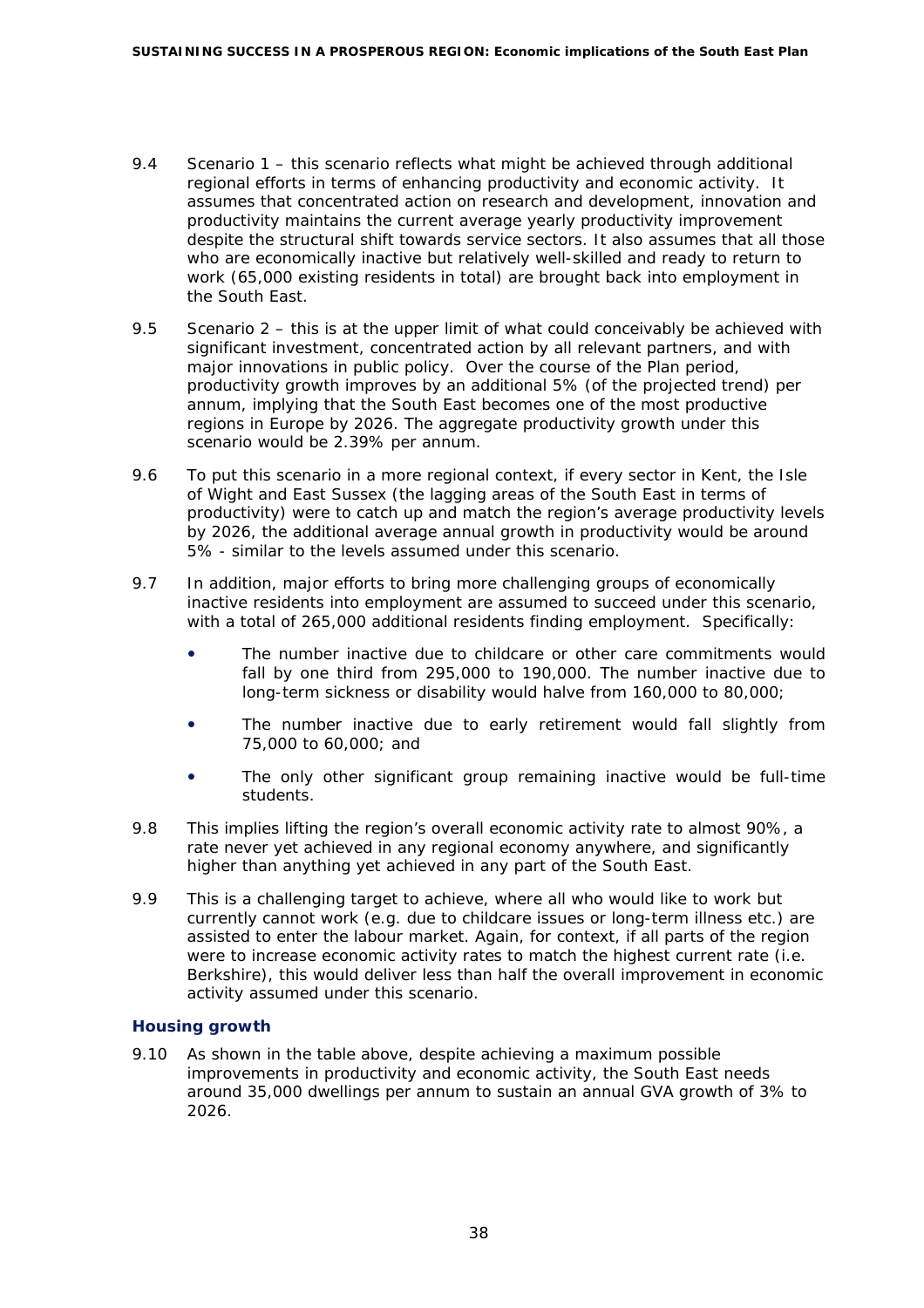#### **Implications of achieving 2% GVA growth per annum**

- 9.11 Modelling the effects of lower growth rates demonstrates that there is a clear choice between sustainable growth and decline. For instance, if growth in GVA was constrained to an average of 2% per annum over the Plan period:
	- The region would generate £43 billion (constant prices) less GVA per annum by 2026, compared to the 3% growth scenario (i.e. GVA of £206 billion instead of £249 billion in 2026). In total, over the Plan period, the region would generate £400 billion less GVA (constant prices) under the 2% growth scenario;
	- Employment growth would shrink to 113,000 over the Plan period (compared with a growth of 805,000 jobs under the 3% growth scenario); and
	- Given the projected growth in the economically active population, this would imply an unemployment rate of 7% (roughly 400,000 unemployed) by 2026, compared to around 2% unemployment under the 3% GVA growth scenario[10](#page-40-0).

ł

<span id="page-40-0"></span><sup>10</sup> These figures are based on the assumption that there is only a 10% reduction of both net migration and net commuting under the scenario. Further, it is assumed that 50% of the fall in employment will be taken up by inactivity and 50 percent by unemployment.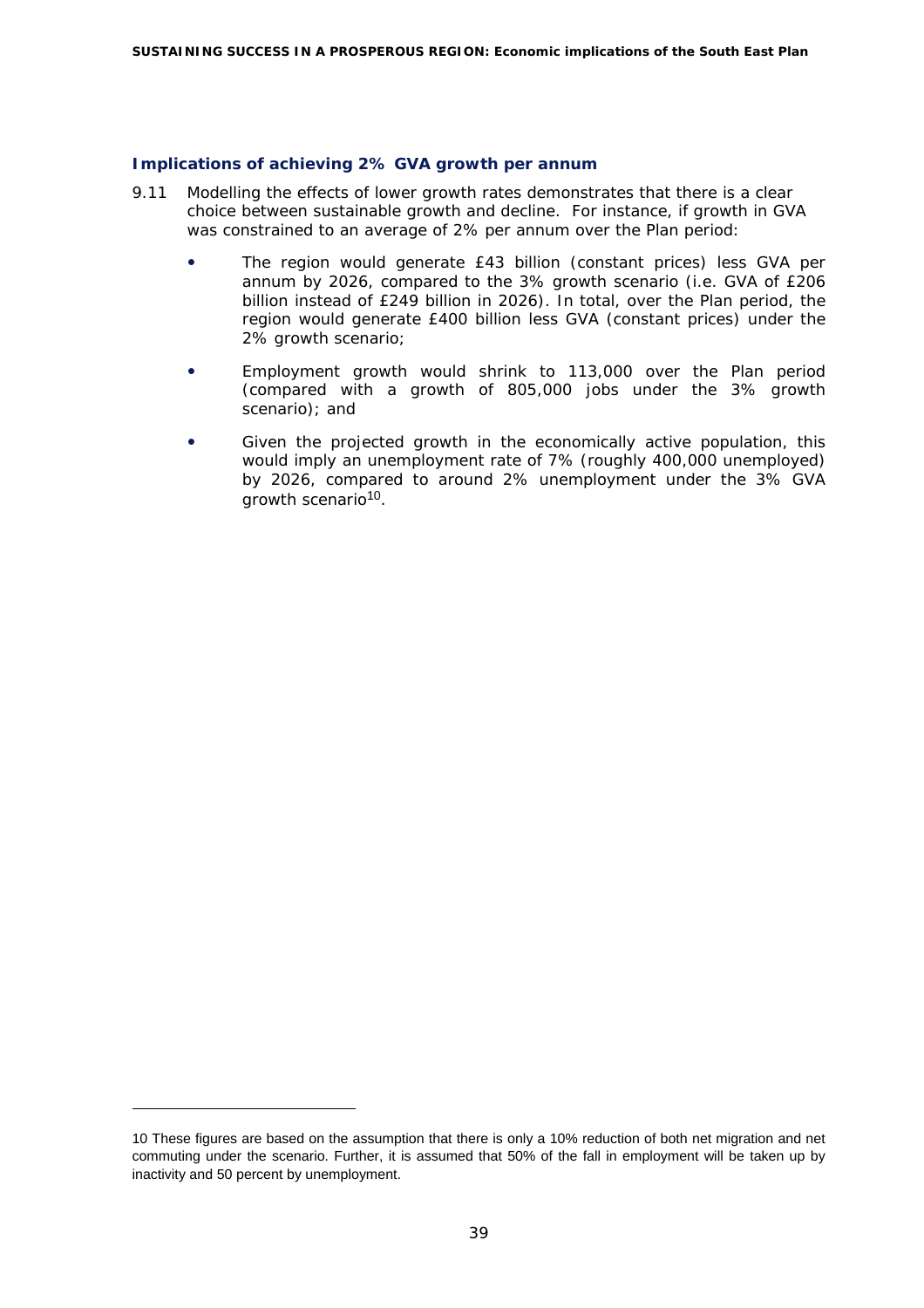# <span id="page-41-0"></span>**10. Sub-regional analysis**

# **Productivity**

- 10.1 Looking at some of the biggest sectors in the region in terms of GVA and employment, it is clear that productivity is relatively higher in Berkshire, Buckinghamshire, Surrey and West Sussex and lower in Kent, Isle of Wight and East Sussex.
- 10.2 In order to explore potential productivity improvements at sub-regional level (one of the key source of enhancing regional productivity growth), the following data analysis on asset endowments (albeit limited in nature) was conducted. The table below shows the number of research category A and  $A^*$  staff in universities in the sub-regions, it also shows business start ups and the percentage of the labour force who are highly skilled.

|                                                   | Berkshire | <b>Buckinghamshir</b><br>$\omega$ | Sussex<br>East | Oxfordshire | Surrey | Hampshire | Wight<br>৳<br>Isle | Kent  | <b>Sussex</b><br><b>West</b> |
|---------------------------------------------------|-----------|-----------------------------------|----------------|-------------|--------|-----------|--------------------|-------|------------------------------|
| Category A and A* Research Active Staff           |           |                                   |                |             |        |           |                    |       |                              |
| (FTE) - 2001                                      | 617       | 978                               | 298            | 1.729       | 1.060  | 535       |                    | 1.460 | 76                           |
| VAT registrations 2002 per 1000 persons           |           |                                   |                |             |        |           |                    |       |                              |
| of working age                                    | 5.65      | 8.76                              | 7.31           | 5.01        | 5.75   | 5.80      | 3.00               | 5.21  | 4.83                         |
| <b>Highly Qualified People as a percentage of</b> |           |                                   |                |             |        |           |                    |       |                              |
| persons of working age                            | 27%       | 26%                               | 18%            | <b>28%</b>  | 28%    | 21%       | 15%                | 17%   | 19%                          |
| Source: HEFC, IDBR, 2001 Census                   |           |                                   |                |             |        |           |                    |       |                              |

#### **Table 4: Sub-regional Asset Endowments**

# **Future growth projections**

- 10.3 Looking at the largest and fastest growing sectors (those making the largest contribution to economic growth) in the region, it is evident that Berkshire, Buckinghamshire (Other Financial and Business Services), Oxfordshire (Business Services), and Surrey are over represented whilst Kent, Isle of Wight and East Sussex are distinctly under represented.
- 10.4 On the other hand, Kent, Isle of Wight and East Sussex are over-represented in declining sectors such as wholesaling and construction.

#### **Table 5: Location Quotients 2002 (sub-regionally compared to the South East), for the 5 largest sectors in terms of GVA in the South East**

|                          | <b>Berkshire</b> | <b>Buckinghams</b><br>hire | East Sussex | Oxfordshire | <b>Surrey</b> | Hampshire        | <b>Wight</b><br>히<br>Isle | Kent | Sussex<br>Vest | g<br>East<br>growth<br>2003<br><b>South</b><br><u>Sed</u><br>2026<br>ш<br>현 |
|--------------------------|------------------|----------------------------|-------------|-------------|---------------|------------------|---------------------------|------|----------------|-----------------------------------------------------------------------------|
| Construction             | 0.9              | 0.8                        | 1.1         | 0.9         | 0.9           | 1.0 <sub>l</sub> | 2.0                       | 1.4  | 0.8            | $-0.6%$                                                                     |
| Wholesaling              | 0.9              | 1.0                        | 1.1         | 0.9         | 0.9           | 1.1              | 1.3                       | 1.2  | 1.0            | $-0.1%$                                                                     |
| Retailing                | 1.0              | 1.4                        | 0.8         | 1.0         | 1.1           | 1.0 <sub>l</sub> | 0.8                       | 0.9  | 0.8            | $-0.1%$                                                                     |
| Other F&Bs               | 1.3              | 1.1                        | 0.7         | 0.9         | 1.3           | 1.0              | 0.4                       | 0.6  | 1.0            | 1.2%                                                                        |
| <b>Business Services</b> | 1.1              | 0.8                        | 0.7         | 1.9         | 1.2           | 0.8              | 0.5                       | 0.8  | 0.9            | 2.1%                                                                        |
| Experian                 |                  |                            |             |             |               |                  |                           |      |                |                                                                             |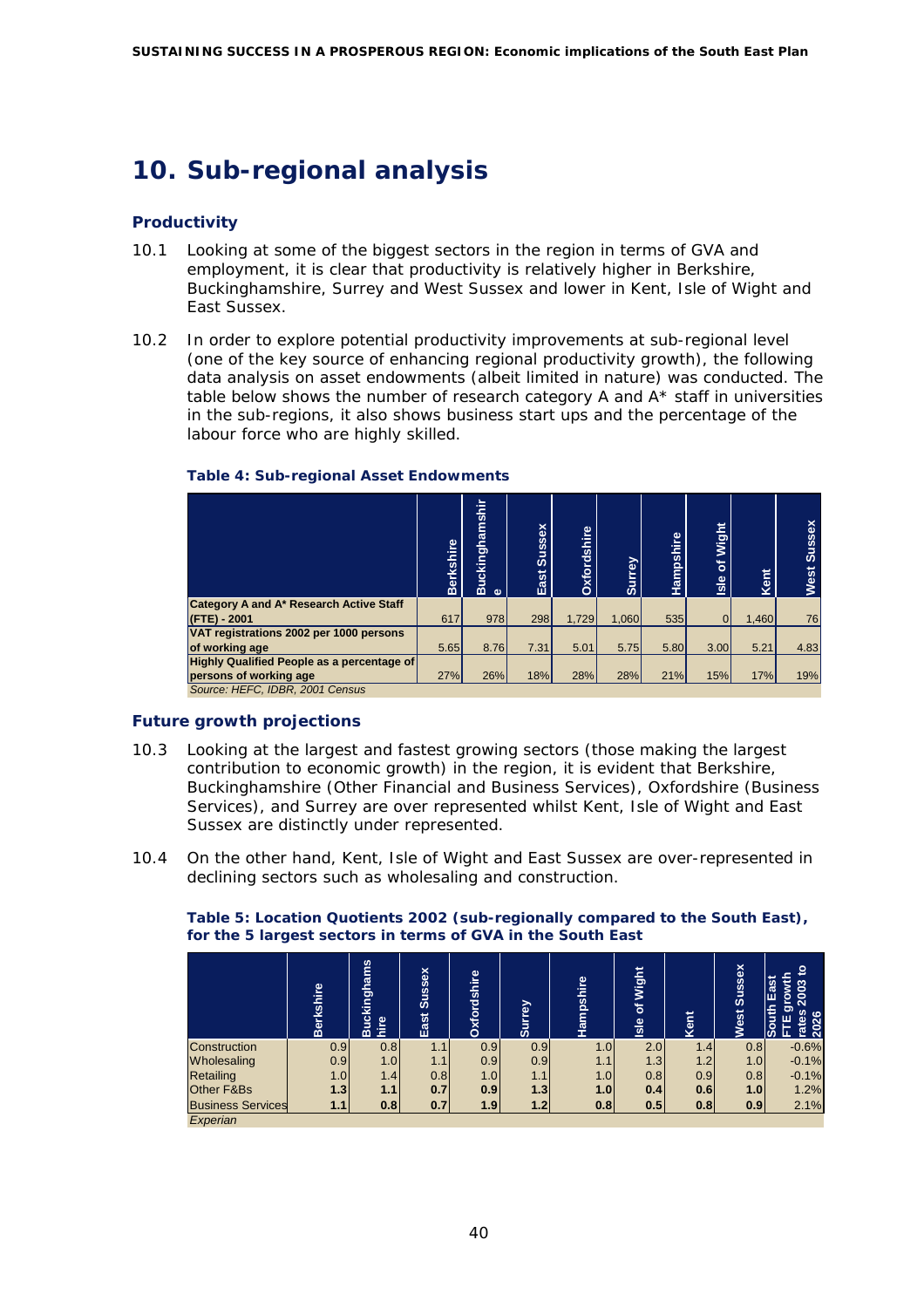#### **Economic inactivity**

10.5 As expected, inactivity rates are highest in the Isle of Wight followed by East Sussex and then Kent.





*Source: The Labour Force Survey* 

10.6 The following chart demonstrates that economic inactivity is highest in Isle of Wight, Kent and East Sussex at all levels of qualifications.





*Source: Census, 2001*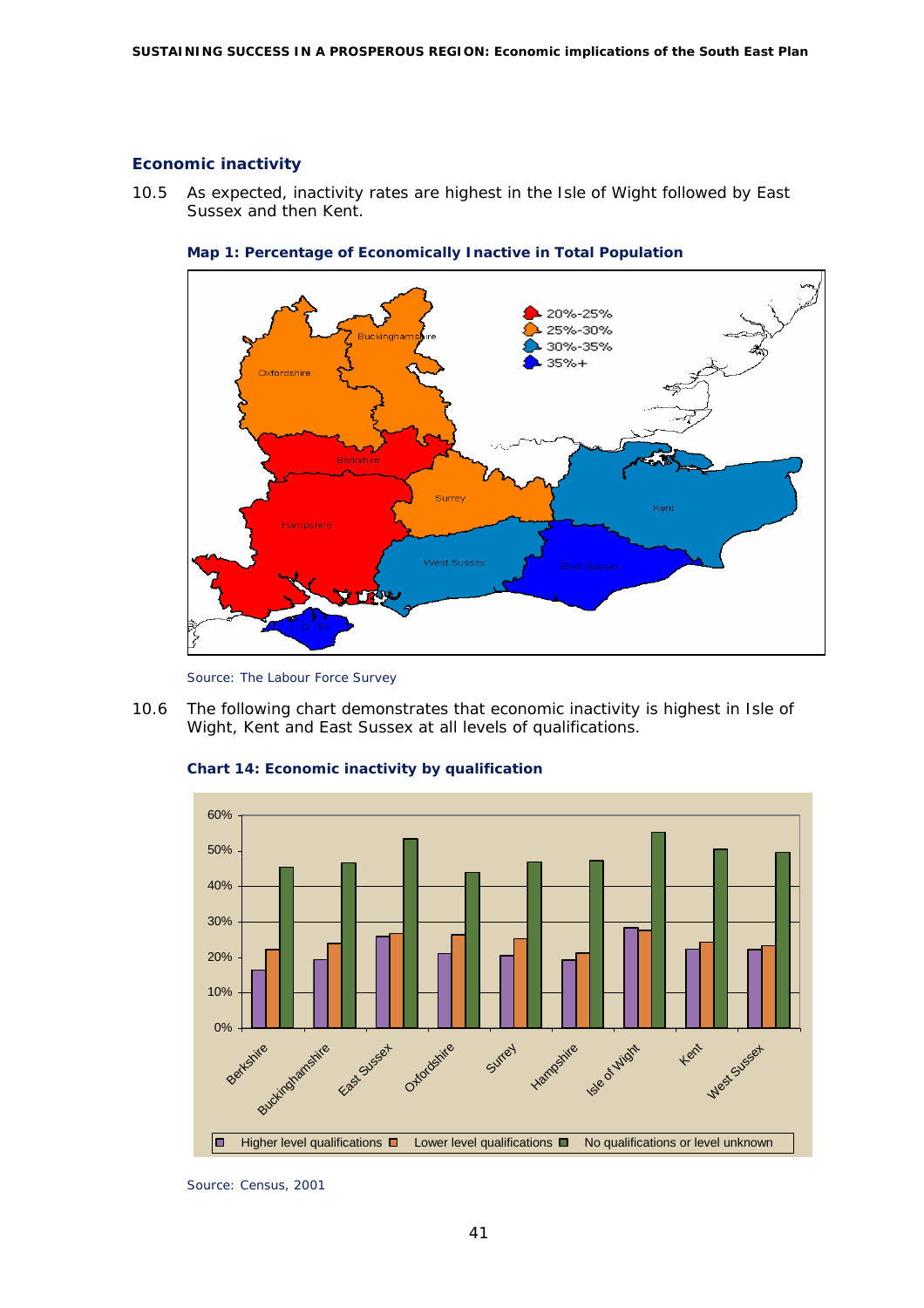10.7 Once early retirees are excluded from the analysis, it is clear that economic inactivity rates are highest in Isle of Wight, Kent, East Sussex and then Oxfordshire. The Oxfordshire figure can be explained by the high number of students and the other sub-regions are explained by the high concentration of permanently sick or disabled people.



#### **Chart 15: Economic Inactivity by Reason**

#### *Source: Census, 2001*

10.8 Higher economic inactivity in lagging areas presents a huge challenge for policymakers in the region as there has to be both demand and supply side interventions to enhance employment rates in these areas.

### **Offshoring**

10.9 Although at the regional level the South East is well placed to create substitute employment opportunities in the wake of offshoring, there will be challenges at the sub-regional level: areas with poor economic structure and low skilled labour force are particularly vulnerable.

### **Policy considerations**

- 10.10 The sub-regional analysis demonstrates that there are some deep-rooted structural issues in deprived parts of the South East and a concerted effort is required to improve the offer of these areas over the Plan period to achieve the baseline productivity growth as well as any further improvements.
- 10.11 These areas are characterised by:
	- High incidence of low value added manufacturing;
	- Branch plants decisions made elsewhere;
	- Low skills base and aspirations;
	- Lack of entrepreneurial culture;
	- Out-commuting; and
	- Pressure on affordable housing.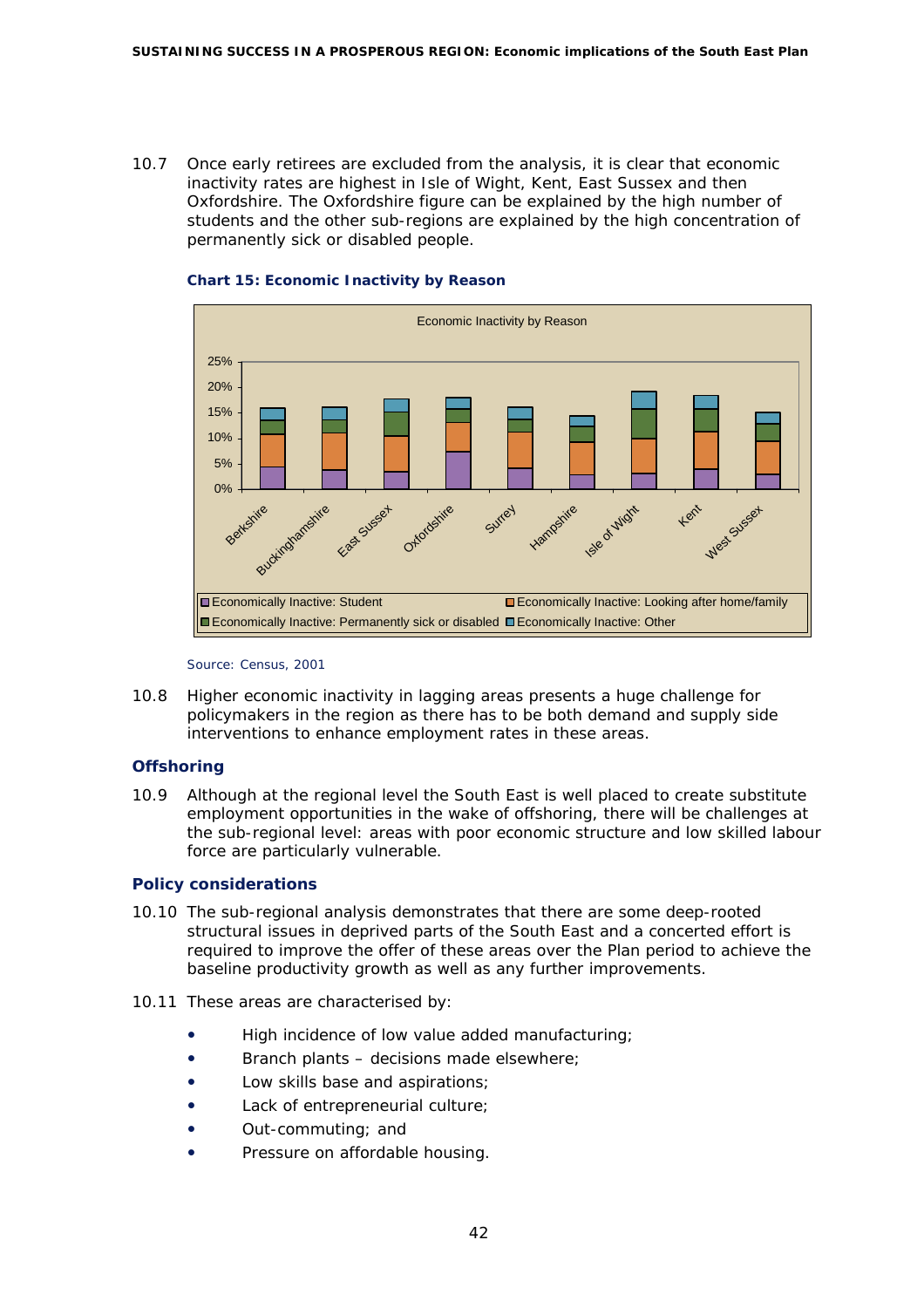10.12 Policies required to change the economic fortunes of these areas might include:

- Connecting to successful areas through efficient transport systems and broadband – linking job markets with labour markets.
- Vibrant secondary sector (consumption-driven growth)
- A high value added primary sector, including sectors such as optoelectronics, marine technologies, creative and media. In addition to these well-known high value added functions, improving the offer of tourism by enhancing visitor experience will attract customers with high spending power to the coastal towns.
- Provision of adequate housing will pump prime economic growth in coastal areas by attracting and retaining a skilled workforce, improving the offer of the area for businesses.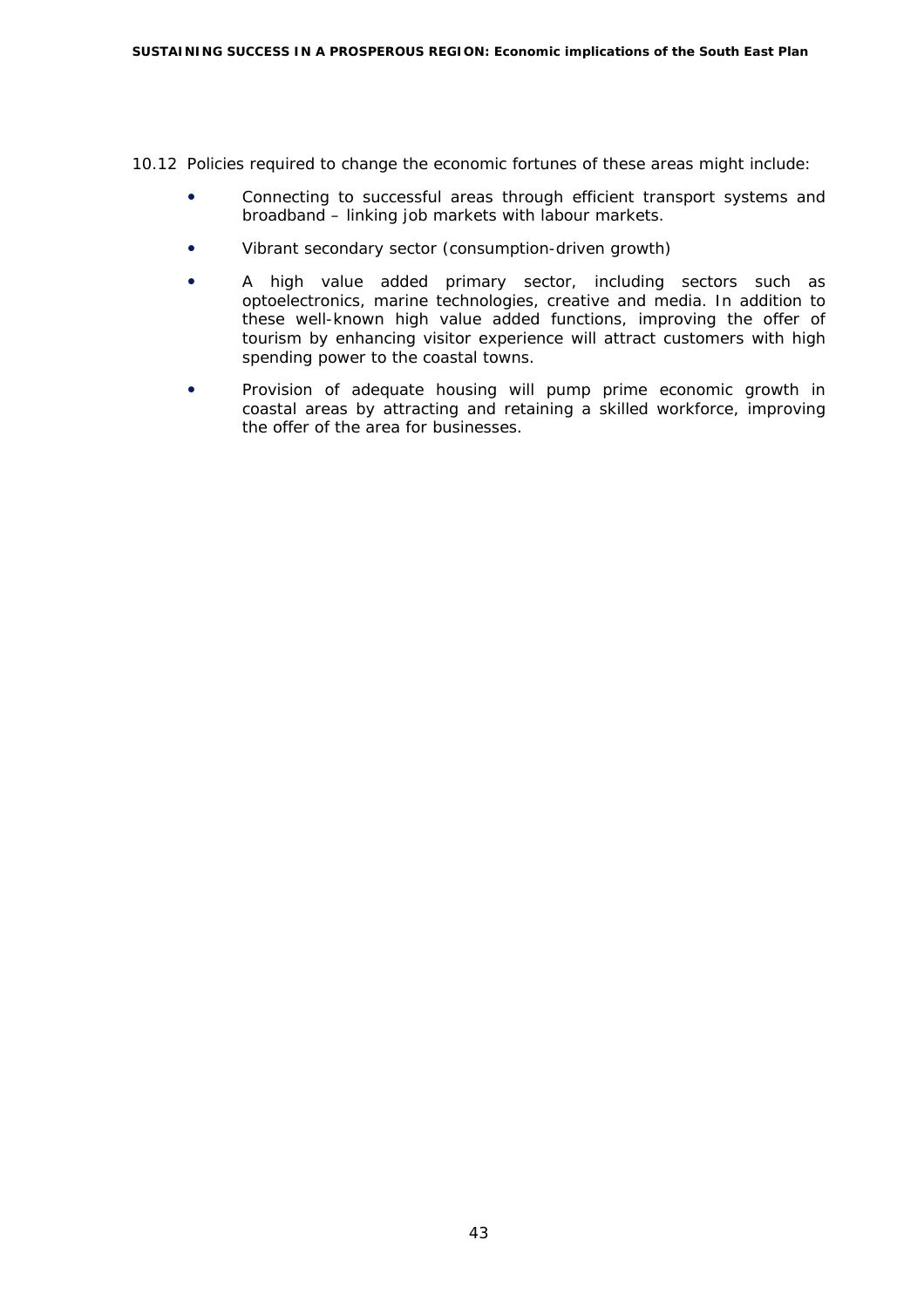# <span id="page-45-0"></span>**11. Annex**

**Table A1: Rank forecast (to 2015) productivity levels top 10 Euro NUTS 1 areas** 

|                                       | 2004         |                | 2015         |                         |
|---------------------------------------|--------------|----------------|--------------|-------------------------|
|                                       | GVA / Head   |                | GVA / Head   |                         |
|                                       | ('000 Euros) | <b>Rank</b>    | ('000 Euros) | Rank                    |
| Île de France (FR)                    | 84           | $\mathbf 1$    | 100          | $\mathbf{1}$            |
| <b>Luxembourg (LU)</b>                | 80           | $\overline{2}$ | 97           | 3                       |
| Hamburg (DE)                          | 76           | 3              | 89           | 6                       |
| <b>Noord-Nederland (NL)</b>           | 74           | $\overline{4}$ | 92           | $\overline{\mathbf{4}}$ |
| <b>Région Bruxelles-capitale (BE)</b> | 74           | 5              | 92           | $\overline{5}$          |
| London (UK)                           | 70           | 6              | 87           | $\overline{7}$          |
| Ireland (IE)                          | 70           | 6              | 98           | $\overline{2}$          |
| <b>Ostösterreich (AT)</b>             | 69           | 8              | 81           | 11                      |
| <b>Vlaams Gewest (BE)</b>             | 69           | 8              | 84           | 8                       |
| Lombardia (IT)                        | 68           | 10             | 81           | 12                      |
| <b>West-Nederland (NL)</b>            | 68           | 11             | 82           | 10                      |
| Hessen (DE)                           | 68           | 12             | 80           | 14                      |
| <b>Centre-Est (FR)</b>                | 66           | 13             | 80           | 13                      |
| Méditerranée (FR)                     | 66           | 14             | 79           | 16                      |
| <b>Région Wallonne (BE)</b>           | 66           | 15             | 78           | 19                      |
| <b>South East (UK)</b>                | 66           | 16             | 83           | 9                       |
| Lazio (IT)                            | 64           | 17             | 73           | 29                      |
| Est (FR)                              | 64           | 18             | 76           | 20                      |
| <b>Zuid-Nederland (NL)</b>            | 64           | 19             | 78           | 17                      |
| <b>Westösterreich (AT)</b>            | 64           | 19             | 75           | 22                      |
| <b>Oost-Nederland (NL)</b>            | 64           | 21             | 78           | 18                      |
| <b>Nord Ovest (IT)</b>                | 63           | 22             | 75           | 23                      |
| <b>Sweden (SE)</b>                    | 63           | 23             | 79           | 15                      |
| Nord Est (IT)                         | 62           | 24             | 76           | 21                      |
| <b>Bayern (DE)</b>                    | 62           | 24             | 74           | 24                      |
| <b>Bassin Parisien (FR)</b>           | 62           | 24             | 74           | 26                      |
| Nord - Pas-de-Calais (FR)             | 62           | 24             | 74           | 27                      |
| <b>Baden-Württemberg (DE)</b>         | 62           | 28             | 73           | 28                      |
| Emilia-Romagna (IT)                   | 62           | 29             | 74           | 25                      |
| <b>Bremen (DE)</b>                    | 62           | 30             | 71           | 30                      |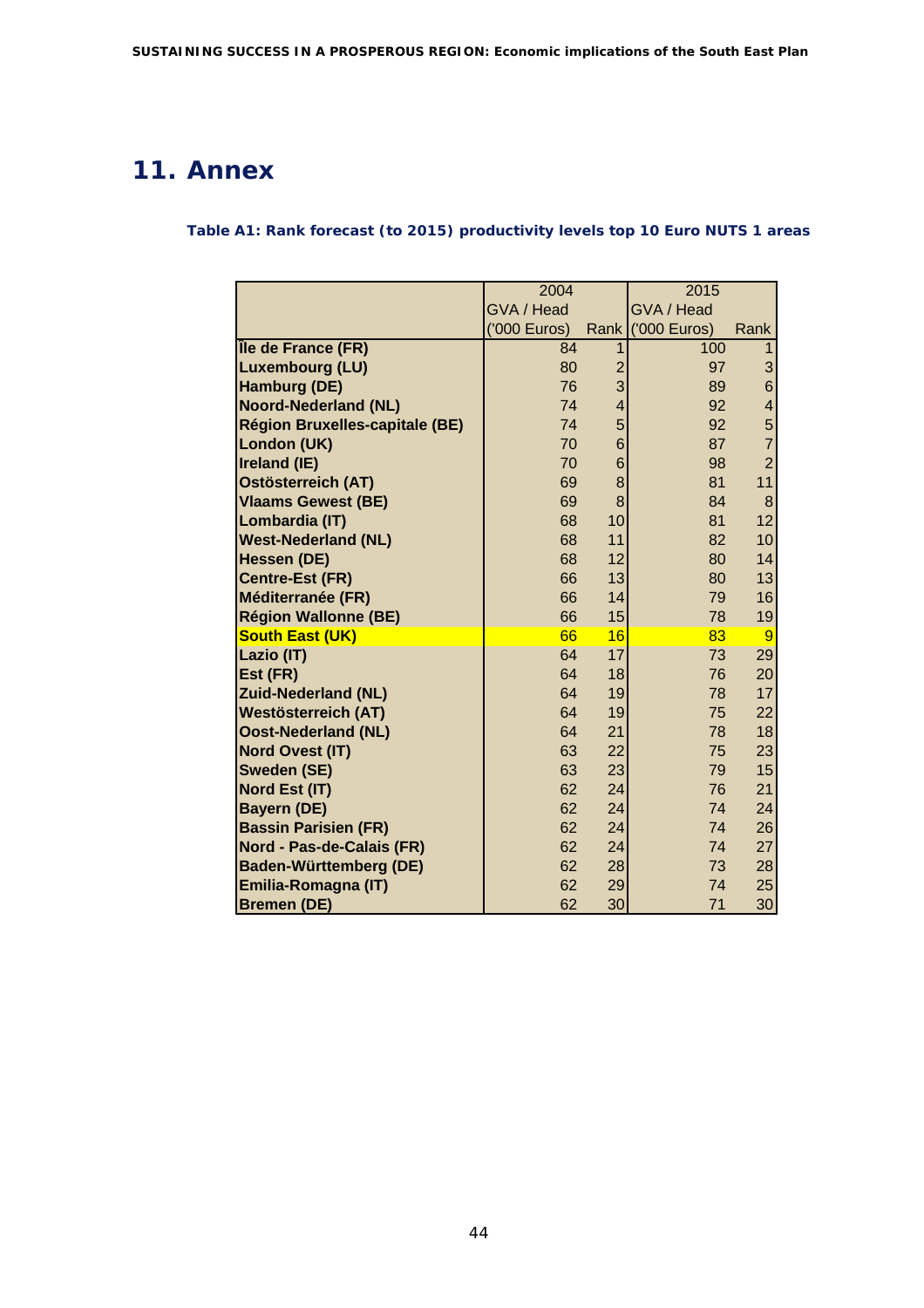|                                            |                              |                              | <b>Scope for</b>        |                          |                            |
|--------------------------------------------|------------------------------|------------------------------|-------------------------|--------------------------|----------------------------|
|                                            |                              |                              | Productivity            |                          |                            |
|                                            |                              | <b>Productivity</b>          | Enhancements            |                          |                            |
|                                            | <b>Productivity Historic</b> | Forecast (2003 in South East |                         | <b>Employment</b>        | <b>Employment Forecast</b> |
|                                            | (1986 to 2002)               | to 2026)                     | (£000 per               | Historic(1986 to         | (2003 to 2026) Growth      |
|                                            | <b>Growth Rates</b>          |                              |                         |                          |                            |
| <b>Business Services</b>                   |                              | <b>Growth Rates Iworker)</b> | 38                      | 2002) Growth Rates Rates |                            |
|                                            | 2.2                          | 2.9                          |                         | 5.4                      | 2.1                        |
| <b>Health</b>                              | 2.1                          | 1.5                          | 10                      | 1.8                      | 1.2                        |
| <b>Retailing</b>                           | 3.2                          | 2.3                          | $\overline{\mathbf{A}}$ | 0.9                      | $-0.1$                     |
| Wholesaling                                | $\overline{3.0}$             | 2.5                          | 8                       | 1.5                      | $-0.1$                     |
| <b>Construction</b>                        | 1.1                          | 1.9                          | 6                       | 0.4                      | $-0.6$                     |
| <b>Education</b>                           | 0.7                          | 1.2                          |                         | 2.2                      | 0.8                        |
| Other                                      | 3.2                          | 1.2                          | 5                       | 1.8                      | 1.0                        |
| <b>Hotels &amp; Catering</b>               | $-0.2$                       | 1.4                          |                         | 1.4                      | 1.6                        |
| <b>Transport</b>                           | 3.7                          | 1.7                          | 6                       | 0.5                      | 0.4                        |
| <b>Public Admin, &amp; Defence</b>         | 0.0                          | 0.5                          |                         | $-0.6$                   | $-1.2$                     |
| <b>Other F&amp;Bs</b>                      | $-0.3$                       | 2.2                          | 66                      | 3.2                      | 1.2                        |
| <b>Banking &amp; Insurance</b>             | 3.2                          | 3.0                          | 11                      | 0.8                      | $-0.3$                     |
| <b>Communications</b>                      | 8.0                          | 4.6                          |                         | 2.5                      | 1.7                        |
| <b>Electrical &amp; Optical Equipment</b>  | 6.2                          | 4.6                          |                         | $-1.4$                   | $-1.9$                     |
| Paper, Printing & Publishing               | 4.0                          | 1.8                          |                         | $-0.8$                   | 0.1                        |
| <b>Agriculture, Forestry &amp; Fishing</b> | 2.3                          | 1.9                          |                         | $-1.5$                   | $-2.1$                     |
| <b>Machinery &amp; Equipment</b>           | 2.0                          | 2.0                          |                         | $-2.2$                   | $-1.0$                     |
| <b>Metals</b>                              | 3.5                          | 1.5                          |                         | $-1.8$                   | 0.1                        |
| <b>Chemicals</b>                           | 7.5                          | 3.7                          |                         | $-0.2$                   | $-0.2$                     |
| <b>Other Manufacturing</b>                 | 4.4                          | 1.5                          |                         | $-0.5$                   | 1.4                        |
| <b>Transport Equipment</b>                 | 4.4                          | 3.4                          |                         | 0.5                      | 0.4                        |
| <b>Food. Drink &amp; Tobacco</b>           | 3.9                          | 2.4                          |                         | $-1.7$                   | $-0.5$                     |
| <b>Rubber &amp; Plastics</b>               | 4.2                          | 3.2                          |                         | 0.1                      | $-0.4$                     |
| <b>Gas, Electricity &amp; Water</b>        | 8.6                          | 4.7                          |                         | $-4.2$                   | $-2.8$                     |
| <b>Minerals</b>                            | 4.3                          | 1.4                          |                         | $-3.6$                   | 0.1                        |
| <b>Wood &amp; Wood Products</b>            | $-2.3$                       | 2.2                          |                         | $-0.6$                   | $-5.0$                     |
| <b>Textiles &amp; Clothing</b>             | 4.8                          | 1.8                          |                         | $-5.4$                   | $-1.8$                     |
| <b>Other Mining</b>                        | 10.2                         | 3.4                          |                         | 1.3                      | $-3.3$                     |
| <b>Fuel Refining</b>                       | 0.4                          | 0.2                          | ٠                       | $-3.8$                   | $-2.2$                     |
| <b>Oil &amp; Gas Extraction</b>            | $-2.9$                       | 4.3                          |                         | $-1.3$                   | $-6.8$                     |
| Source: Experian                           |                              |                              |                         |                          |                            |

#### **Table A2: Productivity and employment growth – historic and projected**

Note: Column 4 (productivity enhancement in the South East) highlights the potential for further productivity growth in the region. The figures in this column represent projected productivity gap between the South East and other regions within the UK by 2026. The sectors with positive figures in this column are expected to be less productive in the South East than one other region in the UK (mainly London) and the sectors with no figures are expected to be more or equally productive in the South East compared with regions in the UK. For example, productivity in financial and business services sector in London is projected to be £66,000 per worker higher than the same sector in the South East by 2026.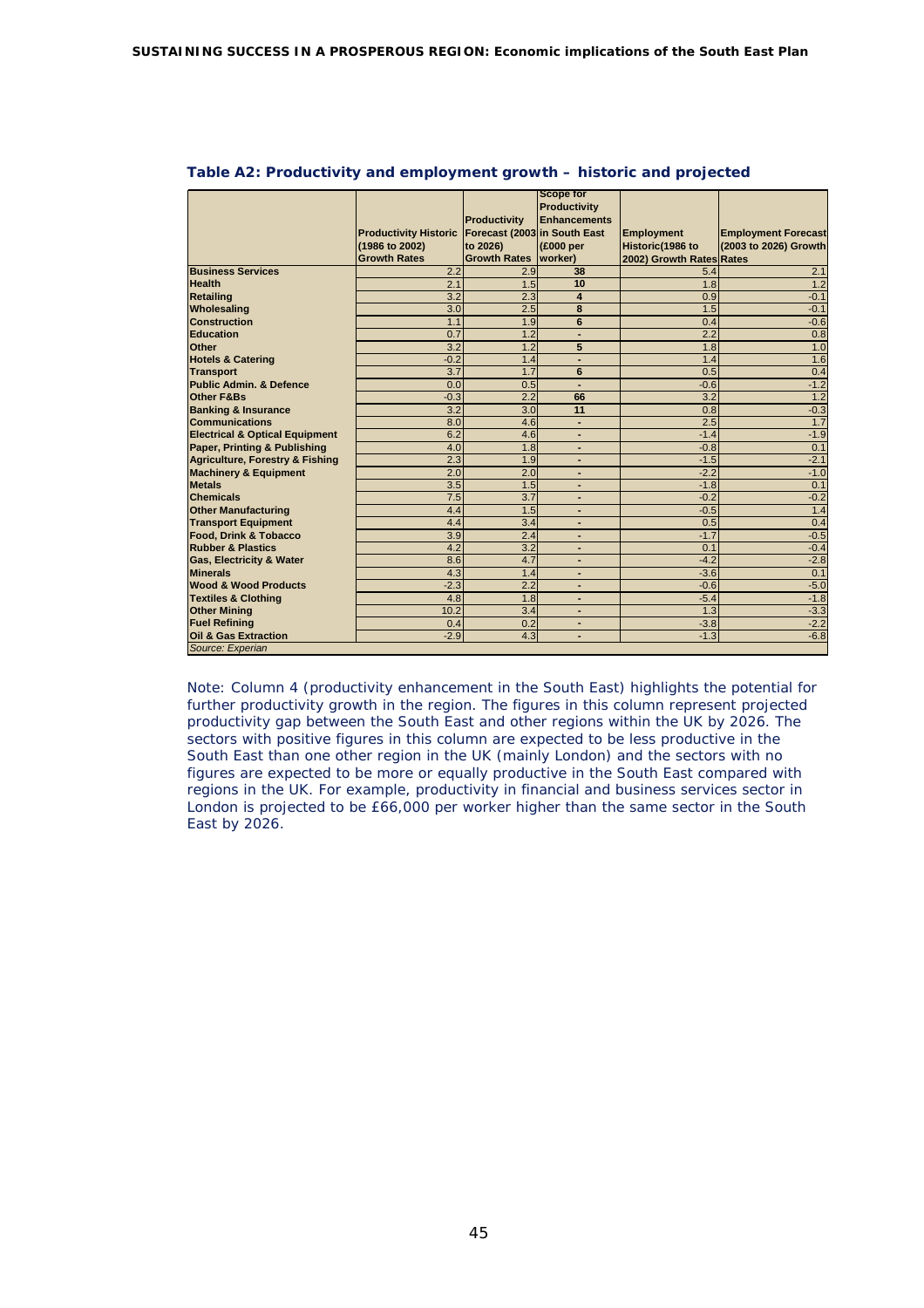| <b>FTEs Reduction</b>  | 2026                       | 2026            |
|------------------------|----------------------------|-----------------|
|                        | <b>Additional 5%</b>       | 2 percent GVA   |
| (thousands)            | <b>Productivity Growth</b> | growth          |
| <b>Berkshire</b>       | 12                         | 90 <sub>l</sub> |
| <b>Buckinghamshire</b> | 10                         | 71              |
| <b>East Sussex</b>     |                            | 52              |
| <b>Oxfordshire</b>     | 8                          | 59              |
| <b>Surrey</b>          | 14                         | 107             |
| <b>Hampshire</b>       | 17                         | 130             |
| <b>Isle of Wight</b>   | 1                          | 8               |
| <b>Kent</b>            | 14                         | 108             |
| <b>West Sussex</b>     | 9                          | 68              |
| <b>South East</b>      | 93                         | 692             |
| Source: Experian       |                            |                 |

### **Table A3: FTE job reductions in South East under two alternative scenarios by sub-region**

### **Table A4: FTE job reductions in South East under two alternative scenarios**

| <b>FTEs Reduction</b>                      | 2026                                     | 2026                         |
|--------------------------------------------|------------------------------------------|------------------------------|
| (Thousands)                                | <b>Additional 5% Productivity Growth</b> | 2 percent GVA growth         |
| <b>Agriculture, Forestry &amp; Fishing</b> |                                          | 6                            |
| <b>Oil &amp; Gas Extraction</b>            |                                          | $\pmb{0}$<br>$\mathbf 0$     |
| <b>Other Mining</b>                        |                                          | $\pmb{0}$<br>$\Omega$        |
| <b>Gas, Electricity &amp; Water</b>        |                                          | 0                            |
| <b>Fuel Refining</b>                       |                                          | 0<br>$\Omega$                |
| <b>Chemicals</b>                           |                                          | $\,$ 6 $\,$                  |
| <b>Minerals</b>                            |                                          | $\frac{2}{7}$<br>0           |
| <b>Metals</b>                              |                                          |                              |
| <b>Machinery &amp; Equipment</b>           |                                          | $\overline{7}$               |
| <b>Electrical &amp; Optical Equipment</b>  |                                          | 9                            |
| <b>Transport Equipment</b>                 |                                          | $\overline{\mathbf{c}}$<br>0 |
| <b>Food, Drink &amp; Tobacco</b>           |                                          | $\overline{4}$               |
| <b>Textiles &amp; Clothing</b>             |                                          | 1<br>0                       |
| <b>Wood &amp; Wood Products</b>            |                                          | 1<br>0                       |
| <b>Paper, Printing &amp; Publishing</b>    |                                          | 10                           |
| <b>Rubber &amp; Plastics</b>               |                                          | 4                            |
| <b>Other Manufacturing</b>                 |                                          | $\,6$                        |
| <b>Construction</b>                        |                                          | 42<br>6                      |
| <b>Retailing</b>                           |                                          | 52<br>7                      |
| Wholesaling                                |                                          | 6<br>47                      |
| <b>Hotels &amp; Catering</b>               |                                          | 43<br>6                      |
| <b>Transport</b>                           |                                          | 29<br>4                      |
| <b>Communications</b>                      |                                          | $\overline{2}$<br>19         |
| <b>Banking &amp; Insurance</b>             |                                          | 3<br>22                      |
| <b>Business Services</b>                   |                                          | 22<br>160                    |
| <b>Other F&amp;Bs</b>                      |                                          | 32<br>$\overline{4}$         |
| <b>Public Admin. &amp; Defence</b>         |                                          | 3<br>20                      |
| <b>Education</b>                           |                                          | $\overline{7}$<br>50         |
| <b>Health</b>                              |                                          | 9<br>65                      |
| <b>Other</b>                               |                                          | 6<br>44                      |
| <b>Total (all industries)</b>              |                                          | 93<br>692                    |
| Source: Experian                           |                                          |                              |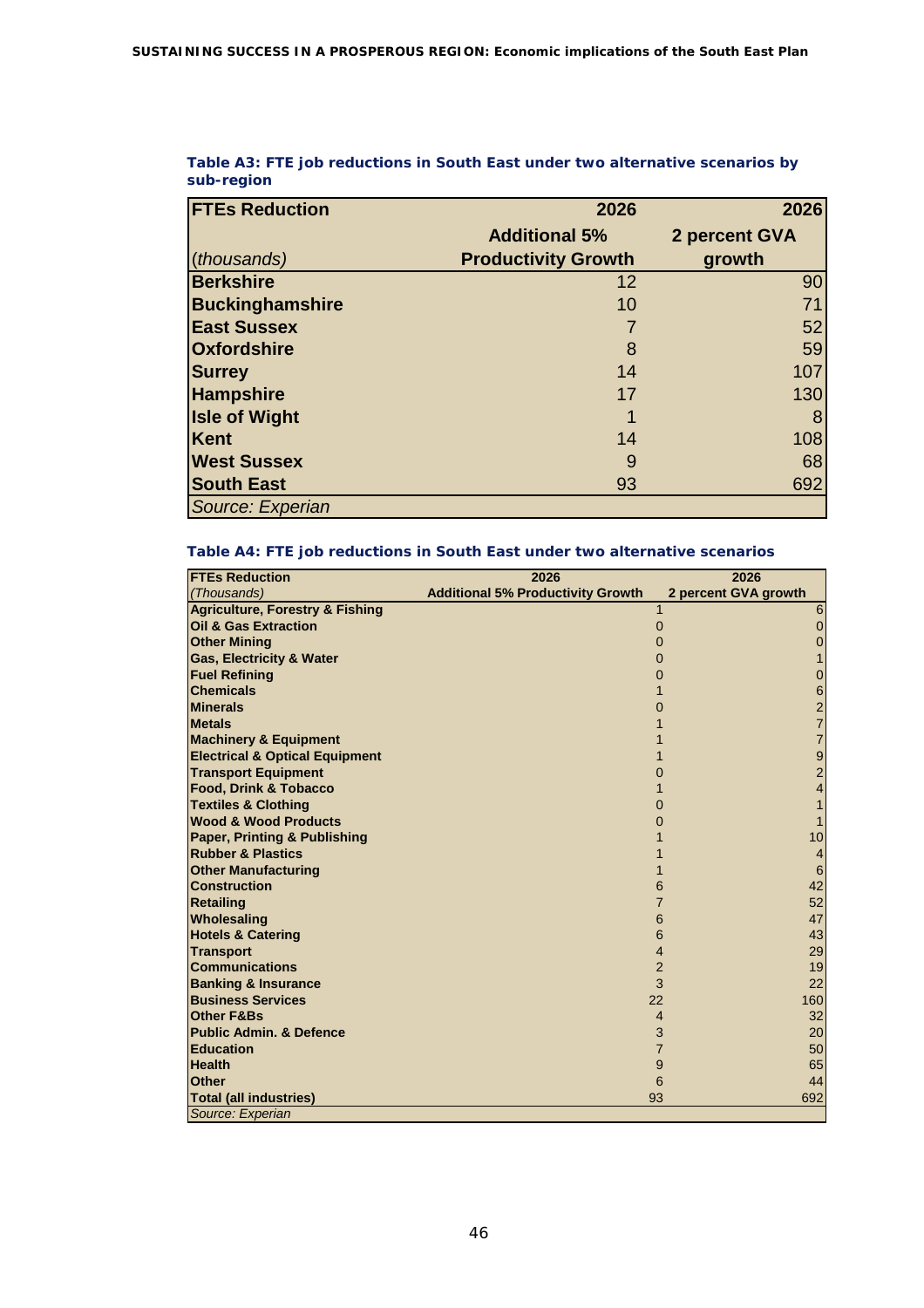| Migration from London to the South East by NVQ and Age |                 |                 |                |                 |                 |                 |                 |                 |                 |                   |                                            |
|--------------------------------------------------------|-----------------|-----------------|----------------|-----------------|-----------------|-----------------|-----------------|-----------------|-----------------|-------------------|--------------------------------------------|
| <b>All Ages</b>                                        | 1996            | 1997            | 1998           | 1999            | 2000            | 2001            | 2002            | 2003            | 2004 Total      |                   | Average                                    |
| Degree or equivalent                                   | 7,149           | 13,983          | 14,379         | 14.740          | 13,421          | 17,817          | 20,190          | 19,352          | 14,546          | 135,577           | 15,064                                     |
| <b>Higher education</b>                                | 2,466           | 3.492           | 4.642          | 7,436           | 1.994           | 4,896           | 2.059           | 1,794           | 3.754           | 32,533            | 3,615                                      |
| <b>GCE A level or equivalent</b>                       | 4,406           | 11,299          | 8,211          | 7,578           | 8,660           | 8,911           | 11,827          | 6,110           | 13,781          | 80,783            | 8,976                                      |
| <b>GCSE</b> grade A-C or equivalent                    | 5,139           | 6,859           | 7,382          | 5,109           | 3,825           | 8,609           | 7,124           | 7,159           | 5,717           | 56,923            | 6,325                                      |
| <b>Other qualification</b>                             | 3,199           | 6,344           | 4,423          | 4,457           | 7,636           | 4,089           | 6,147           | 3,658           | 6,065           | 46.018            | 5,113                                      |
| <b>No qualification</b>                                | 3,885           | 4,067           | 1,773          | 4,084           | 2,594           | 6,034           | 3,144           | 1,759           | 5,317           | 32,657            | 3,629                                      |
| <b>Total</b>                                           | 26.244          | 46.044          | 40,810         | 43,404          | 38,130          | 50,356          | 50,491          | 39,832          | 49,180          | 384,491           | 42,721                                     |
|                                                        |                 |                 |                |                 |                 |                 |                 |                 |                 |                   |                                            |
| 56 to 65                                               | 1996            | 1997            | 1998           | 1999            | 2000            | 2001            | 2002            | 2003            | 2004 Total      |                   | Average                                    |
| Degree or equivalent                                   | $\overline{0}$  | 0               | $\overline{0}$ | $\mathbf{0}$    | $\mathbf{0}$    | $\mathbf{0}$    | 713             | 1,658           | 384             | 2,755             | 306                                        |
| <b>Higher education</b>                                | $\overline{0}$  | $\overline{0}$  | 337            | $\mathbf{0}$    | $\mathbf{0}$    | 416             | $\mathbf{0}$    | $\mathbf{0}$    | $\mathbf{0}$    | 753               | 84                                         |
| <b>GCE A level or equivalent</b>                       | $\Omega$        | $\Omega$        | $\mathbf{0}$   | 526             | 338             | $\Omega$        | 329             | 407             | 1,437           | 3,037             | 337                                        |
| <b>GCSE</b> grade A-C or equivalent                    | 373             | 401             | 377            | $\mathbf{0}$    | $\mathbf{0}$    | $\Omega$        | 405             | 380             | 814             | 2,750             | 306                                        |
| <b>Other qualification</b>                             | $\Omega$        | 804             | $\overline{0}$ | $\Omega$        | $\mathbf{0}$    | $\Omega$        | 874             | 1,295           | 956             | 3,929             | 437                                        |
| <b>No qualification</b>                                | 1,906           | 1.681           | $\overline{0}$ | 489             | 565             | $\Omega$        | 1.253           | $\mathbf{0}$    | 875             | 6,769             | 752                                        |
| <b>Total</b>                                           | 2.279           | 2,886           | 714            | 1,015           | 903             | 416             | 3,574           | 3,740           | 4,466           | 19,993            | 2,221                                      |
|                                                        |                 |                 |                |                 |                 |                 |                 |                 |                 |                   |                                            |
|                                                        |                 |                 |                |                 |                 |                 |                 |                 |                 |                   |                                            |
| 16 to 25                                               | 1996            | 1997            | 1998           | 1999            | 2000            | 2001            | 2002            | 2003            | 2004 Total      |                   | Average                                    |
| Degree or equivalent                                   | 904             | 2,705           | 1.860          | 4,585           | 3.118           | 3,213           | 3,538           | 970             | 1.792           | 22,685            | 2,521                                      |
| <b>Higher education</b>                                | 457             | $\mathbf{0}$    | 1.354          | 1,845           | $\mathbf{0}$    | $\mathbf{0}$    | $\overline{0}$  | $\mathbf{0}$    | 1.083           | 4,739             | 527                                        |
| <b>GCE A level or equivalent</b>                       | 1.693           | 4,641           | 3.248          | 4,061           | 2,365           | 3,566           | 5,377           | 1.633           | 5.957           | 32,541            | 3,616                                      |
| <b>GCSE</b> grade A-C or equivalent                    | 2,451           | 944             | 451            | 1,842           | 825             | 1,599           | 1,527           | 1,236           | 537             | 11,412            | 1,268                                      |
| <b>Other qualification</b>                             | 1,231           | $\mathbf{0}$    | 1,416          | 543             | 1,394           | 1,464           | $\mathbf{0}$    | $\mathbf{0}$    | 1,012           | 7,060             | 784                                        |
| <b>No qualification</b>                                | 862             | 817             | 829            | 469             | $\mathbf{0}$    | 1.002           | $\overline{0}$  | $\mathbf{0}$    | 2.047           | 6,026             | 670                                        |
| <b>Total</b>                                           | 7,598           | 9,107           | 9,158          | 13,345          | 7.702           | 10,844          | 10,442          | 3,839           | 12,428          | 84,463            | 9,385                                      |
|                                                        |                 |                 |                |                 |                 |                 |                 |                 |                 |                   |                                            |
| $26 - 55$                                              | 1996            | 1997            | 1998           | 1999            | 2000            | 2001            | 2002            | 2003            | 2004 Total      |                   | Average                                    |
| Degree or equivalent                                   | 6,245           | 11,278          | 12,519         | 10,155          | 10,303          | 14,604          | 15,939          | 16,724          | 12,370          | 110,137           |                                            |
| <b>Higher education</b>                                | 2,009           | 3,492           | 2,951          | 5,591           | 1,994           | 4,480           | 2,059           | 1,794           | 2,671           | 27,041            |                                            |
| <b>GCE A level or equivalent</b>                       | 2,713           | 6,658           | 4,963          | 2,991           | 5,636           | 5,345           | 6,121           | 4,070           | 6,387           | 44,884            |                                            |
| <b>GCSE</b> grade A-C or equivalent                    | 2,315           | 5,514           | 6,554          | 3,267           | 3,000           | 7,010           | 5,192           | 5,173           | 4,366           | 42,391            |                                            |
| <b>Other qualification</b>                             | 1,968           | 5,540           | 3,007          | 3,914           | 6,242           | 2,625           | 5,273           | 2,363           | 4,097           | 35,029            | 12,237<br>3,005<br>4,987<br>4,710<br>3,892 |
| <b>No qualification</b><br><b>Total</b>                | 1,117<br>16.367 | 1,569<br>34,051 | 944<br>30,938  | 3,126<br>29,044 | 1,668<br>28,843 | 5,032<br>39,096 | 1,891<br>36,475 | 1,759<br>31,883 | 2,395<br>32,286 | 19,501<br>278,983 | 2,167<br>30,998                            |

# **Table A5: Migration from London to the South East by qualification and age**

#### **Table A6: People who have moved from London to the South East and commute back to London**

| <b>All Ages</b>                     | 1996     | 1997     | 1998   | 1999   | 2000        | 2001   | 2002   | 2003     | 2004 Total |         | Average |
|-------------------------------------|----------|----------|--------|--------|-------------|--------|--------|----------|------------|---------|---------|
| Degree or equivalent                | 4.535    | 5.449    | 6.121  | 4.156  | 6.143       | 6.697  | 10.196 | 8.621    | 4.125      | 56.043  | 6.227   |
| <b>Higher education</b>             | $\Omega$ | 791      | 1.266  | 2.516  | $\mathbf 0$ | 1.342  | 708    | $\Omega$ | 1.055      | 7.678   | 853     |
| <b>GCE A level or equivalent</b>    | .188     | 3.439    | 2.993  | 1.272  | 2.795       | 3.307  | 2.637  | 938      | 6.433      | 25.002  | 2.778   |
| <b>GCSE grade A-C or equivalent</b> | 3.213    | 2.712    | 993    | 2.926  | 1.319       | 3.726  | 2.169  | 3.314    | 884        | 21.256  | 2,362   |
| <b>Other qualification</b>          | 410      | 1.741    | 1.388  | 1.285  | 2.609       | 2.257  | 1.769  | $\Omega$ | .843       | 13.302  | 1.478   |
| <b>No qualification</b>             |          | $\Omega$ | 461    | 1.799  | 498         | 1.887  | 1.843  | $\Omega$ | 587        | 7.075   | 786     |
| <b>Total</b>                        | 9.346    | 14.132   | 13.222 | 13.954 | 13.364      | 19.216 | 19.322 | 12.873   | 14.927     | 130.356 | 14,484  |
| Source: Labour Force Survey         |          |          |        |        |             |        |        |          |            |         |         |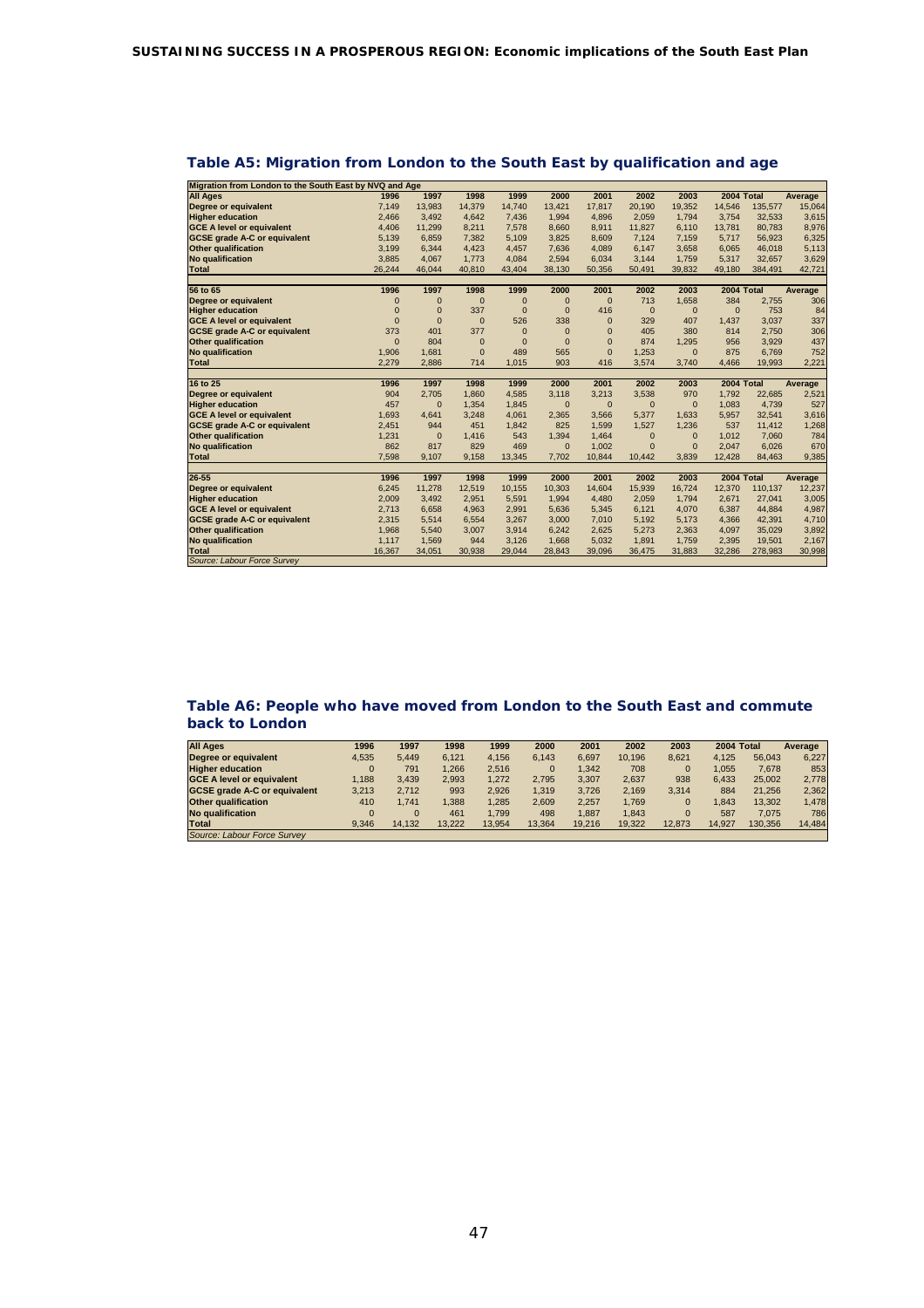| <b>All Ages</b>                                |                | 1996 | 1997 | 1998 | 1999 | 2000 | 2001 | 2002 | 2003 |     | 2004 Change |
|------------------------------------------------|----------------|------|------|------|------|------|------|------|------|-----|-------------|
| Degree or equivalent                           | In employment  | 88%  | 88%  | 90%  | 89%  | 89%  | 90%  | 87%  | 89%  | 88% | 0%          |
| <b>Higher education</b>                        | In employment  | 85%  | 87%  | 87%  | 86%  | 87%  | 88%  | 85%  | 86%  | 86% | 1%          |
| <b>GCE A level or equivalent</b>               | In employment  | 80%  | 81%  | 82%  | 83%  | 82%  | 84%  | 82%  | 82%  | 82% | 1%          |
| <b>GCSE grade A-C or equivalent</b>            | In employment  | 78%  | 79%  | 81%  | 80%  | 81%  | 82%  | 80%  | 78%  | 79% | 0%          |
| <b>Other qualification</b>                     | In employment  | 77%  | 77%  | 77%  | 77%  | 78%  | 81%  | 79%  | 77%  | 76% | $-1%$       |
| No qualification                               | In employment  | 65%  | 62%  | 63%  | 64%  | 65%  | 69%  | 64%  | 61%  | 60% | $-5%$       |
| Degree or equivalent                           | ILO unemployed | 3%   | 2%   | 2%   | 2%   | 2%   | 2%   | 3%   | 2%   | 2%  | $-1%$       |
| <b>Higher education</b>                        | ILO unemployed | 3%   | 2%   | 2%   | 2%   | 2%   | 1%   | 2%   | 2%   | 2%  | $-1%$       |
|                                                |                | 5%   | 4%   | 3%   | 3%   | 2%   | 2%   | 3%   | 3%   | 2%  | $-2%$       |
| <b>GCE A level or equivalent</b>               | ILO unemployed | 5%   | 4%   | 4%   | 3%   | 3%   | 3%   | 4%   | 3%   | 4%  | $-1%$       |
| <b>GCSE grade A-C or equivalent</b>            | ILO unemployed |      |      |      |      |      |      |      |      |     |             |
| Other qualification                            | ILO unemployed | 5%   | 5%   | 4%   | 5%   | 4%   | 3%   | 3%   | 4%   | 4%  | $-1%$       |
| No qualification                               | ILO unemployed | 7%   | 6%   | 5%   | 4%   | 4%   | 4%   | 5%   | 5%   | 5%  | $-2%$       |
| Degree or equivalent                           | Inactive       | 9%   | 10%  | 8%   | 9%   | 9%   | 8%   | 10%  | 9%   | 10% | 1%          |
| <b>Higher education</b>                        | Inactive       | 12%  | 11%  | 11%  | 12%  | 12%  | 10%  | 14%  | 12%  | 12% | 0%          |
| <b>GCE A level or equivalent</b>               | Inactive       | 15%  | 15%  | 15%  | 15%  | 16%  | 14%  | 15%  | 16%  | 16% | 1%          |
| <b>GCSE grade A-C or equivalent</b>            | Inactive       | 17%  | 17%  | 15%  | 16%  | 16%  | 15%  | 16%  | 18%  | 18% | 1%          |
| <b>Other qualification</b>                     | Inactive       | 17%  | 18%  | 18%  | 18%  | 18%  | 16%  | 18%  | 19%  | 20% | 2%          |
| No qualification                               | Inactive       | 28%  | 32%  | 31%  | 32%  | 31%  | 27%  | 31%  | 35%  | 35% | 7%          |
|                                                |                |      |      |      |      |      |      |      |      |     |             |
| 26-55                                          |                | 1996 | 1997 | 1998 | 1999 | 2000 | 2001 | 2002 | 2003 |     | 2004 Change |
| Degree or equivalent                           | In employment  | 90%  | 90%  | 92%  | 92%  | 91%  | 90%  | 89%  | 91%  | 90% | 1%          |
| <b>Higher education</b>                        | In employment  | 88%  | 89%  | 88%  | 88%  | 90%  | 88%  | 88%  | 88%  | 89% | $-1%$       |
| <b>GCE A level or equivalent</b>               | In employment  | 86%  | 87%  | 88%  | 88%  | 88%  | 83%  | 83%  | 88%  | 88% | 1%          |
| <b>GCSE grade A-C or equivalent</b>            | In employment  | 82%  | 82%  | 84%  | 84%  | 85%  | 82%  | 83%  | 82%  | 82% | $-1%$       |
| <b>Other qualification</b>                     | In employment  | 80%  | 80%  | 79%  | 78%  | 79%  | 78%  | 81%  | 80%  | 78% | $-1%$       |
| No qualification                               | In employment  | 68%  | 67%  | 65%  | 67%  | 68%  | 60%  | 66%  | 64%  | 63% | $-9%$       |
| Degree or equivalent                           | ILO unemployed | 3%   | 2%   | 2%   | 2%   | 2%   | 2%   | 3%   | 2%   | 2%  | $-3%$       |
| <b>Higher education</b>                        | ILO unemployed | 3%   | 2%   | 2%   | 2%   | 1%   | 2%   | 2%   | 2%   | 2%  | 2%          |
| <b>GCE A level or equivalent</b>               | ILO unemployed | 3%   | 3%   | 2%   | 2%   | 2%   | 3%   | 3%   | 2%   | 2%  | $-3%$       |
| <b>GCSE grade A-C or equivalent</b>            | ILO unemployed | 3%   | 3%   | 3%   | 3%   | 2%   | 3%   | 3%   | 2%   | 3%  | 0%          |
| <b>Other qualification</b>                     | ILO unemployed | 5%   | 4%   | 4%   | 4%   | 3%   | 4%   | 3%   | 3%   | 3%  | $-2%$       |
| No qualification                               | ILO unemployed | 6%   | 5%   | 5%   | 4%   | 3%   | 6%   | 4%   | 4%   | 4%  | $-4%$       |
| <b>Degree or equivalent</b>                    | Inactive       | 7%   | 8%   | 7%   | 7%   | 7%   | 8%   | 8%   | 7%   | 8%  | 1%          |
| <b>Higher education</b>                        | Inactive       | 9%   | 9%   | 10%  | 10%  | 9%   | 10%  | 10%  | 10%  | 9%  | $-1%$       |
| <b>GCE A level or equivalent</b>               | Inactive       | 10%  | 10%  | 10%  | 9%   | 10%  | 14%  | 14%  | 10%  | 10% | 2%          |
| <b>GCSE grade A-C or equivalent</b>            | Inactive       | 15%  | 15%  | 13%  | 14%  | 13%  | 15%  | 14%  | 16%  | 16% | 2%          |
| <b>Other qualification</b>                     | Inactive       | 15%  | 16%  | 16%  | 17%  | 18%  | 18%  | 17%  | 17%  | 18% | 3%          |
| No qualification                               | Inactive       | 26%  | 28%  | 30%  | 31%  | 28%  | 33%  | 30%  | 32%  | 33% | 13%         |
|                                                |                |      |      |      |      |      |      |      |      |     |             |
|                                                |                |      |      |      |      |      |      |      |      |     |             |
|                                                |                |      |      |      |      |      |      |      |      |     |             |
| 16 to 25                                       |                | 1996 | 1997 | 1998 | 1999 | 2000 | 2001 | 2002 | 2003 |     | 2004 Change |
| <b>Degree or equivalent</b>                    | In employment  | 80%  | 85%  | 87%  | 86%  | 85%  | 86%  | 82%  | 83%  | 81% | 1%          |
| <b>Higher education</b>                        | In employment  | 83%  | 87%  | 85%  | 83%  | 80%  | 91%  | 84%  | 86%  | 82% | $-1%$       |
| <b>GCE A level or equivalent</b>               | In employment  | 68%  | 69%  | 69%  | 69%  | 70%  | 69%  | 71%  | 68%  | 69% | 1%          |
| <b>GCSE grade A-C or equivalent</b>            | In employment  | 72%  | 74%  | 75%  | 75%  | 75%  | 74%  | 75%  | 71%  | 71% | $-1%$       |
| <b>Other qualification</b>                     | In employment  | 66%  | 65%  | 71%  | 73%  | 67%  | 65%  | 68%  | 62%  | 65% | $-1%$       |
| No qualification                               | In employment  | 45%  | 42%  | 42%  | 43%  | 44%  | 40%  | 43%  | 37%  | 36% | $-9%$       |
| Degree or equivalent                           | ILO unemployed | 7%   | 5%   | 5%   | 4%   | 6%   | 4%   | 8%   | 6%   | 5%  | $-3%$       |
| <b>Higher education</b>                        | ILO unemployed | 5%   | 3%   | 4%   | 3%   | 3%   | 3%   | 2%   | 4%   | 7%  | 2%          |
| <b>GCE A level or equivalent</b>               | ILO unemployed | 7%   | 5%   | 5%   | 5%   | 4%   | 4%   | 5%   | 5%   | 4%  | $-3%$       |
| <b>GCSE grade A-C or equivalent</b>            | ILO unemployed | 8%   | 7%   | 7%   | 6%   | 5%   | 5%   | 7%   | 7%   | 7%  | 0%          |
| <b>Other qualification</b>                     | ILO unemployed | 13%  | 13%  | 9%   | 9%   | 11%  | 10%  | 9%   | 12%  | 11% | $-2%$       |
| No qualification                               | ILO unemployed | 15%  | 16%  | 16%  | 12%  | 12%  | 10%  | 13%  | 11%  | 11% | $-4%$       |
| Degree or equivalent                           | Inactive       | 13%  | 10%  | 8%   | 10%  | 10%  | 10%  | 10%  | 12%  | 14% | 1%          |
| <b>Higher education</b>                        | Inactive       | 12%  | 10%  | 10%  | 14%  | 16%  | 7%   | 14%  | 10%  | 11% | $-1%$       |
| <b>GCE A level or equivalent</b>               | Inactive       | 25%  | 26%  | 26%  | 26%  | 26%  | 28%  | 23%  | 27%  | 27% | 2%          |
| <b>GCSE grade A-C or equivalent</b>            | Inactive       | 20%  | 20%  | 18%  | 19%  | 20%  | 21%  | 18%  | 22%  | 22% | 2%          |
| <b>Other qualification</b>                     | Inactive       | 21%  | 22%  | 20%  | 18%  | 22%  | 24%  | 23%  | 26%  | 24% | 3%          |
| No qualification                               | Inactive       | 39%  | 41%  | 42%  | 45%  | 44%  | 50%  | 43%  | 51%  | 52% | 13%         |
|                                                |                |      |      |      |      |      |      |      |      |     |             |
| 56 to 65                                       |                | 1996 | 1997 | 1998 | 1999 | 2000 | 2001 | 2002 | 2003 |     | 2004 Change |
| Degree or equivalent                           | In employment  | 77%  | 72%  | 74%  | 71%  | 73%  | 91%  | 72%  | 78%  | 81% | 4%          |
| <b>Higher education</b>                        | In employment  | 65%  | 69%  | 73%  | 73%  | 72%  | 84%  | 68%  | 72%  | 74% | 8%          |
| <b>GCE A level or equivalent</b>               | In employment  | 67%  | 68%  | 71%  | 72%  | 71%  | 85%  | 72%  | 76%  | 76% | 8%          |
| <b>GCSE grade A-C or equivalent</b>            | In employment  | 69%  | 72%  | 73%  | 69%  | 69%  | 82%  | 71%  | 70%  | 75% | 5%          |
| <b>Other qualification</b>                     | In employment  | 70%  | 71%  | 70%  | 73%  | 77%  | 81%  | 78%  | 77%  | 75% | 5%          |
| <b>No qualification</b>                        | In employment  | 63%  | 58%  | 65%  | 63%  | 64%  | 71%  | 65%  | 64%  | 64% | 1%          |
| Degree or equivalent                           | ILO unemployed | 2%   | 2%   | 1%   | 2%   | 2%   | 2%   | 1%   | 2%   | 2%  | 0%          |
| <b>Higher education</b>                        | ILO unemployed | 5%   | 1%   | 1%   | 4%   | 2%   | 0%   | 0%   | 2%   | 2%  | $-3%$       |
|                                                |                | 6%   | 4%   | 2%   | 1%   | 2%   | 1%   | 2%   | 2%   | 1%  | $-5%$       |
| <b>GCE A level or equivalent</b>               | ILO unemployed | 3%   | 3%   | 1%   | 1%   | 1%   | 2%   | 3%   | 1%   | 1%  | $-2%$       |
| <b>GCSE grade A-C or equivalent</b>            | ILO unemployed |      |      |      |      |      |      |      |      |     |             |
| <b>Other qualification</b>                     | ILO unemployed | 2%   | 4%   | 1%   | 2%   | 2%   | 2%   | 1%   | 2%   | 2%  | 0%          |
| No qualification                               | ILO unemployed | 4%   | 3%   | 2%   | 2%   | 1%   | 2%   | 2%   | 2%   | 2%  | $-1%$       |
| <b>Degree or equivalent</b>                    | Inactive       | 21%  | 26%  | 25%  | 27%  | 25%  | 7%   | 27%  | 21%  | 17% | $-4%$       |
| <b>Higher education</b>                        | Inactive       | 30%  | 29%  | 26%  | 23%  | 26%  | 16%  | 31%  | 25%  | 24% | $-6%$       |
| <b>GCE A level or equivalent</b>               | Inactive       | 26%  | 27%  | 27%  | 27%  | 27%  | 13%  | 26%  | 22%  | 23% | $-3%$       |
| <b>GCSE grade A-C or equivalent</b>            | Inactive       | 28%  | 25%  | 26%  | 30%  | 30%  | 16%  | 27%  | 29%  | 24% | $-4%$       |
| <b>Other qualification</b>                     | Inactive       | 28%  | 25%  | 29%  | 26%  | 21%  | 17%  | 21%  | 21%  | 23% | $-5%$       |
| No qualification<br>Source:Labour Force Survey | Inactive       | 33%  | 39%  | 33%  | 35%  | 35%  | 27%  | 33%  | 34%  | 34% | 0%          |

#### **Table A7: Employment, unemployment and inactivity in the South East by qualification and age**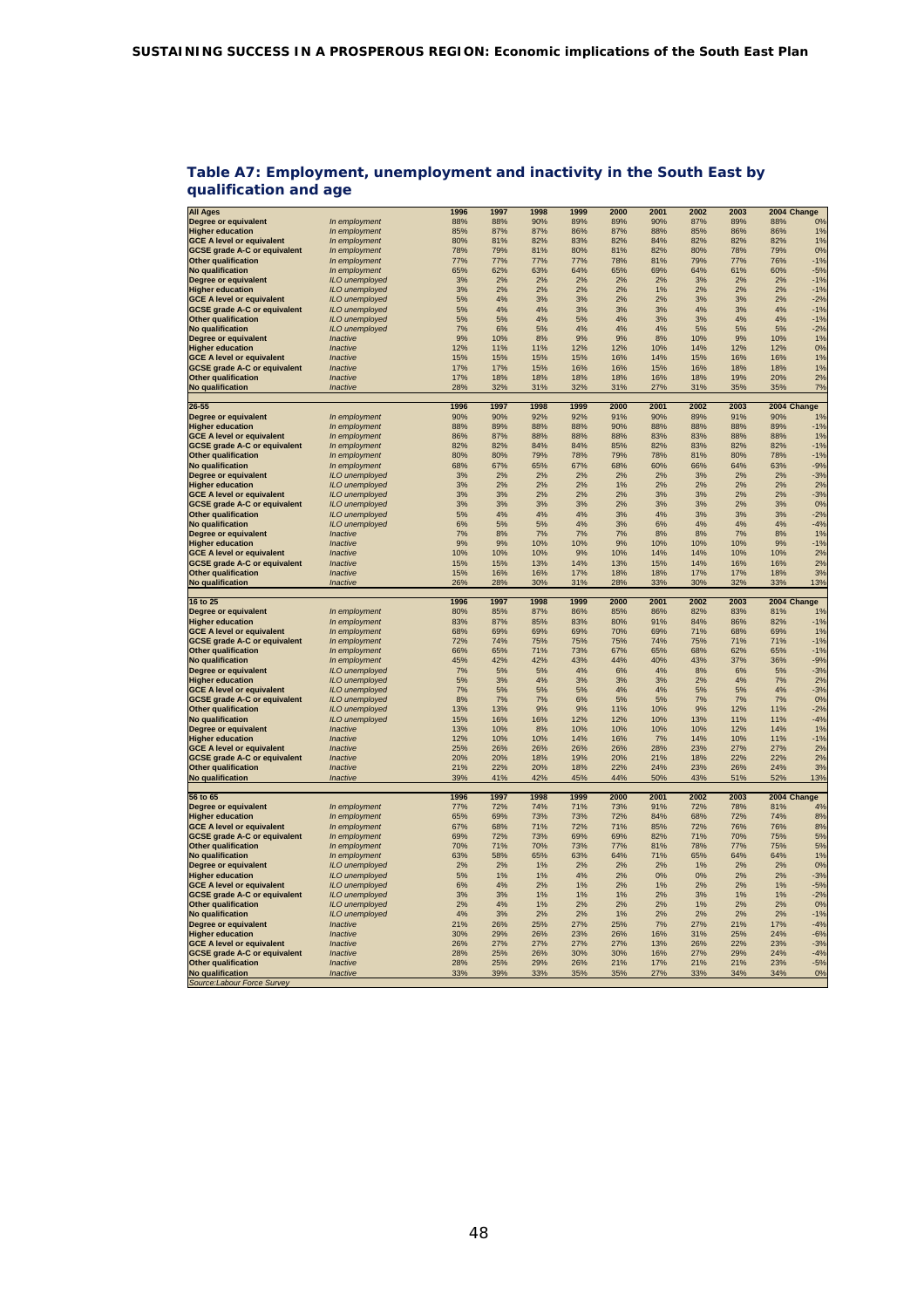|  | Table A8: Employment, unemployment and inactivity by age and qualification for |  |  |
|--|--------------------------------------------------------------------------------|--|--|
|  | the South East (Average 1996 to 2004 data)                                     |  |  |

|                             |                                     | $16 - 25$ | 26-35             | $36 - 45$ | 46-55               | 56-65   | 66 plus      | All       |
|-----------------------------|-------------------------------------|-----------|-------------------|-----------|---------------------|---------|--------------|-----------|
| In employment               | Degree or equivalent                | 70,680    | 215,653           | 214,344   | 172,326             | 73,693  | 16,727       | 763,423   |
| In employment               | <b>Higher education</b>             | 28,519    | 85,008            | 104,392   | 99,617              | 47,462  | 8,972        | 373,971   |
| In employment               | <b>GCE A level or equivalent</b>    | 177,620   | 192.402           | 230.887   | 211,949             | 112,226 | 20,630       | 945,714   |
| In employment               | <b>GCSE grade A-C or equivalent</b> | 212,266   | 239.610           | 222.262   | 160,476             | 69,371  | 12,366       | 916,352   |
| In employment               | Other qualification                 | 53,635    | 114,891           | 130,861   | 129,044             | 73,976  | 15,950       | 518,357   |
| In employment               | No qualification                    | 35,581    | 41.957            | 70.798    | 117.763             | 100.272 | 30.334       | 396,704   |
| ILO unemployed              | Degree or equivalent                | 4,749     | 4,770             | 4,622     | 3,733               | 1,726   | $\Omega$     | 19,599    |
| <b>ILO</b> unemployed       | <b>Higher education</b>             | 1.310     | 2,152             | 2,180     | 2,151               | 1,224   | $\mathbf{0}$ | 9,015     |
| <b>ILO</b> unemployed       | <b>GCE A level or equivalent</b>    | 12,658    | 6,437             | 5,318     | 5,678               | 3,617   | $\mathbf{0}$ | 33,707    |
| <b>ILO</b> unemployed       | <b>GCSE grade A-C or equivalent</b> | 19,313    | 9,497             | 7,214     | 4,171               | 1,701   | $\mathbf{0}$ | 41,895    |
| <b>ILO</b> unemployed       | <b>Other qualification</b>          | 8,609     | 7,174             | 5,930     | 4,550               | 1,914   | 0            | 28,177    |
| <b>ILO</b> unemployed       | No qualification                    | 11,251    | 6,181             | 4,588     | 5,791               | 3,416   | $\mathbf{0}$ | 31,227    |
| <b>Inactive</b>             | Degree or equivalent                | 9,153     | 17,521            | 18,361    | 13,813              | 19,027  | $\mathbf{0}$ | 77,874    |
| <b>Inactive</b>             | <b>Higher education</b>             | 4,049     | 8.462             | 10.018    | 12,103              | 16,233  | $\mathbf{0}$ | 50,865    |
| <b>Inactive</b>             | <b>GCE A level or equivalent</b>    | 66,844    | 29,790            | 23,718    | 24,779              | 35,705  |              | 180,835   |
| <b>Inactive</b>             | <b>GCSE grade A-C or equivalent</b> | 57,374    | 46,205            | 36,149    | 25,775              | 23,747  | $\mathbf{0}$ | 189,250   |
| <b>Inactive</b>             | <b>Other qualification</b>          | 17,786    | 31.046            | 25,209    | 23,505              | 22,506  | $\Omega$     | 120,052   |
| <b>Inactive</b>             | No qualification                    | 38,544    | 27,522            | 29,023    | 47,333              | 52,516  | $\mathbf{0}$ | 194,938   |
| <b>Total</b>                |                                     |           | 829.942 1.086.276 |           | 1,145,873 1,064,554 | 660,332 | 104,979      | 4,891,955 |
| Source: Labour Force Survey |                                     |           |                   |           |                     |         |              |           |

#### **Table A9: Grouping of inactivity according to the probability of a return to the work force**

| Qualification                              | <b>Probability of getting</b> |           |       |       |        |        |              |
|--------------------------------------------|-------------------------------|-----------|-------|-------|--------|--------|--------------|
|                                            | respondent back into the work |           |       |       |        |        |              |
|                                            | force                         | $16 - 25$ | 26-35 | 36-45 | 46-55  | 56-65  | <b>Total</b> |
|                                            |                               |           |       |       |        |        |              |
| Degree or equivalent                       | Likely                        | 495       | 511   | 341   | 274    | 155    | 1775         |
|                                            | <b>Difficult</b>              | 1075      | 2686  | 4255  | 3154   | 2538   | 13708        |
|                                            | <b>Extremely challenging</b>  | 1395      | 11226 | 12746 | 8650   | 16953  | 50970        |
| <b>Higher or equivalent</b>                | Likely                        | 66        | 210   | 273   | 167    | 140    | 856          |
|                                            | <b>Difficult</b>              | 428       | 2596  | 2910  | 3398   | 1899   | 11231        |
|                                            | <b>Extremely challenging</b>  | 1031      | 5320  | 5552  | 9214   | 13274  | 34392        |
|                                            |                               |           |       |       |        |        |              |
| <b>GCE A level or equivalent</b>           |                               | 1049      | 559   | 489   | 596    | 582    | 3276         |
|                                            | <b>Difficult</b>              | 4044      | 7694  | 7066  | 7044   | 7270   | 33118        |
|                                            | <b>Extremely challenging</b>  | 5830      | 15274 | 13542 | 16780  | 29453  | 80879        |
| <b>GCSE</b>                                |                               |           |       |       |        |        |              |
|                                            | Likely                        | 1994      | 865   | 504   | 789    | 176    | 4329         |
|                                            | <b>Difficult</b>              | 9588      | 14748 | 10973 | 6184   | 2779   | 44272        |
|                                            | <b>Extremely challenging</b>  | 10821     | 27644 | 22463 | 18808  | 20309  | 100044       |
| <b>Other qualifications</b>                | Likely                        | 672       | 364   | 440   | 721    | 367    | 2564         |
|                                            | <b>Difficult</b>              | 5142      | 11868 | 8751  | 7129   | 4525   | 37415        |
|                                            | <b>Extremely challenging</b>  | 5907      | 17919 | 13871 | 15289  | 16960  | 69946        |
| <b>No qualification</b>                    | Likely                        | 771       | 323   | 776   | 1124   | 858    | 3852         |
|                                            | <b>Difficult</b>              | 7447      | 9246  | 10960 | 13104  | 11791  | 52547        |
|                                            | <b>Extremely challenging</b>  | 9939      | 14186 | 17815 | 33012  | 40872  | 115822       |
|                                            |                               |           |       |       |        |        |              |
| <b>Total</b>                               | Likely                        | 5048      | 2832  | 2824  | 3671   | 2277   | 16652        |
|                                            | <b>Difficult</b>              | 27724     | 48838 | 44914 | 40013  | 30802  | 192291       |
| Source: Deloitte and Experian Calculations | <b>Extremely challenging</b>  | 34921     | 91568 | 85989 | 101753 | 137821 | 452052       |

### **Table A10: Employment, unemployment and inactivity by qualification**

|                                    |                |                  |              | East          |             |               |                  | Isle of |         | West          |
|------------------------------------|----------------|------------------|--------------|---------------|-------------|---------------|------------------|---------|---------|---------------|
| <b>All Ages</b>                    |                | <b>Berkshire</b> | <b>Bucks</b> | <b>Sussex</b> | Oxfordshire | <b>Surrey</b> | <b>Hampshire</b> | Wight   | Kent    | <b>Sussex</b> |
| <b>Higher level qualifications</b> | In employment  | 123.826          | 70.627       | 43.849        | 93.695      | 161.638       | 146.235          | 9.816   | 119,413 | 76.695        |
| <b>Lower level qualifications</b>  | In employment  | 197.888          | 114.980      | 108.302       | 137.652     | 251,789       | 321.057          | 28.037  | 312.148 | 188.137       |
| No qualifications or level unknown | In employment  | 82.245           | 48,007       | 51.807        | 64.187      | 101.069       | 136.914          | 15.054  | 157.905 | 79.970        |
| <b>Higher level qualifications</b> | ILO unemployed | 2.665            | 1.461        | 1.276         | 1.933       | 3.277         | 2.743            | 347     | 2.957   | 1,696         |
| <b>Lower level qualifications</b>  | ILO unemployed | 6.231            | 3.401        | 4.410         | 3.826       | 6.574         | 9.199            | 1.826   | 13.148  | 5.479         |
| No qualifications or level unknown | ILO unemployed | 3.865            | 2.038        | 3.021         | 2.350       | 3.471         | 5.254            | 1.202   | 10.477  | 3,085         |
| <b>Higher level qualifications</b> | Inactive       | 24,786           | 17.184       | 15.737        | 25.460      | 41.994        | 35.251           | 3.990   | 35,062  | 22.289        |
| Lower level qualifications         | Inactive       | 57,802           | 37,003       | 40.933        | 50.675      | 87,047        | 88.788           | 11.314  | 103.855 | 58,591        |
| No qualifications or level unknown | Inactive       | 71.269           | 43.627       | 62.613        | 52,036      | 91,950        | 126,392          | 19.946  | 170.605 | 81,405        |
| Source: 2001 Census                |                |                  |              |               |             |               |                  |         |         |               |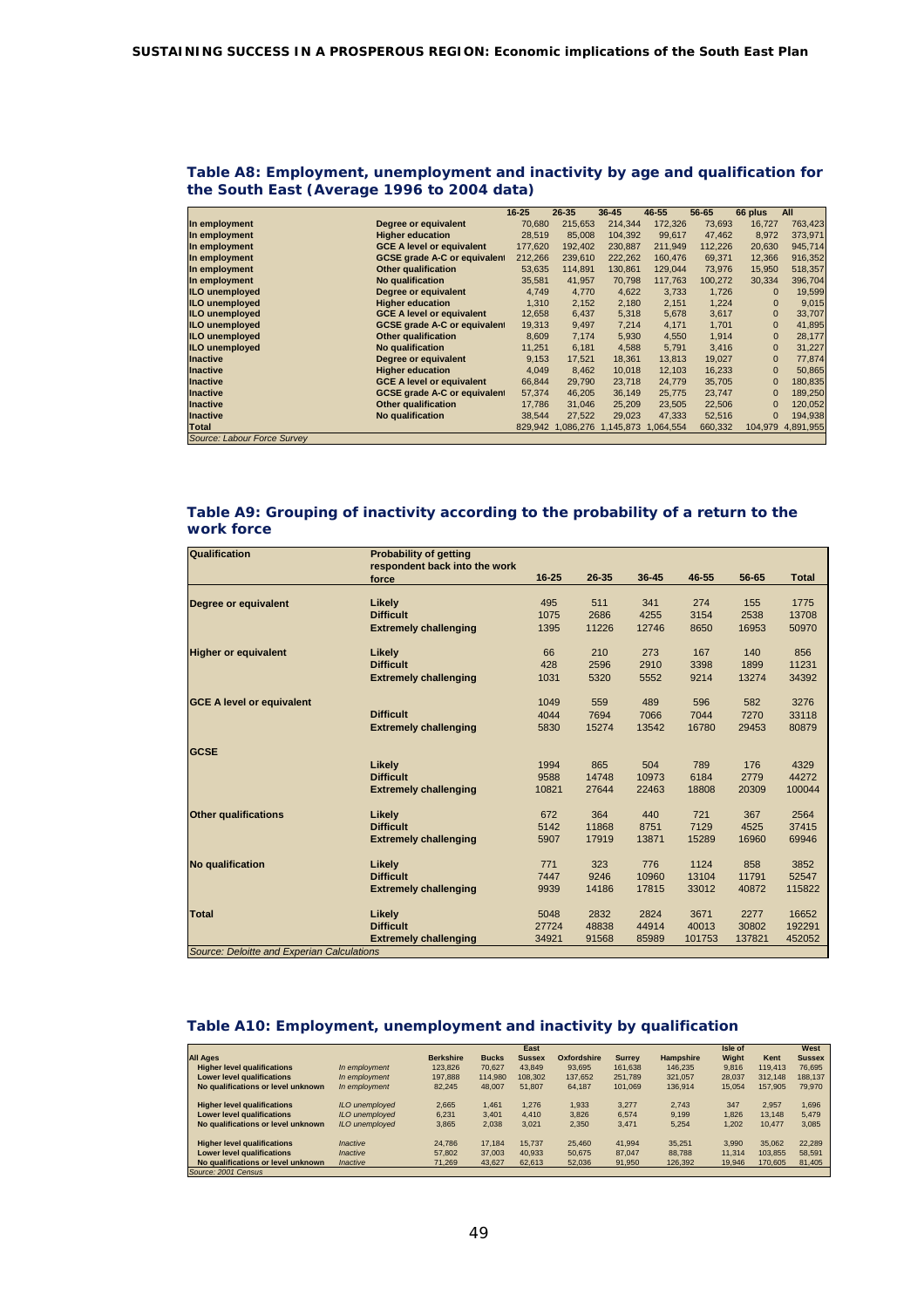| All ages                           |                                                                           | <b>Berkshire</b> | <b>Bucks</b> | East<br><b>Sussex</b> | Oxfordshire | <b>Surrey</b> | Hampshire | Isle of<br>Wight | Kent   | West<br><b>Sussex</b> | <b>South</b><br>East |
|------------------------------------|---------------------------------------------------------------------------|------------------|--------------|-----------------------|-------------|---------------|-----------|------------------|--------|-----------------------|----------------------|
|                                    | <b>Economically</b>                                                       |                  |              |                       |             |               |           |                  |        |                       |                      |
|                                    | <b>Inactive: Total</b><br><b>Excluding Retired</b>                        | 32,478           | 19,266       | 25,344                | 22,478      | 37,542        | 49,831    | 8,355            | 76,439 | 30,420                | 302,153              |
|                                    | Economically<br><b>Inactive: Retired</b>                                  | 38,791           | 24,361       | 37,269                | 29,558      | 54,408        | 76,561    | 11,591           | 94,166 | 50,985                | 417,690              |
|                                    | Economically<br><b>Inactive: Student</b>                                  | 4,856            | 3,074        | 3,475                 | 3,682       | 6,193         | 7,123     | 864              | 9,281  | 4,337                 | 42,885               |
| No qualifications or level unknown | Economically<br>Inactive: Looking<br>after home/family                    | 11,533           | 7,101        | 7,742                 | 7,484       | 13,250        | 17,298    | 2,399            | 25,716 | 10,021                | 102,544              |
|                                    | Economically<br>Inactive: Permanently<br>sick or disabled                 | 9,991            | 5,419        | 9,997                 | 7,126       | 11,405        | 17,372    | 3,484            | 28,372 | 11,117                | 104,283              |
|                                    | Economically<br>Inactive: Other                                           | 6,098            | 3,672        | 4,130                 | 4,186       | 6,694         | 8,038     | 1,608            | 13,070 | 4,945                 | 52,441               |
|                                    | <b>Economically</b><br><b>Inactive: Total</b><br><b>Excluding Retired</b> | 43,947           | 26,356       | 27,038                | 39,909      | 59,793        | 60,719    | 7,731            | 77,323 | 38,114                | 380,930              |
|                                    | Economically<br><b>Inactive: Retired</b>                                  | 13,855           | 10,647       | 13,895                | 10,766      | 27,254        | 28,069    | 3,583            | 26,532 | 20,477                | 155,078              |
|                                    | Economically<br>Inactive: Student                                         | 16,578           | 8,600        | 6,983                 | 21,486      | 20,396        | 15,682    | 1,772            | 23,447 | 9,632                 | 124,576              |
| Lower level qualifications         | Economically<br>Inactive: Looking<br>after home/family                    | 18,244           | 12,188       | 12,496                | 11,956      | 27,155        | 30,038    | 3,301            | 34,910 | 18,512                | 168,800              |
|                                    | Economically<br>Inactive: Permanently<br>sick or disabled                 | 3,866            | 2,248        | 4,318                 | 2,862       | 5,210         | 7,499     | 1,457            | 10,038 | 5,165                 | 42,663               |
|                                    | Economically<br>Inactive: Other                                           | 5,259            | 3,320        | 3,241                 | 3,605       | 7,032         | 7,500     | 1,201            | 8,928  | 4,805                 | 44,891               |
|                                    | <b>Economically</b><br><b>Inactive: Total</b><br><b>Excluding Retired</b> | 14,496           | 8,927        | 6,464                 | 15,193      | 22,604        | 15,112    | 1,509            | 16,562 | 9,390                 | 110,257              |
|                                    | Economically<br>Inactive: Retired                                         | 10,290           | 8,257        | 9,273                 | 10,267      | 19,390        | 20,139    | 2,481            | 18,500 | 12,899                | 111,496              |
|                                    | Economically<br><b>Inactive: Student</b>                                  | 3,392            | 1,079        | 843                   | 6,597       | 4,043         | 1,733     | 142              | 3,215  | 1,172                 | 22,216               |
| Higher level qualifications        | Economically<br>Inactive: Looking<br>after home/family                    | 7,090            | 5,332        | 3,002                 | 5,418       | 12,717        | 8,258     | 583              | 7,521  | 4,762                 | 54,683               |
|                                    | Economically<br>Inactive: Permanently<br>sick or disabled                 | 1,461            | 860          | 1,467                 | 1,247       | 2,046         | 2,455     | 439              | 2,903  | 1,735                 | 14,613               |
|                                    | Economically<br>Inactive: Other                                           | 2,553            | 1,656        | 1,152                 | 1,931       | 3,798         | 2,666     | 345              | 2,923  | 1,721                 | 18,745               |
|                                    | Source: 2001 Census                                                       |                  |              |                       |             |               |           |                  |        |                       |                      |

# **Table A11: Inactivity by qualification, all ages**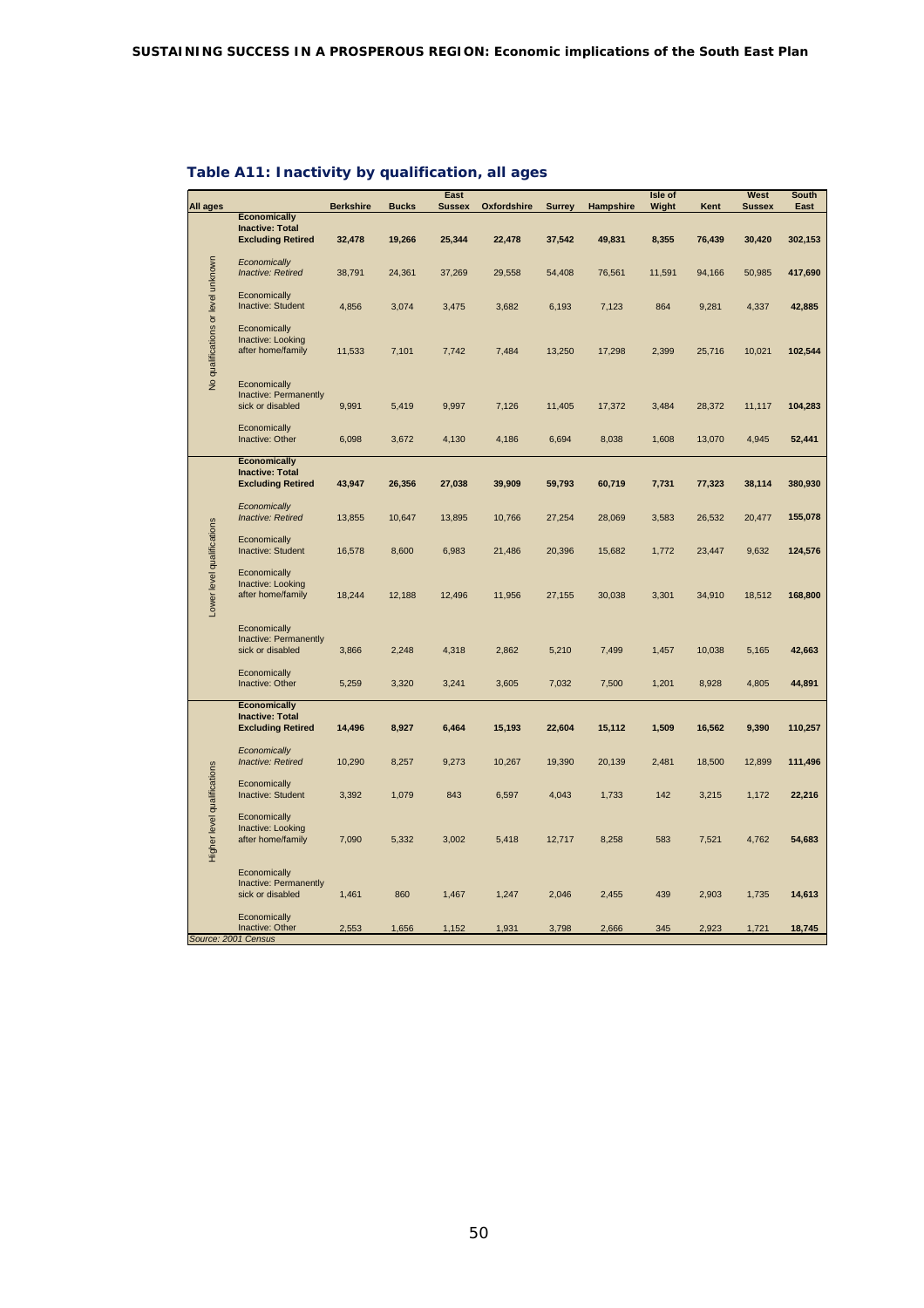| Hampshire Wight<br><b>Berkshire Bucks</b><br><b>Oxfordshire Surrey</b><br><b>Economically</b><br><b>Inactive: Total</b><br>6,316<br>4,030<br>4,366<br>4,698<br>7,523<br>9,085<br>1,143<br>12,889<br>5,444<br>Economically<br>No qualifications or level unknown<br>Inactive: Retired<br>37<br>17<br>11<br>76<br>303<br>23<br>16<br>37<br>41<br>45<br>Economically<br>Inactive: Student<br>4,500<br>2,902<br>3,187<br>3,431<br>5,860<br>6,749<br>799<br>8,586<br>4,064<br>Economically<br>Inactive: Looking<br>after home/family<br>498<br>489<br>868<br>456<br>665<br>1,006<br>117<br>1,753<br>585<br>Economically<br>Inactive: Permanently<br>sick or disabled<br>257<br>204<br>349<br>496<br>82<br>869<br>297<br>3,001<br>259<br>188<br>Economically<br>Inactive: Other<br>652<br>461<br>408<br>557<br>793<br>134<br>1,605<br>453<br>612<br><b>Economically</b><br>142,058<br><b>Inactive: Total</b><br>18,643<br>9,769<br>8,166<br>22,665<br>22,467<br>18,917<br>2,235<br>27,756<br>11,440<br>Economically<br>Inactive: Retired<br>6<br>$6\phantom{1}$<br>13<br>$\overline{5}$<br>31<br>3<br>23<br>17<br>15<br>Lower level qualifications<br>Economically<br>Inactive: Student<br>15,481<br>7,973<br>6,129<br>20,426<br>19,222<br>14,111<br>1,576<br>21,484<br>8,650<br>Economically<br>Inactive: Looking<br>after home/family<br>1,599<br>697<br>1,122<br>1,320<br>1,331<br>986<br>2,412<br>319<br>3,364<br>Economically<br>Inactive: Permanently<br>sick or disabled<br>178<br>296<br>381<br>190<br>147<br>189<br>66<br>581<br>238<br>Economically<br>Inactive: Other<br>1,367<br>946<br>724<br>1,059<br>1,614<br>1,982<br>271<br>2,304<br>1,204<br>11,471<br><b>Economically</b><br><b>Inactive: Total</b><br>917<br>2,167<br>546<br>3,397<br>2,924<br>1,283<br>99<br>2,164<br>841<br>Economically<br><b>Inactive: Retired</b><br>9<br>10<br>10<br>$\sqrt{3}$<br>$\sqrt{3}$<br>15<br>$\pmb{0}$<br>13<br>11<br>Higher level qualifications<br>Economically<br>Inactive: Student<br>1,579<br>520<br>339<br>3,056<br>701<br>44<br>1,528<br>485<br>2,188<br>Economically<br>Inactive: Looking<br>17<br>after home/family<br>147<br>62<br>30<br>58<br>119<br>102<br>120<br>59<br>Economically<br>Inactive: Permanently<br>$\bf8$<br>sick or disabled<br>9<br>12<br>$\boldsymbol{9}$<br>17<br>20<br>$\sqrt{3}$<br>32<br>9<br>Economically<br>Inactive: Other<br>423<br>317<br>155<br>271<br>597<br>445<br>471<br>2,991<br>35<br>277<br>Source: 2001 Census |           |  | East          |  | Isle of |      | West          | <b>South</b> |
|------------------------------------------------------------------------------------------------------------------------------------------------------------------------------------------------------------------------------------------------------------------------------------------------------------------------------------------------------------------------------------------------------------------------------------------------------------------------------------------------------------------------------------------------------------------------------------------------------------------------------------------------------------------------------------------------------------------------------------------------------------------------------------------------------------------------------------------------------------------------------------------------------------------------------------------------------------------------------------------------------------------------------------------------------------------------------------------------------------------------------------------------------------------------------------------------------------------------------------------------------------------------------------------------------------------------------------------------------------------------------------------------------------------------------------------------------------------------------------------------------------------------------------------------------------------------------------------------------------------------------------------------------------------------------------------------------------------------------------------------------------------------------------------------------------------------------------------------------------------------------------------------------------------------------------------------------------------------------------------------------------------------------------------------------------------------------------------------------------------------------------------------------------------------------------------------------------------------------------------------------------------------------------------------------------------------------------------------------------------------------------------------------------------------------------------------------------|-----------|--|---------------|--|---------|------|---------------|--------------|
|                                                                                                                                                                                                                                                                                                                                                                                                                                                                                                                                                                                                                                                                                                                                                                                                                                                                                                                                                                                                                                                                                                                                                                                                                                                                                                                                                                                                                                                                                                                                                                                                                                                                                                                                                                                                                                                                                                                                                                                                                                                                                                                                                                                                                                                                                                                                                                                                                                                            | $16 - 24$ |  | <b>Sussex</b> |  |         | Kent | <b>Sussex</b> | East         |
|                                                                                                                                                                                                                                                                                                                                                                                                                                                                                                                                                                                                                                                                                                                                                                                                                                                                                                                                                                                                                                                                                                                                                                                                                                                                                                                                                                                                                                                                                                                                                                                                                                                                                                                                                                                                                                                                                                                                                                                                                                                                                                                                                                                                                                                                                                                                                                                                                                                            |           |  |               |  |         |      |               | 55,494       |
|                                                                                                                                                                                                                                                                                                                                                                                                                                                                                                                                                                                                                                                                                                                                                                                                                                                                                                                                                                                                                                                                                                                                                                                                                                                                                                                                                                                                                                                                                                                                                                                                                                                                                                                                                                                                                                                                                                                                                                                                                                                                                                                                                                                                                                                                                                                                                                                                                                                            |           |  |               |  |         |      |               |              |
|                                                                                                                                                                                                                                                                                                                                                                                                                                                                                                                                                                                                                                                                                                                                                                                                                                                                                                                                                                                                                                                                                                                                                                                                                                                                                                                                                                                                                                                                                                                                                                                                                                                                                                                                                                                                                                                                                                                                                                                                                                                                                                                                                                                                                                                                                                                                                                                                                                                            |           |  |               |  |         |      |               |              |
|                                                                                                                                                                                                                                                                                                                                                                                                                                                                                                                                                                                                                                                                                                                                                                                                                                                                                                                                                                                                                                                                                                                                                                                                                                                                                                                                                                                                                                                                                                                                                                                                                                                                                                                                                                                                                                                                                                                                                                                                                                                                                                                                                                                                                                                                                                                                                                                                                                                            |           |  |               |  |         |      |               | 40,078       |
|                                                                                                                                                                                                                                                                                                                                                                                                                                                                                                                                                                                                                                                                                                                                                                                                                                                                                                                                                                                                                                                                                                                                                                                                                                                                                                                                                                                                                                                                                                                                                                                                                                                                                                                                                                                                                                                                                                                                                                                                                                                                                                                                                                                                                                                                                                                                                                                                                                                            |           |  |               |  |         |      |               | 6,437        |
|                                                                                                                                                                                                                                                                                                                                                                                                                                                                                                                                                                                                                                                                                                                                                                                                                                                                                                                                                                                                                                                                                                                                                                                                                                                                                                                                                                                                                                                                                                                                                                                                                                                                                                                                                                                                                                                                                                                                                                                                                                                                                                                                                                                                                                                                                                                                                                                                                                                            |           |  |               |  |         |      |               |              |
|                                                                                                                                                                                                                                                                                                                                                                                                                                                                                                                                                                                                                                                                                                                                                                                                                                                                                                                                                                                                                                                                                                                                                                                                                                                                                                                                                                                                                                                                                                                                                                                                                                                                                                                                                                                                                                                                                                                                                                                                                                                                                                                                                                                                                                                                                                                                                                                                                                                            |           |  |               |  |         |      |               | 5,675        |
|                                                                                                                                                                                                                                                                                                                                                                                                                                                                                                                                                                                                                                                                                                                                                                                                                                                                                                                                                                                                                                                                                                                                                                                                                                                                                                                                                                                                                                                                                                                                                                                                                                                                                                                                                                                                                                                                                                                                                                                                                                                                                                                                                                                                                                                                                                                                                                                                                                                            |           |  |               |  |         |      |               |              |
|                                                                                                                                                                                                                                                                                                                                                                                                                                                                                                                                                                                                                                                                                                                                                                                                                                                                                                                                                                                                                                                                                                                                                                                                                                                                                                                                                                                                                                                                                                                                                                                                                                                                                                                                                                                                                                                                                                                                                                                                                                                                                                                                                                                                                                                                                                                                                                                                                                                            |           |  |               |  |         |      |               |              |
|                                                                                                                                                                                                                                                                                                                                                                                                                                                                                                                                                                                                                                                                                                                                                                                                                                                                                                                                                                                                                                                                                                                                                                                                                                                                                                                                                                                                                                                                                                                                                                                                                                                                                                                                                                                                                                                                                                                                                                                                                                                                                                                                                                                                                                                                                                                                                                                                                                                            |           |  |               |  |         |      |               | 119          |
|                                                                                                                                                                                                                                                                                                                                                                                                                                                                                                                                                                                                                                                                                                                                                                                                                                                                                                                                                                                                                                                                                                                                                                                                                                                                                                                                                                                                                                                                                                                                                                                                                                                                                                                                                                                                                                                                                                                                                                                                                                                                                                                                                                                                                                                                                                                                                                                                                                                            |           |  |               |  |         |      |               | 115,052      |
|                                                                                                                                                                                                                                                                                                                                                                                                                                                                                                                                                                                                                                                                                                                                                                                                                                                                                                                                                                                                                                                                                                                                                                                                                                                                                                                                                                                                                                                                                                                                                                                                                                                                                                                                                                                                                                                                                                                                                                                                                                                                                                                                                                                                                                                                                                                                                                                                                                                            |           |  |               |  |         |      |               | 13,150       |
|                                                                                                                                                                                                                                                                                                                                                                                                                                                                                                                                                                                                                                                                                                                                                                                                                                                                                                                                                                                                                                                                                                                                                                                                                                                                                                                                                                                                                                                                                                                                                                                                                                                                                                                                                                                                                                                                                                                                                                                                                                                                                                                                                                                                                                                                                                                                                                                                                                                            |           |  |               |  |         |      |               | 2,266        |
|                                                                                                                                                                                                                                                                                                                                                                                                                                                                                                                                                                                                                                                                                                                                                                                                                                                                                                                                                                                                                                                                                                                                                                                                                                                                                                                                                                                                                                                                                                                                                                                                                                                                                                                                                                                                                                                                                                                                                                                                                                                                                                                                                                                                                                                                                                                                                                                                                                                            |           |  |               |  |         |      |               |              |
|                                                                                                                                                                                                                                                                                                                                                                                                                                                                                                                                                                                                                                                                                                                                                                                                                                                                                                                                                                                                                                                                                                                                                                                                                                                                                                                                                                                                                                                                                                                                                                                                                                                                                                                                                                                                                                                                                                                                                                                                                                                                                                                                                                                                                                                                                                                                                                                                                                                            |           |  |               |  |         |      |               | 14,338       |
|                                                                                                                                                                                                                                                                                                                                                                                                                                                                                                                                                                                                                                                                                                                                                                                                                                                                                                                                                                                                                                                                                                                                                                                                                                                                                                                                                                                                                                                                                                                                                                                                                                                                                                                                                                                                                                                                                                                                                                                                                                                                                                                                                                                                                                                                                                                                                                                                                                                            |           |  |               |  |         |      |               | 74           |
|                                                                                                                                                                                                                                                                                                                                                                                                                                                                                                                                                                                                                                                                                                                                                                                                                                                                                                                                                                                                                                                                                                                                                                                                                                                                                                                                                                                                                                                                                                                                                                                                                                                                                                                                                                                                                                                                                                                                                                                                                                                                                                                                                                                                                                                                                                                                                                                                                                                            |           |  |               |  |         |      |               | 10,440       |
|                                                                                                                                                                                                                                                                                                                                                                                                                                                                                                                                                                                                                                                                                                                                                                                                                                                                                                                                                                                                                                                                                                                                                                                                                                                                                                                                                                                                                                                                                                                                                                                                                                                                                                                                                                                                                                                                                                                                                                                                                                                                                                                                                                                                                                                                                                                                                                                                                                                            |           |  |               |  |         |      |               | 714          |
|                                                                                                                                                                                                                                                                                                                                                                                                                                                                                                                                                                                                                                                                                                                                                                                                                                                                                                                                                                                                                                                                                                                                                                                                                                                                                                                                                                                                                                                                                                                                                                                                                                                                                                                                                                                                                                                                                                                                                                                                                                                                                                                                                                                                                                                                                                                                                                                                                                                            |           |  |               |  |         |      |               | 119          |
|                                                                                                                                                                                                                                                                                                                                                                                                                                                                                                                                                                                                                                                                                                                                                                                                                                                                                                                                                                                                                                                                                                                                                                                                                                                                                                                                                                                                                                                                                                                                                                                                                                                                                                                                                                                                                                                                                                                                                                                                                                                                                                                                                                                                                                                                                                                                                                                                                                                            |           |  |               |  |         |      |               |              |

# **Table A12: Inactivity by qualification, 16 to 24 year olds**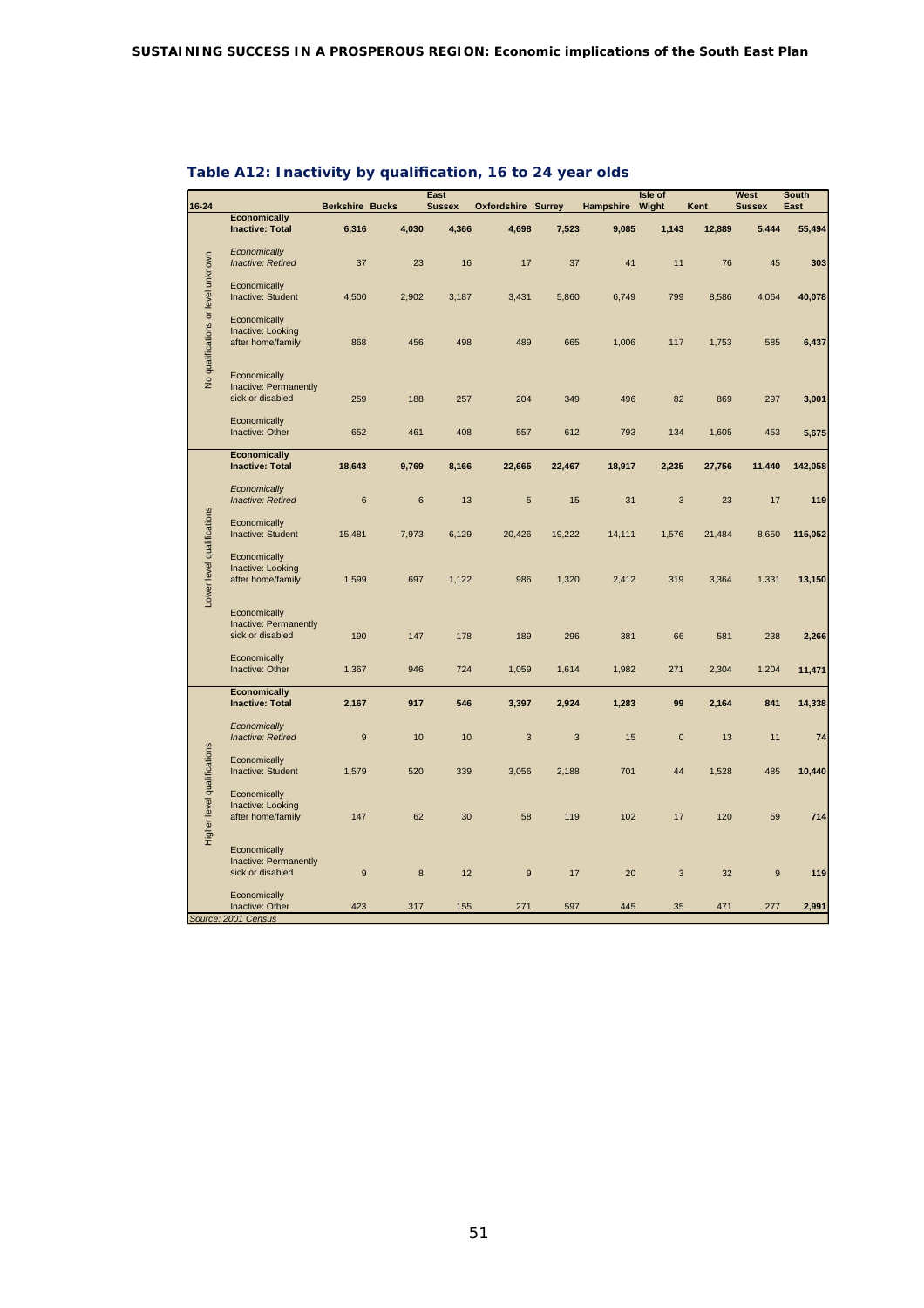| $25 - 49$                          |                                           | <b>Berkshire Bucks</b> |        | East<br><b>Sussex</b> | <b>Oxfordshire Surrey</b> |        | Hampshire | Isle of<br>Wight | Kent   | West<br><b>Sussex</b> | South<br>East |
|------------------------------------|-------------------------------------------|------------------------|--------|-----------------------|---------------------------|--------|-----------|------------------|--------|-----------------------|---------------|
|                                    | <b>Economically</b>                       |                        |        |                       |                           |        |           |                  |        |                       |               |
|                                    | <b>Inactive: Total</b>                    | 12,491                 | 6,964  | 8,711                 | 7,958                     | 12,562 | 16,359    | 2,770            | 27,558 | 9,915                 | 105,288       |
|                                    | Economically                              |                        |        |                       |                           |        |           |                  |        |                       |               |
|                                    | Inactive: Retired                         | 109                    | 73     | 119                   | 91                        | 149    | 226       | 37               | 301    | 140                   | 1,245         |
|                                    |                                           |                        |        |                       |                           |        |           |                  |        |                       |               |
|                                    | Economically                              |                        |        | 229                   |                           |        |           |                  |        |                       |               |
|                                    | Inactive: Student                         | 278                    | 121    |                       | 195                       | 231    | 250       | 48               | 528    | 190                   | 2,070         |
|                                    | Economically                              |                        |        |                       |                           |        |           |                  |        |                       |               |
|                                    | Inactive: Looking                         |                        |        |                       |                           |        |           |                  |        |                       |               |
|                                    | after home/family                         | 6,205                  | 3,587  | 3,739                 | 3,745                     | 6,137  | 7,733     | 1,094            | 12,871 | 4,656                 | 49,767        |
| No qualifications or level unknown |                                           |                        |        |                       |                           |        |           |                  |        |                       |               |
|                                    | Economically                              |                        |        |                       |                           |        |           |                  |        |                       |               |
|                                    | Inactive: Permanently<br>sick or disabled | 3,342                  | 1,745  | 3,141                 | 2,260                     | 3,536  | 5,253     | 958              | 8,881  | 3,201                 | 32,317        |
|                                    |                                           |                        |        |                       |                           |        |           |                  |        |                       |               |
|                                    | Economically                              |                        |        |                       |                           |        |           |                  |        |                       |               |
|                                    | Inactive: Other                           | 2,557                  | 1,438  | 1,483                 | 1,667                     | 2,509  | 2,897     | 633              | 4,977  | 1,728                 | 19,889        |
|                                    | <b>Economically</b>                       |                        |        |                       |                           |        |           |                  |        |                       |               |
|                                    | <b>Inactive: Total</b>                    | 19,982                 | 12,347 | 13,829                | 13,329                    | 27,194 | 31,940    | 4,057            | 38,647 | 19,801                | 181,126       |
|                                    |                                           |                        |        |                       |                           |        |           |                  |        |                       |               |
|                                    | Economically<br>Inactive: Retired         | 134                    | 74     | 163                   | 75                        | 266    | 266       | 59               | 325    | 217                   | 1,579         |
|                                    |                                           |                        |        |                       |                           |        |           |                  |        |                       |               |
|                                    | Economically                              |                        |        |                       |                           |        |           |                  |        |                       |               |
|                                    | Inactive: Student                         | 1,004                  | 555    | 768                   | 954                       | 1,042  | 1,429     | 177              | 1,808  | 876                   | 8,613         |
|                                    | Economically                              |                        |        |                       |                           |        |           |                  |        |                       |               |
|                                    | Inactive: Looking                         |                        |        |                       |                           |        |           |                  |        |                       |               |
|                                    | after home/family                         | 13,912                 | 8,988  | 9,063                 | 8,915                     | 19,633 | 22,373    | 2,387            | 26,484 | 13,741                | 125,496       |
| Lower level qualifications         |                                           |                        |        |                       |                           |        |           |                  |        |                       |               |
|                                    | Economically                              |                        |        |                       |                           |        |           |                  |        |                       |               |
|                                    | Inactive: Permanently                     |                        |        |                       |                           |        |           |                  |        |                       |               |
|                                    | sick or disabled                          | 2,072                  | 1,132  | 2,188                 | 1,551                     | 2,564  | 3,977     | 746              | 5,200  | 2,596                 | 22,026        |
|                                    | Economically                              |                        |        |                       |                           |        |           |                  |        |                       |               |
|                                    | Inactive: Other                           | 2,860                  | 1,598  | 1,647                 | 1,834                     | 3,689  | 3,895     | 688              | 4,830  | 2,371                 | 23,412        |
|                                    | <b>Economically</b>                       |                        |        |                       |                           |        |           |                  |        |                       |               |
|                                    | <b>Inactive: Total</b>                    | 9,716                  | 6,029  | 3,710                 | 9,373                     | 14,890 | 9,468     | 812              | 9,849  | 5,702                 | 69,549        |
|                                    |                                           |                        |        |                       |                           |        |           |                  |        |                       |               |
|                                    | Economically<br>Inactive: Retired         | 75                     | 54     | 74                    | 69                        | 142    | 157       | 17               | 157    | 77                    | 822           |
|                                    |                                           |                        |        |                       |                           |        |           |                  |        |                       |               |
|                                    | Economically                              |                        |        |                       |                           |        |           |                  |        |                       |               |
|                                    | Inactive: Student                         | 1,723                  | 503    | 446                   | 3,421                     | 1,737  | 911       | 86               | 1,503  | 602                   | 10,932        |
|                                    | Economically                              |                        |        |                       |                           |        |           |                  |        |                       |               |
|                                    | Inactive: Looking                         |                        |        |                       |                           |        |           |                  |        |                       |               |
|                                    | after home/family                         | 5,874                  | 4,296  | 2,178                 | 4,352                     | 10,178 | 6,317     | 402              | 5,806  | 3,606                 | 43,009        |
| Higher level qualifications        |                                           |                        |        |                       |                           |        |           |                  |        |                       |               |
|                                    | Economically                              |                        |        |                       |                           |        |           |                  |        |                       |               |
|                                    | Inactive: Permanently                     |                        |        |                       |                           |        |           |                  |        |                       |               |
|                                    | sick or disabled                          | 539                    | 301    | 486                   | 447                       | 706    | 791       | 143              | 925    | 559                   | 4,897         |
|                                    | Economically                              |                        |        |                       |                           |        |           |                  |        |                       |               |
|                                    | Inactive: Other                           | 1,505                  | 875    | 526                   | 1,084                     | 2,127  | 1,292     | 164              | 1,458  | 858                   | 9,889         |
|                                    | Source: 2001 Census                       |                        |        |                       |                           |        |           |                  |        |                       |               |

# **Table A13: Inactivity by qualification, 25 to 49 year olds**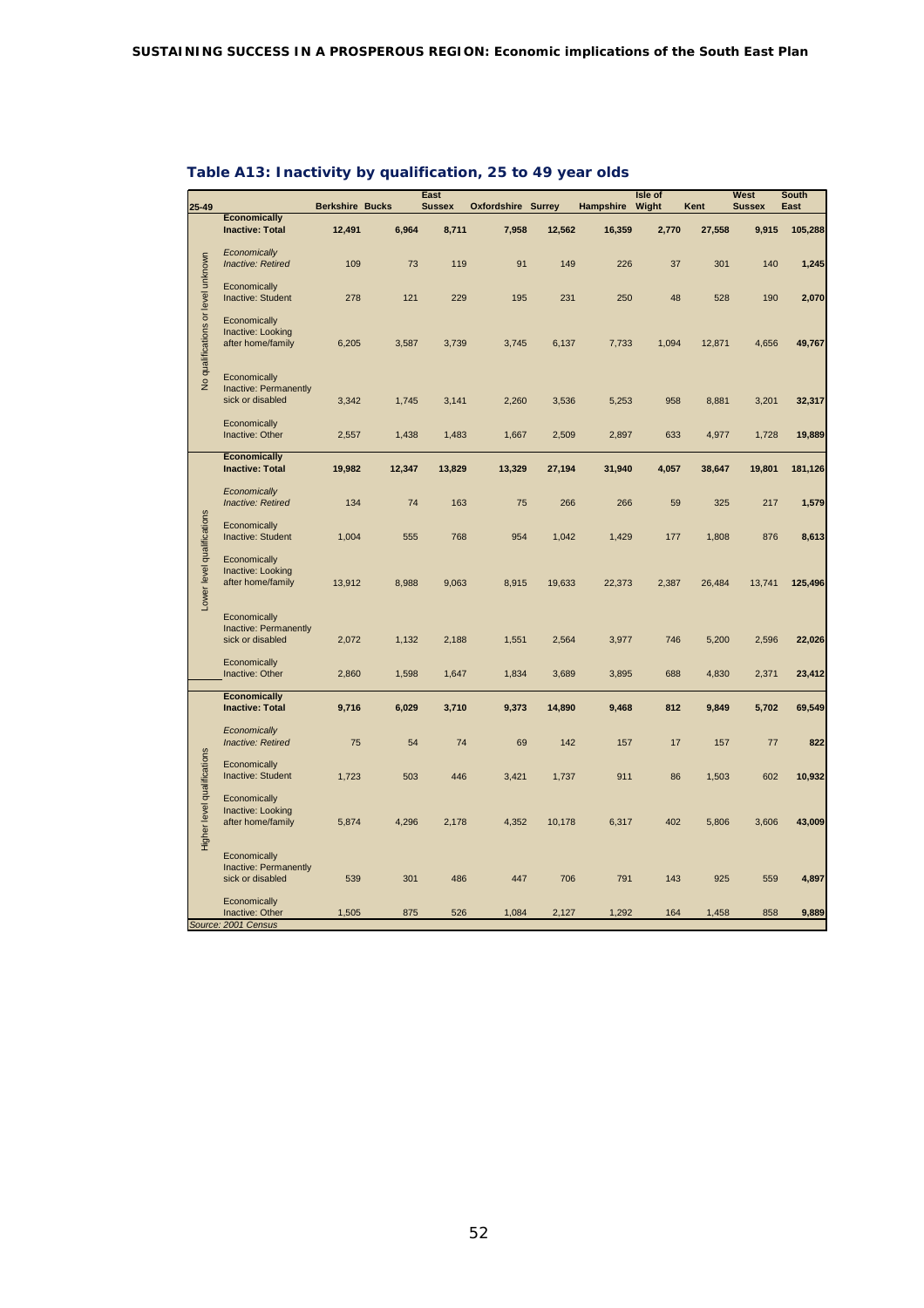| 50-64                              |                                           | <b>Berkshire Bucks</b> |        | East<br><b>Sussex</b> | <b>Oxfordshire Surrey</b> |        | Hampshire | Isle of<br>Wight | Kent   | West<br><b>Sussex</b> | South<br>East |
|------------------------------------|-------------------------------------------|------------------------|--------|-----------------------|---------------------------|--------|-----------|------------------|--------|-----------------------|---------------|
|                                    | <b>Economically</b>                       |                        |        |                       |                           |        |           |                  |        |                       |               |
|                                    | <b>Inactive: Total</b>                    | 20,267                 | 12,287 | 18,091                | 14,499                    | 26,516 | 38,061    | 6,562            | 52,929 | 23,092                | 212,304       |
|                                    | Economically                              |                        |        |                       |                           |        |           |                  |        |                       |               |
|                                    | Inactive: Retired                         | 9,066                  | 5,580  | 8,207                 | 6,567                     | 12,596 | 17,937    | 2,863            | 22,698 | 11,035                | 96,549        |
|                                    | Economically                              |                        |        |                       |                           |        |           |                  |        |                       |               |
| No qualifications or level unknown | Inactive: Student                         | 50                     | 32     | 37                    | 31                        | 59     | 73        | 11               | 98     | 50                    | 441           |
|                                    | Economically                              |                        |        |                       |                           |        |           |                  |        |                       |               |
|                                    | Inactive: Looking                         |                        |        |                       |                           |        |           |                  |        |                       |               |
|                                    | after home/family                         | 4,009                  | 2,719  | 3,156                 | 2,896                     | 5,581  | 7,775     | 1,083            | 10,195 | 4,170                 | 41,584        |
|                                    |                                           |                        |        |                       |                           |        |           |                  |        |                       |               |
|                                    |                                           |                        |        |                       |                           |        |           |                  |        |                       |               |
|                                    | Economically                              |                        |        |                       |                           |        |           |                  |        |                       |               |
|                                    | Inactive: Permanently<br>sick or disabled | 5,041                  |        | 5,100                 |                           |        |           |                  | 15,051 | 5,906                 | 54,193        |
|                                    |                                           |                        | 2,682  |                       | 3,637                     | 5,687  | 9,109     | 1,980            |        |                       |               |
|                                    | Economically                              |                        |        |                       |                           |        |           |                  |        |                       |               |
|                                    | Inactive: Other                           | 2,101                  | 1,274  | 1,591                 | 1,368                     | 2,593  | 3,167     | 625              | 4,887  | 1,931                 | 19,537        |
|                                    |                                           |                        |        |                       |                           |        |           |                  |        |                       |               |
|                                    | <b>Economically</b>                       |                        |        |                       |                           |        |           |                  |        |                       |               |
|                                    | <b>Inactive: Total</b>                    | 10,263                 | 7,967  | 9,691                 | 7,526                     | 19,504 | 19,765    | 2,801            | 20,751 | 13,473                | 111,741       |
|                                    | Economically                              |                        |        |                       |                           |        |           |                  |        |                       |               |
|                                    | Inactive: Retired                         | 5,503                  | 4,220  | 5,171                 | 4,079                     | 10,624 | 10,851    | 1,463            | 10,800 | 7,458                 | 60,169        |
|                                    |                                           |                        |        |                       |                           |        |           |                  |        |                       |               |
|                                    | Economically                              |                        |        |                       |                           |        |           |                  |        |                       |               |
|                                    | Inactive: Student                         | 64                     | 56     | 60                    | 71                        | 92     | 110       | 16               | 108    | 73                    | 650           |
| Lower level qualifications         |                                           |                        |        |                       |                           |        |           |                  |        |                       |               |
|                                    | Economically                              |                        |        |                       |                           |        |           |                  |        |                       |               |
|                                    | Inactive: Looking                         |                        |        |                       |                           |        |           |                  |        |                       |               |
|                                    | after home/family                         | 2,509                  | 2,250  | 2,051                 | 1,853                     | 5,443  | 4,791     | 554              | 4,654  | 3,031                 | 27,136        |
|                                    |                                           |                        |        |                       |                           |        |           |                  |        |                       |               |
|                                    | Economically                              |                        |        |                       |                           |        |           |                  |        |                       |               |
|                                    | Inactive: Permanently                     |                        |        |                       |                           |        |           |                  |        |                       |               |
|                                    | sick or disabled                          | 1,320                  | 805    | 1,669                 | 928                       | 1,912  | 2,604     | 558              | 3,630  | 1,909                 | 15,335        |
|                                    |                                           |                        |        |                       |                           |        |           |                  |        |                       |               |
|                                    | Economically                              |                        |        |                       |                           |        |           |                  |        |                       |               |
|                                    | Inactive: Other                           | 867                    | 636    | 740                   | 595                       | 1,433  | 1,409     | 210              | 1,559  | 1,002                 | 8,451         |
|                                    |                                           |                        |        |                       |                           |        |           |                  |        |                       |               |
|                                    | <b>Economically</b>                       |                        |        |                       |                           |        |           |                  |        |                       |               |
|                                    | <b>Inactive: Total</b>                    | 6,020                  | 4,860  | 4,968                 | 5,626                     | 11,232 | 11,037    | 1,439            | 10,494 | 6,755                 | 62,431        |
|                                    | Economically                              |                        |        |                       |                           |        |           |                  |        |                       |               |
|                                    | Inactive: Retired                         | 3,742                  | 3,157  | 3,113                 | 3,549                     | 7,088  | 7,241     | 925              | 6,584  | 4,343                 | 39,742        |
|                                    |                                           |                        |        |                       |                           |        |           |                  |        |                       |               |
|                                    | Economically                              |                        |        |                       |                           |        |           |                  |        |                       |               |
|                                    | Inactive: Student                         | 72                     | 47     | 53                    | 100                       | 104    | 107       | 12               | 148    | 69                    | 712           |
|                                    |                                           |                        |        |                       |                           |        |           |                  |        |                       |               |
|                                    | Economically                              |                        |        |                       |                           |        |           |                  |        |                       |               |
|                                    | Inactive: Looking                         |                        |        |                       |                           |        |           |                  |        |                       |               |
|                                    | after home/family                         | 984                    | 898    | 702                   | 926                       | 2,177  | 1,676     | 145              | 1,455  | 984                   | 9,947         |
| Higher level qualifications        |                                           |                        |        |                       |                           |        |           |                  |        |                       |               |
|                                    | Economically                              |                        |        |                       |                           |        |           |                  |        |                       |               |
|                                    | Inactive: Permanently                     |                        |        |                       |                           |        |           |                  |        |                       |               |
|                                    | sick or disabled                          | 715                    | 403    | 744                   | 593                       | 988    | 1,251     | 235              | 1,538  | 902                   | 7,369         |
|                                    |                                           |                        |        |                       |                           |        |           |                  |        |                       |               |
|                                    | Economically                              |                        |        |                       |                           |        |           |                  |        |                       |               |
|                                    | Inactive: Other                           | 507                    | 355    | 356                   | 458                       | 875    | 762       | 122              | 769    | 457                   | 4,661         |
|                                    | Source: 2001 Census                       |                        |        |                       |                           |        |           |                  |        |                       |               |

# **Table A14: Inactivity by qualification, 50 to 64 year olds**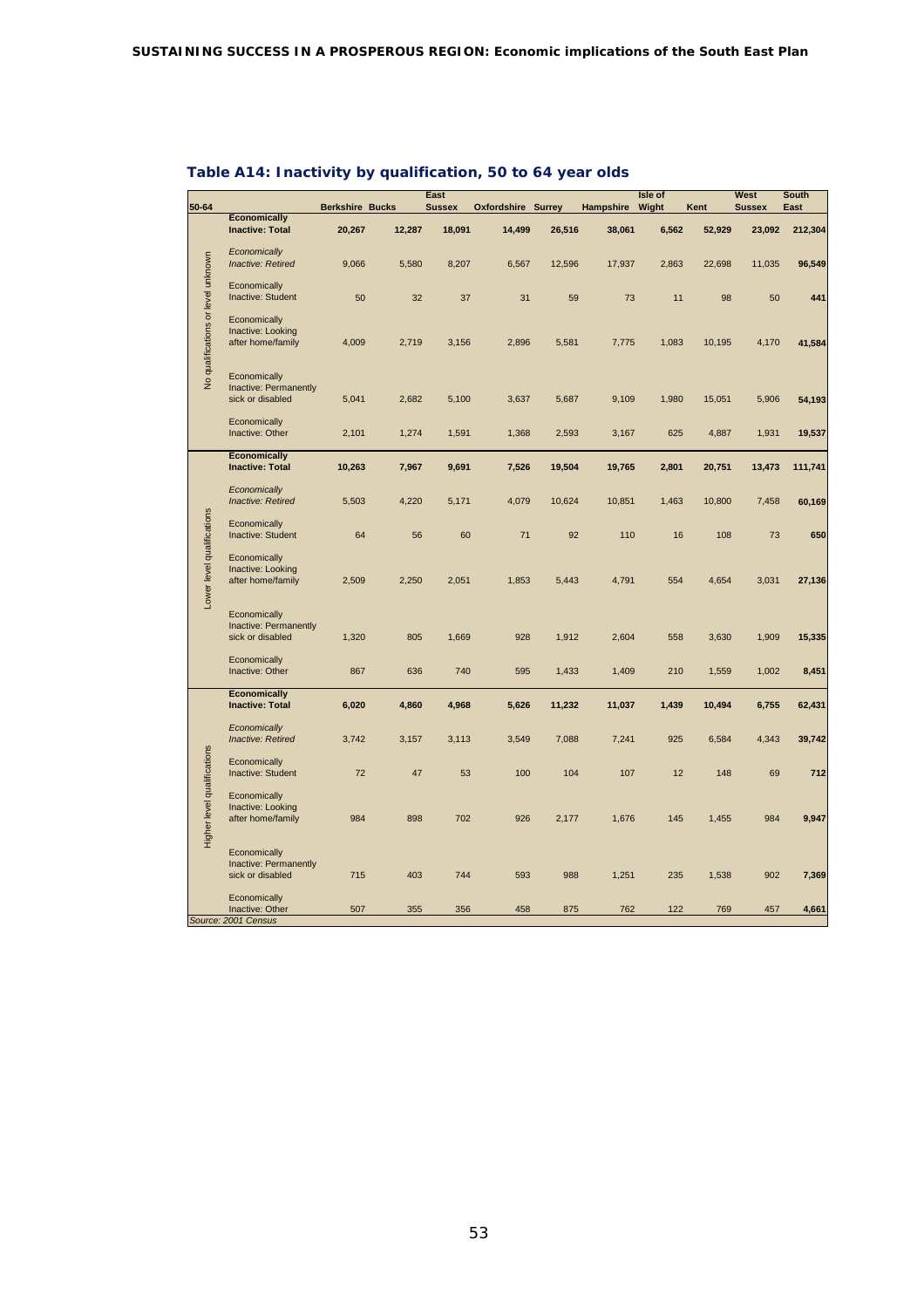|                          | <b>Berkshire</b> | nshire<br>uckingha<br>$\mathbf{m}$ | Sussex<br>East | rdshire<br>Oxfor | <b>Tey</b><br>ູ້ສ | Hampshire | Wight<br>$\overline{\sigma}$<br>$s$ le | Kent | Sussex<br>West |
|--------------------------|------------------|------------------------------------|----------------|------------------|-------------------|-----------|----------------------------------------|------|----------------|
| <b>Construction</b>      | 1.2              | 1.1                                | 0.8            | 1.0              | 1.1               | 1.0       | 0.9                                    | 0.9  | 1.1            |
| Wholesaling              | 1.2              | 1.1                                | 0.8            | 1.0              | 1.1               | 1.0       | 0.9                                    | 0.9  | 1.1            |
| <b>Retailing</b>         | 1.2              | 1.0                                | 0.8            | 0.9              | 1.1               | 0.9       | 0.9                                    | 0.9  | 1.0            |
| <b>Other F&amp;Bs</b>    | 1.2              | 1.0                                | 0.8            | 0.9              | 1.1               | 0.9       | 0.9                                    | 0.9  | 1.0            |
| <b>Business Services</b> | 1.2              | 1.0                                | 0.8            | 1.0              | 1.1               | 0.9       | 0.9                                    | 0.9  | 1.1            |
| Source: Experian         |                  |                                    |                |                  |                   |           |                                        |      |                |

#### **Table A15: Productivity relative to UK - 2025**

# **Table A16: Commuting matrix**

|                       | <b>LIVE</b>  |                  |                  |                 |                         |                 |
|-----------------------|--------------|------------------|------------------|-----------------|-------------------------|-----------------|
|                       | <b>South</b> | <b>South</b>     | <b>Greater</b>   | <b>East</b>     | West                    |                 |
| <b>WORK</b>           | <b>East</b>  | <b>West</b>      | London           | <b>Midlands</b> | <b>Midlands Eastern</b> |                 |
| <b>South East</b>     | 3,402,527    | 51,208           | 132,089          | 29,328          | 13,666                  | 44,804          |
| <b>South West</b>     |              | 29,635 2,179,792 | 3,948            | 2.878           | 17,064                  | 3,052           |
| <b>Greater London</b> | 374,861      |                  | 16,120 3,082,959 | 13,707          | 10,440                  | 283,605         |
| <b>East Midlands</b>  | 10,365       | 1,853            |                  | 3,248 1,721,385 | 35,315                  | 14,076          |
| <b>West Midlands</b>  | 8,247        | 11,652           | 3,544            | 46,544          | 2,213,880               | 4,078           |
| <b>Eastern</b>        | 39,962       | 4,087            | 73,211           | 34,027          |                         | 5,107 2,213,869 |
| Source: 2001 Census   |              |                  |                  |                 |                         |                 |

# **Table A17: Commuting matrix**

|                                  | Live         |                  |                  |                 |                           |                 |
|----------------------------------|--------------|------------------|------------------|-----------------|---------------------------|-----------------|
|                                  | <b>South</b> | <b>South</b>     | <b>Greater</b>   | <b>East</b>     | West                      |                 |
| <b>Work</b>                      | <b>East</b>  | West             | London           |                 | Midlands Midlands Eastern |                 |
| <b>South East</b>                | 3,536,067    | 49.792           | 153,908          | 29,309          | 11,670                    | 48,240          |
| <b>South West</b>                |              | 40,251 2,314,050 | 14,116           | 4.974           | 20,033                    | 4,988           |
| <b>Greater London</b>            | 358,986      |                  | 11,850 3,112,236 | 9,501           | 5,566                     | 285,723         |
| <b>East Midlands</b>             | 9,866        | 1,886            |                  | 3,620 1,802,833 | 39,632                    | 15,433          |
| <b>West Midlands</b>             | 9,721        | 11,393           | 3,862            |                 | 55,059 2,293,877          | 5,994           |
| <b>Eastern</b>                   | 43,710       | 4,789            | 91,792           | 39,893          |                           | 3,949 2,314,599 |
| Source: 2004 Labour Force Survey |              |                  |                  |                 |                           |                 |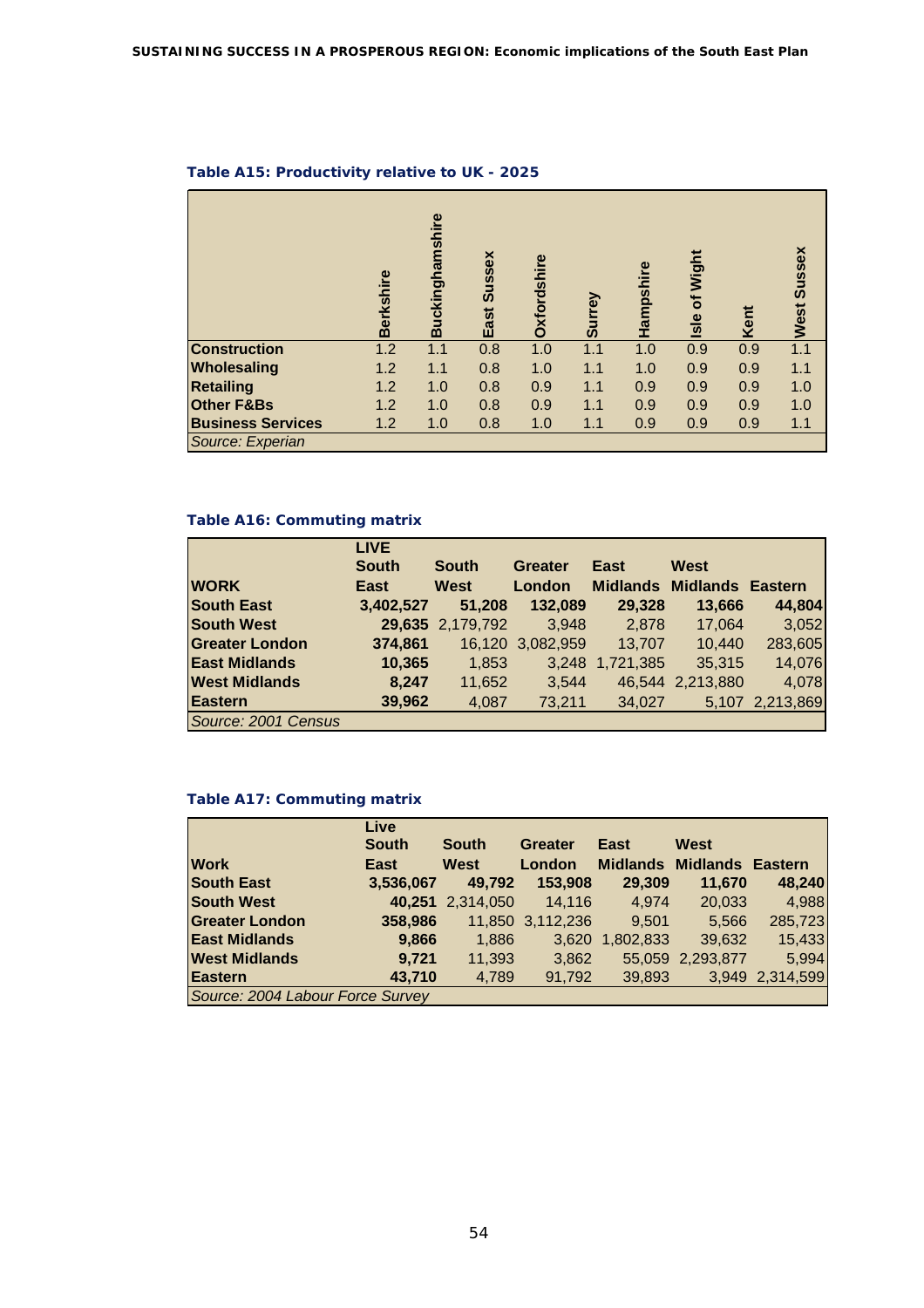| <b>Economic activity</b>    | Qualification                       | 1996    | 1997    | 1998    | 1999    | 2000    | 2001    | 2002    | 2003    | 2004      |
|-----------------------------|-------------------------------------|---------|---------|---------|---------|---------|---------|---------|---------|-----------|
| In employment               | Degree or equivalent                | 598.053 | 632,234 | 709.282 | 759.318 | 769.216 | 782.266 | 840.384 | 880.174 | 899.883   |
| In employment               | Higher education                    | 372,607 | 364.339 | 383.535 | 383.662 | 363.916 | 347.648 | 366.641 | 384.791 | 398,599   |
| In employment               | <b>GCE A level or equivalent</b>    | 900,177 | 935,769 | 947.597 | 967.758 | 999,401 | 968.139 | 799.114 | 993,309 | 1,000,162 |
| In employment               | GCSE grade A-C or equivalent        | 888,638 | 923,316 | 927,291 | 918,385 | 942,127 | 936,633 | 912,125 | 879,904 | 918,749   |
| In employment               | Other qualification                 | 522.460 | 536,009 | 527.419 | 515,081 | 527.286 | 525.431 | 517.219 | 528.284 | 466.020   |
| In employment               | No qualification                    | 490,410 | 436.189 | 411.305 | 397.469 | 382.040 | 395.970 | 365.716 | 343.343 | 347,897   |
| <b>ILO</b> unemployed       | Degree or equivalent                | 20,492  | 15,014  | 15,590  | 17,438  | 17,702  | 18,540  | 29,472  | 23,099  | 19,044    |
| <b>ILO</b> unemployed       | Higher education                    | 13.486  | 8,482   | 9.173   | 10.037  | 6,405   | 5,456   | 7.292   | 9,630   | 11,180    |
| <b>ILO</b> unemployed       | <b>GCE A level or equivalent</b>    | 50,500  | 41,076  | 33,861  | 30,363  | 25,947  | 25,319  | 34,111  | 33,955  | 28,235    |
| <b>ILO</b> unemployed       | <b>GCSE</b> grade A-C or equivalent | 52.151  | 49,001  | 47.582  | 38.972  | 35,288  | 33.176  | 40.469  | 38.181  | 42,238    |
| <b>ILO</b> unemployed       | Other qualification                 | 37,196  | 34,503  | 28.785  | 30.074  | 26,571  | 22.179  | 21.549  | 27,912  | 24,825    |
| <b>ILO</b> unemployed       | No qualification                    | 51,641  | 42.133  | 34.461  | 26,893  | 22,049  | 23.520  | 27.099  | 25.643  | 27,605    |
| Inactive                    | Degree or equivalent                | 59,994  | 68.238  | 66.785  | 74.058  | 78.881  | 66.665  | 96.858  | 89.891  | 99,498    |
| Inactive                    | Higher education                    | 51,685  | 46,046  | 50,647  | 51,758  | 50,072  | 40,712  | 58,906  | 54,330  | 53,627    |
| <b>Inactive</b>             | <b>GCE A level or equivalent</b>    | 170,935 | 176,008 | 175,805 | 174,880 | 192,247 | 158,716 | 190,420 | 190,466 | 198,041   |
| Inactive                    | <b>GCSE</b> grade A-C or equivalent | 195.375 | 197.852 | 175.448 | 187.260 | 183.250 | 167.896 | 181.321 | 206.636 | 208.216   |
| <b>Inactive</b>             | Other qualification                 | 117.852 | 122.122 | 124.427 | 121.358 | 125.533 | 105.089 | 115.712 | 128.513 | 119,860   |
| <b>Inactive</b>             | No qualification                    | 215,846 | 220,037 | 203,136 | 197,009 | 181,804 | 155,589 | 180,140 | 196,177 | 204,702   |
| Source: Labour Force Survey |                                     |         |         |         |         |         |         |         |         |           |

| Table A18: Employment, unemployment and inactivity in the South East by NVQ |  |  |
|-----------------------------------------------------------------------------|--|--|
| and age                                                                     |  |  |

#### **Table A19: Inactivity by age for those with degree or equivalent type qualifications for the South East**

|                             |                                 | $16 - 25$    | $26 - 35$    | 36-45        | 46-55        | 56-65        | Total    |
|-----------------------------|---------------------------------|--------------|--------------|--------------|--------------|--------------|----------|
| Degree or equivalent        | <b>Student</b>                  | 384          | 118          | 126          | $\Omega$     | $\Omega$     | 629      |
| Degree or equivalent        | <b>Looking After Family</b>     | $\mathbf 0$  | 388          | 447          | 50           | $\Omega$     | 885      |
| Degree or equivalent        | Temp sick or injured            | 0            | 0            | $\mathbf{0}$ | 36           | $\Omega$     | 36       |
| <b>Degree or equivalent</b> | Long-term sick disabled         | $\Omega$     | $\Omega$     | 59           | 106          | $\Omega$     | 166      |
| Degree or equivalent        | Other reason                    | 448          | 226          | 228          | 155          | 103          | 1,159    |
| Degree or equivalent        | No reason given                 | 47           | $\mathbf{0}$ | 35           | $\mathbf{0}$ | $\mathbf{0}$ | 82       |
|                             | <b>Seeking</b>                  | 879          | 733          | 895          | 348          | 103          | 2,957    |
| Degree or equivalent        | Wait result of job application  | $\mathbf{0}$ | 101          | $\mathbf{0}$ | $\mathbf{0}$ | $\mathbf{0}$ | 101      |
| Degree or equivalent        | <b>Student</b>                  | 945          | 161          | 270          | 229          | $\Omega$     | 1,606    |
| Degree or equivalent        | <b>Looking After Family</b>     | $\mathbf 0$  | 1,384        | 2,099        | 716          | 181          | 4,381    |
| Degree or equivalent        | Temp sick or injured            | $\Omega$     | 184          | 78           | 83           | 51           | 397      |
| Degree or equivalent        | Long-term sick disabled         | 52           | 411          | 504          | 1,194        | 1,010        | 3,172    |
| Degree or equivalent        | Believes no job available       | $\mathbf{0}$ | 43           | 54           | 98           | 173          | 368      |
| Degree or equivalent        | Not yet looking                 | 321          | 89           | 393          | 516          | 539          | 1,856    |
| Degree or equivalent        | <b>Not looked</b>               | 702          | 371          | 698          | 474          | 635          | 2,880    |
| Degree or equivalent        | No reason given                 | $\Omega$     | $\Omega$     | $\Omega$     | $\mathbf{0}$ | $\Omega$     | $\Omega$ |
|                             | <b>Not Seeking - Like</b>       | 2,020        | 2,745        | 4,097        | 3,310        | 2,589        | 14,761   |
| Degree or equivalent        | <b>Wait results application</b> | $\Omega$     | $\mathbf 0$  | $\Omega$     | $\mathbf{0}$ | $\mathbf{0}$ | 0        |
| Degree or equivalent        | <b>Student</b>                  | 6,131        | 3,328        | 1,038        | 344          | 91           | 10,932   |
| Degree or equivalent        | <b>Looking After Family</b>     | 175          | 9,562        | 10,411       | 2,153        | 628          | 22,930   |
| Degree or equivalent        | Temp sick or injured            | 56           | 94           | 107          | 48           | 81           | 386      |
| Degree or equivalent        | Long-term sick disabled         | 60           | 484          | 591          | 1,593        | 1,472        | 4,200    |
| Degree or equivalent        | Not need/want job               | $\mathbf 0$  | 159          | 599          | 1.080        | 1,721        | 3.559    |
| Degree or equivalent        | <b>Retired</b>                  | $\Omega$     | $\mathbf{0}$ | 86           | 2,383        | 11,971       | 14,440   |
| Degree or equivalent        | Other reason                    | 645          | 669          | 653          | 1,144        | 992          | 4,103    |
| Degree or equivalent        | No reason given                 | 458          | 257          | 298          | 250          | 89           | 1,351    |
|                             | <b>Not Seeking - Not Like</b>   | 7,526        | 14,554       | 13,784       | 8,994        | 17,044       | 61,902   |
| Source: Labour Force Survey |                                 |              |              |              |              |              |          |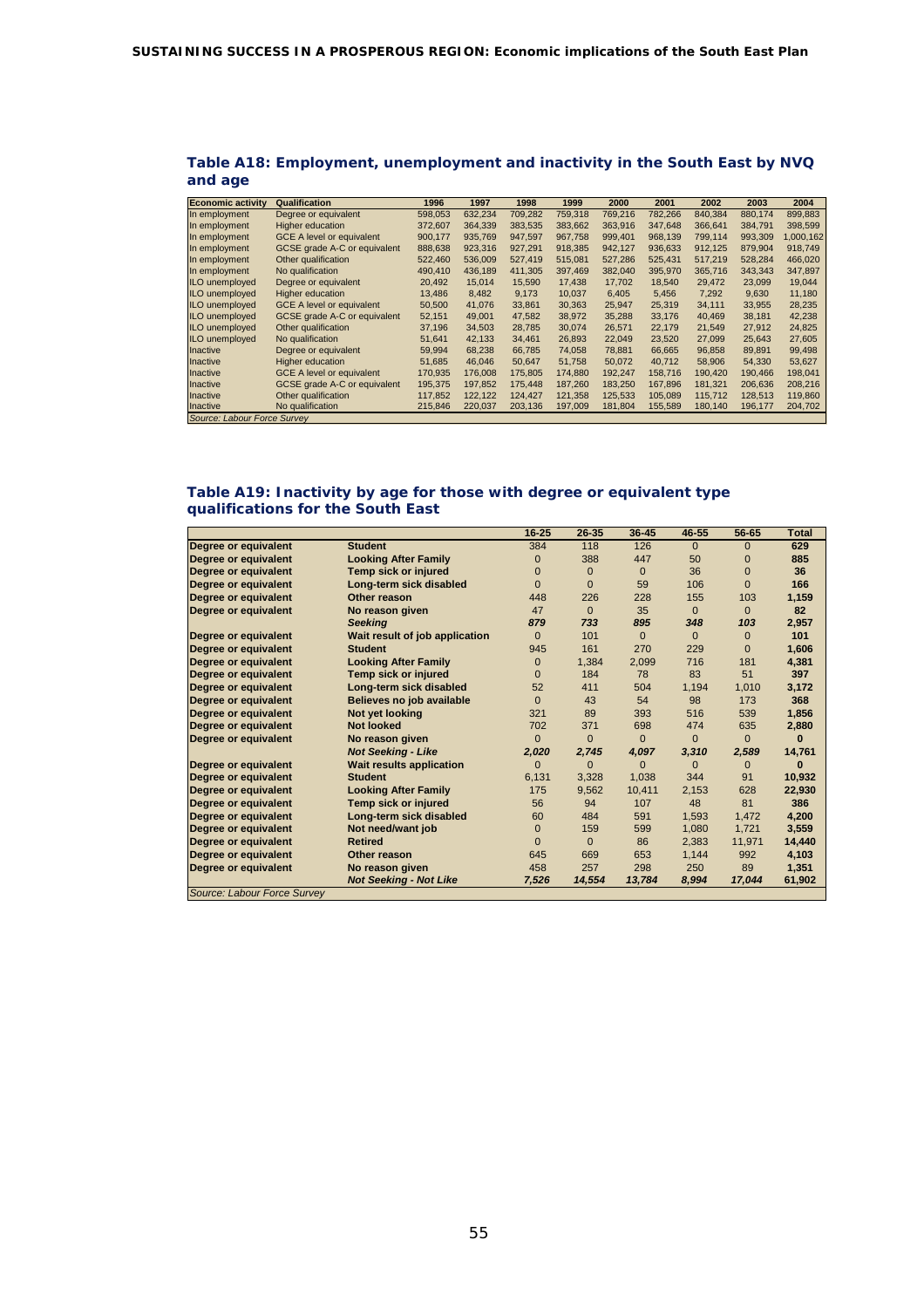|                             |                                 | $16 - 25$    | $26 - 35$    | $36 - 45$    | 46-55        | 56-65        | <b>Total</b> |
|-----------------------------|---------------------------------|--------------|--------------|--------------|--------------|--------------|--------------|
| <b>Higher educ</b>          | <b>Student</b>                  | 105          | $\Omega$     | 45           | $\Omega$     | $\Omega$     | 150          |
| <b>Higher educ</b>          | <b>Looking After Family</b>     | $\Omega$     | 146          | 134          | $\Omega$     | $\Omega$     | 280          |
| <b>Higher educ</b>          | Temp sick or injured            | $\mathbf{0}$ | $\mathbf{0}$ | $\mathbf{0}$ | $\mathbf{0}$ | $\mathbf{0}$ | $\mathbf{0}$ |
| <b>Higher educ</b>          | Long-term sick disabled         | $\Omega$     | $\Omega$     | 42           | 54           | 43           | 139          |
| <b>Higher educ</b>          | Other reason                    | $\Omega$     | 116          | 138          | 127          | 43           | 424          |
| <b>Higher educ</b>          | No reason given                 | 66           | 42           | $\Omega$     | $\Omega$     | $\Omega$     | 108          |
|                             | <b>Seeking</b>                  | 171          | 304          | 359          | 181          | 86           | 1,101        |
| <b>Higher educ</b>          | Wait result of job application  | $\Omega$     | $\Omega$     | $\Omega$     | $\Omega$     | $\Omega$     | $\bf{0}$     |
| <b>Higher educ</b>          | <b>Student</b>                  | 207          | 379          | 86           | 41           | $\Omega$     | 713          |
| <b>Higher educ</b>          | <b>Looking After Family</b>     | 115          | 1,538        | 1,517        | 816          | 291          | 4,279        |
| <b>Higher educ</b>          | <b>Temp sick or injured</b>     | $\mathbf{0}$ | 52           | 135          | 39           | 97           | 324          |
| <b>Higher educ</b>          | Long-term sick disabled         | $\Omega$     | 515          | 823          | 1,453        | 1,108        | 3,900        |
| <b>Higher educ</b>          | Believes no job available       | $\Omega$     | 47           | $\Omega$     | 41           | 85           | 174          |
| <b>Higher educ</b>          | Not yet looking                 | 248          | 141          | 177          | 357          | 186          | 1,109        |
| <b>Higher educ</b>          | <b>Not looked</b>               | 65           | 148          | 217          | 675          | 185          | 1,290        |
| <b>Higher educ</b>          | No reason given                 | $\Omega$     | 60           | $\Omega$     | $\Omega$     | $\Omega$     | 60           |
|                             | <b>Not Seeking - Like</b>       | 636          | 2,880        | 2,956        | 3,424        | 1,953        | 11,849       |
| <b>Higher educ</b>          | <b>Wait results application</b> | $\Omega$     | $\Omega$     | $\Omega$     | $\Omega$     | $\Omega$     | $\bf{0}$     |
| <b>Higher educ</b>          | <b>Student</b>                  | 2,215        | 746          | 816          | 148          | 107          | 4,032        |
| <b>Higher educ</b>          | <b>Looking After Family</b>     | 675          | 4,368        | 4,721        | 2,661        | 774          | 13,199       |
| <b>Higher educ</b>          | Temp sick or injured            | $\mathbf{0}$ | 49           | 42           | 244          | 139          | 475          |
| <b>Higher educ</b>          | Long-term sick disabled         | $\Omega$     | 255          | 395          | 2,329        | 2,225        | 5,204        |
| <b>Higher educ</b>          | Not need/want job               | 43           | 58           | $\mathbf{0}$ | 1.438        | 1,514        | 3,054        |
| <b>Higher educ</b>          | <b>Retired</b>                  | $\Omega$     | $\Omega$     | $\Omega$     | 1,550        | 7,688        | 9,238        |
| <b>Higher educ</b>          | Other reason                    | 213          | 369          | 299          | 800          | 887          | 2,568        |
| <b>Higher educ</b>          | No reason given                 | 101          | 221          | 95           | 192          | 46           | 655          |
|                             | <b>Not Seeking - Not Like</b>   | 3,246        | 6,067        | 6,368        | 9,362        | 13,381       | 38,424       |
| Source: Labour Force Survey |                                 |              |              |              |              |              |              |

#### **Table A20: Inactivity by age for those with higher education type qualifications for the South East**

#### **Table A21: Inactivity by age for GCE A-level or equivalent type qualifications for the South East**

|                              |                                 | $16 - 25$ | $26 - 35$ | 36-45        | 46-55        | 56-65        | <b>Total</b> |
|------------------------------|---------------------------------|-----------|-----------|--------------|--------------|--------------|--------------|
| <b>GCE A Level or equiv</b>  | <b>Student</b>                  | 3,261     | 156       | 247          | $\Omega$     | $\mathbf{0}$ | 3,664        |
| <b>GCE A Level or equiv</b>  | <b>Looking After Family</b>     | 47        | 527       | 221          | 183          | $\Omega$     | 978          |
| <b>GCE A Level or equive</b> | Temp sick or injured            | $\Omega$  | 109       | 43           | 132          | $\Omega$     | 283          |
| <b>GCE A Level or equiv</b>  | Long-term sick disabled         | $\Omega$  | 126       | 87           | $\Omega$     | $\Omega$     | 213          |
| <b>GCE A Level or equiv</b>  | Other reason                    | 681       | 191       | 237          | 87           | 136          | 1,332        |
| <b>GCE A Level or equiv</b>  | No reason given                 | 55        | 42        | 58           | $\Omega$     | $\Omega$     | 155          |
|                              | <b>Seeking</b>                  | 4.044     | 1,150     | 893          | 402          | 136          | 6,625        |
| <b>GCE A Level or equiv</b>  | Wait result of job application  | 0         | $\Omega$  | $\Omega$     | $\Omega$     | 45           | 45           |
| <b>GCE A Level or equiv</b>  | <b>Student</b>                  | 7,580     | 590       | 168          | $\Omega$     | $\Omega$     | 8,337        |
| <b>GCE A Level or equiv</b>  | <b>Looking After Family</b>     | 1,607     | 4,590     | 2,467        | 1,307        | 644          | 10,616       |
| <b>GCE A Level or equiv</b>  | Temp sick or injured            | 314       | 218       | 152          | 377          | 401          | 1.461        |
| <b>GCE A Level or equiv</b>  | Long-term sick disabled         | 466       | 1,286     | 2.947        | 4,042        | 4.572        | 13,312       |
| <b>GCE A Level or equiv</b>  | Believes no job available       | 57        | $\Omega$  | 93           | 339          | 751          | 1,240        |
| <b>GCE A Level or equiv</b>  | Not yet looking                 | 860       | 366       | 544          | 346          | 235          | 2,351        |
| <b>GCE A Level or equiv</b>  | <b>Not looked</b>               | 1.007     | 798       | 706          | 827          | 1.069        | 4.408        |
| <b>GCE A Level or equiv</b>  | No reason given                 | $\Omega$  | $\Omega$  | $\Omega$     | $\Omega$     | $\Omega$     | $\Omega$     |
|                              | <b>Not Seeking - Like</b>       | 11,890    | 7,848     | 7,077        | 7,239        | 7.716        | 41,770       |
| <b>GCE A Level or equiv</b>  | <b>Wait results application</b> | $\Omega$  | $\Omega$  | $\mathbf{0}$ | $\mathbf{0}$ | $\mathbf{0}$ | $\Omega$     |
| <b>GCE A Level or equiv</b>  | <b>Student</b>                  | 56,706    | 1,813     | 1,527        | 313          | 92           | 60,451       |
| <b>GCE A Level or equiv</b>  | <b>Looking After Family</b>     | 3,299     | 12,791    | 9.874        | 5,200        | 2,211        | 33,375       |
| <b>GCE A Level or equiv</b>  | Temp sick or injured            | 148       | 363       | 133          | 363          | 177          | 1,183        |
| <b>GCE A Level or equiv</b>  | Long-term sick disabled         | 260       | 676       | 1,922        | 5,139        | 7,403        | 15,399       |
| <b>GCE A Level or equiv</b>  | Not need/want job               | $\Omega$  | 296       | 808          | 2,677        | 2,676        | 6,458        |
| <b>GCE A Level or equiv</b>  | <b>Retired</b>                  | O         | $\Omega$  | 43           | 2.261        | 15,934       | 18,238       |
| <b>GCE A Level or equiv</b>  | Other reason                    | 1,508     | 775       | 718          | 1,059        | 796          | 4,855        |
| <b>GCE A Level or equiv</b>  | No reason given                 | 615       | 372       | 44           | 81           | 258          | 1,370        |
|                              | <b>Not Seeking - Not Like</b>   | 62,535    | 17,087    | 15,068       | 17,093       | 29,545       | 141,330      |
| Source: Labour Force Survey  |                                 |           |           |              |              |              |              |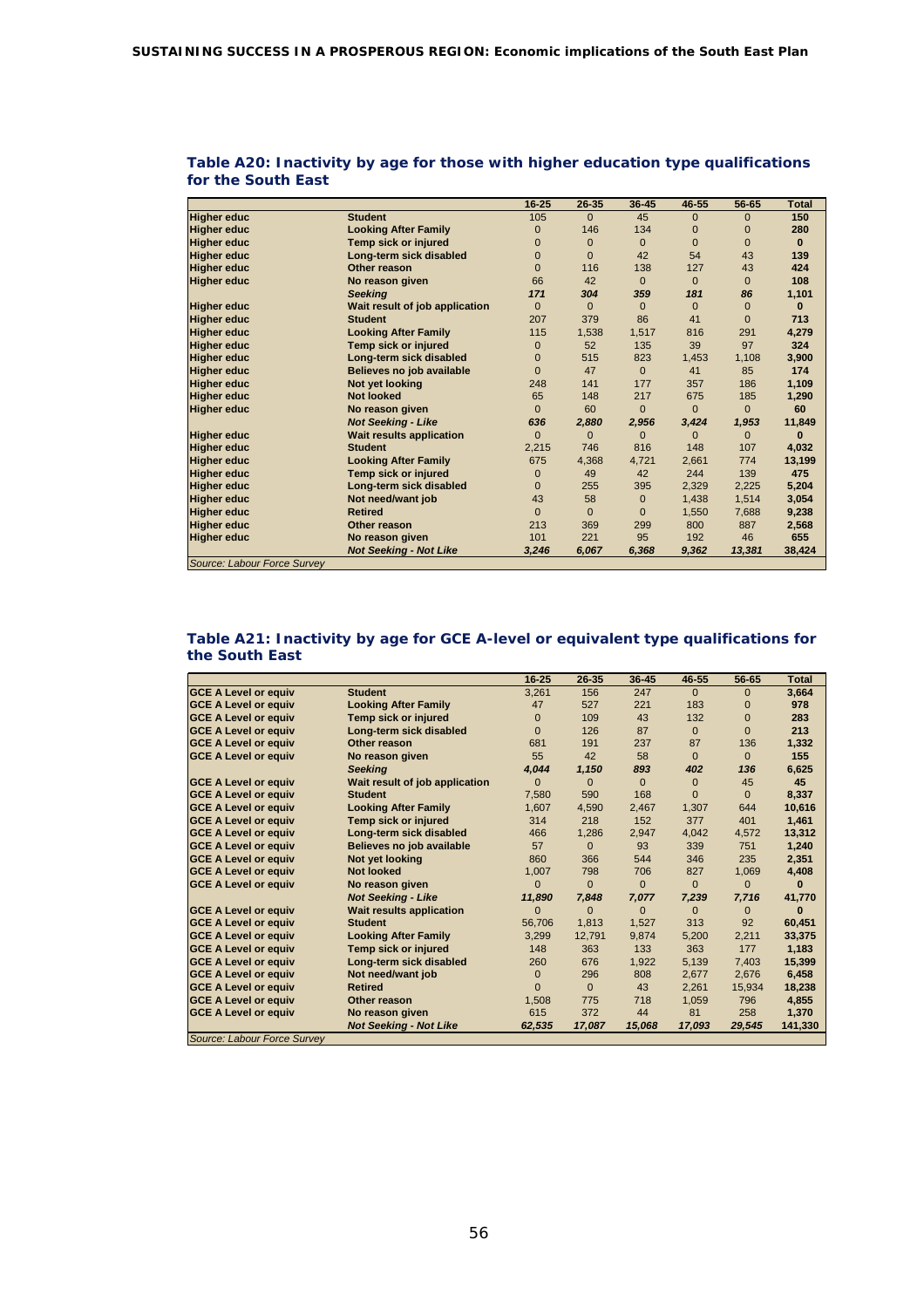|                                 |                                 | $16 - 25$    | 26-35        | 36-45        | 46-55        | $56 - 65$    | <b>Total</b> |
|---------------------------------|---------------------------------|--------------|--------------|--------------|--------------|--------------|--------------|
| <b>GCSE grades A-C or equiv</b> | <b>Student</b>                  | 3,488        | 91           | 95           | $\Omega$     | $\Omega$     | 3.674        |
| <b>GCSE grades A-C or equiv</b> | <b>Looking After Family</b>     | 308          | 1,013        | 616          | 87           | $\Omega$     | 2,025        |
| <b>GCSE grades A-C or equiv</b> | <b>Temp sick or injured</b>     | 89           | 40           | $\Omega$     | 98           | 42           | 269          |
| <b>GCSE grades A-C or equiv</b> | Long-term sick disabled         | 63           | 58           | $\Omega$     | $\Omega$     | 44           | 165          |
| <b>GCSE grades A-C or equiv</b> | Other reason                    | 826          | 397          | $\Omega$     | 206          | $\Omega$     | 1,429        |
| <b>GCSE grades A-C or equiv</b> | No reason given                 | 295          | $\Omega$     | $\Omega$     | $\Omega$     | 48           | 343          |
|                                 | <b>Seeking</b>                  | 5,069        | 1,599        | 712          | 391          | 134          | 7,905        |
| <b>GCSE grades A-C or equiv</b> | Wait result of job application  | 143          | $\Omega$     | $\Omega$     | 105          | 40           | 288          |
| <b>GCSE grades A-C or equiv</b> | <b>Student</b>                  | 8,542        | 399          | 182          | $\Omega$     | $\Omega$     | 9.122        |
| <b>GCSE grades A-C or equiv</b> | <b>Looking After Family</b>     | 5,085        | 10.174       | 5.739        | 1.552        | 594          | 23,144       |
| <b>GCSE grades A-C or equiv</b> | Temp sick or injured            | 641          | 427          | 504          | 380          | 46           | 1.999        |
| <b>GCSE grades A-C or equiv</b> | Long-term sick disabled         | 980          | 1,971        | 2.978        | 3.059        | 1,150        | 10,138       |
| <b>GCSE grades A-C or equiv</b> | Believes no job available       | 202          | 187          | 84           | 44           | 235          | 751          |
| <b>GCSE grades A-C or equiv</b> | Not yet looking                 | 1.179        | 647          | 678          | 518          | 341          | 3,362        |
| <b>GCSE grades A-C or equiv</b> | <b>Not looked</b>               | 1.714        | 698          | 878          | 924          | 416          | 4,630        |
| <b>GCSE grades A-C or equiv</b> | No reason given                 | 57           | $\mathbf{0}$ | $\mathbf{0}$ | $\mathbf{0}$ | $\Omega$     | 57           |
|                                 | <b>Not Seeking - Like</b>       | 18.543       | 14.503       | 11.043       | 6.582        | 2.821        | 53.492       |
| <b>GCSE grades A-C or equiv</b> | <b>Wait results application</b> | $\mathbf{0}$ | $\mathbf{0}$ | $\mathbf{0}$ | $\mathbf{0}$ | $\mathbf{0}$ | $\bf{0}$     |
| <b>GCSE grades A-C or equiv</b> | <b>Student</b>                  | 30.451       | 1.168        | 1.003        | 281          | $\Omega$     | 32.902       |
| <b>GCSE grades A-C or equiv</b> | <b>Looking After Family</b>     | 7,109        | 24,516       | 17,241       | 6,882        | 2,556        | 58,305       |
| <b>GCSE grades A-C or equiv</b> | Temp sick or injured            | 438          | 269          | 358          | 293          | 137          | 1.496        |
| <b>GCSE grades A-C or equiv</b> | Long-term sick disabled         | 660          | 1,557        | 2,454        | 3,968        | 2,859        | 11,499       |
| <b>GCSE grades A-C or equiv</b> | Not need/want job               | 106          | 137          | 1.222        | 3,532        | 3,170        | 8.167        |
| <b>GCSE grades A-C or equiv</b> | <b>Retired</b>                  | $\Omega$     | $\Omega$     | $\Omega$     | 2.498        | 10,822       | 13,320       |
| <b>GCSE grades A-C or equiv</b> | Other reason                    | 1,615        | 876          | 1,022        | 1,358        | 722          | 5,592        |
| <b>GCSE grades A-C or equiv</b> | No reason given                 | 893          | 288          | 165          | 275          | 44           | 1,665        |
|                                 | <b>Not Seeking - Not Like</b>   | 41,271       | 28,812       | 23,466       | 19,088       | 20,309       | 132,946      |
| Source: Labour Force Survey     |                                 |              |              |              |              |              |              |

#### **Table A22: Inactivity by age for those with GCSE grades A-C or equivalent type qualifications for the South East**

#### **Table A23: Inactivity by age for those with other qualifications for the South East**

|                             |                                 | $16 - 25$ | $26 - 35$      | 36-45        | 46-55    | 56-65    | <b>Total</b> |
|-----------------------------|---------------------------------|-----------|----------------|--------------|----------|----------|--------------|
| <b>Other qualifications</b> | <b>Student</b>                  | 264       | 118            | $\mathbf{0}$ | 50       | $\Omega$ | 433          |
| <b>Other qualifications</b> | <b>Looking After Family</b>     | 110       | 458            | 337          | $\Omega$ | 40       | 945          |
| <b>Other qualifications</b> | Temp sick or injured            | 47        | $\Omega$       | $\Omega$     | 48       | 52       | 147          |
| <b>Other qualifications</b> | Long-term sick disabled         | $\Omega$  | 133            | 112          | $\Omega$ | $\Omega$ | 245          |
| <b>Other qualifications</b> | Other reason                    | 161       | 90             | $\Omega$     | 45       | $\Omega$ | 296          |
| <b>Other qualifications</b> | No reason given                 | 129       | $\Omega$       | 61           | 84       | 94       | 369          |
|                             | <b>Seeking</b>                  | 712       | 800            | 510          | 227      | 186      | 2,436        |
| <b>Other qualifications</b> | Wait result of job application  | 51        | $\Omega$       | 49           | $\Omega$ | $\Omega$ | 99           |
| <b>Other qualifications</b> | <b>Student</b>                  | 1.958     | 425            | 233          | $\Omega$ | $\Omega$ | 2,615        |
| <b>Other qualifications</b> | <b>Looking After Family</b>     | 2,537     | 7,904          | 4,259        | 1.884    | 746      | 17,330       |
| <b>Other qualifications</b> | Temp sick or injured            | 283       | 274            | 330          | 544      | 221      | 1,652        |
| <b>Other qualifications</b> | Long-term sick disabled         | 718       | 1,561          | 2,407        | 4.156    | 2.854    | 11,696       |
| <b>Other qualifications</b> | Believes no job available       | 105       | 102            | 46           | 134      | 168      | 555          |
| <b>Other qualifications</b> | Not yet looking                 | 546       | 331            | 412          | 301      | 215      | 1,806        |
| <b>Other qualifications</b> | <b>Not looked</b>               | 1,126     | 1,379          | 1.178        | 654      | 501      | 4,838        |
| <b>Other qualifications</b> | No reason given                 | $\Omega$  | $\Omega$       | $\Omega$     | $\Omega$ | $\Omega$ | $\Omega$     |
|                             | <b>Not Seeking - Like</b>       | 7,324     | 11,976         | 8,913        | 7,673    | 4,706    | 40,591       |
| <b>Other qualifications</b> | <b>Wait results application</b> | 40        | $\overline{0}$ | $\Omega$     | $\Omega$ | $\Omega$ | 40           |
| <b>Other qualifications</b> | <b>Student</b>                  | 5.998     | 1.904          | 540          | 46       | 40       | 8,528        |
| <b>Other qualifications</b> | <b>Looking After Family</b>     | 3,817     | 14.296         | 9.425        | 5.683    | 2.770    | 35.991       |
| <b>Other qualifications</b> | Temp sick or injured            | 121       | 323            | 176          | 148      | 239      | 1,009        |
| <b>Other qualifications</b> | Long-term sick disabled         | 593       | 1.827          | 2,403        | 4.199    | 4.922    | 13,945       |
| <b>Other qualifications</b> | Not need/want job               | 86        | 193            | 584          | 2,538    | 1.587    | 4,987        |
| <b>Other qualifications</b> | <b>Retired</b>                  | $\Omega$  | $\Omega$       | $\Omega$     | 1.027    | 6.856    | 7,883        |
| <b>Other qualifications</b> | Other reason                    | 916       | 1,016          | 1,091        | 1,455    | 585      | 5,063        |
| <b>Other qualifications</b> | No reason given                 | 374       | 263            | 192          | 239      | $\Omega$ | 1,068        |
|                             | <b>Not Seeking - Not Like</b>   | 11,944    | 19,823         | 14,411       | 15,335   | 17,000   | 78,513       |
| Source: Labour Force Survey |                                 |           |                |              |          |          |              |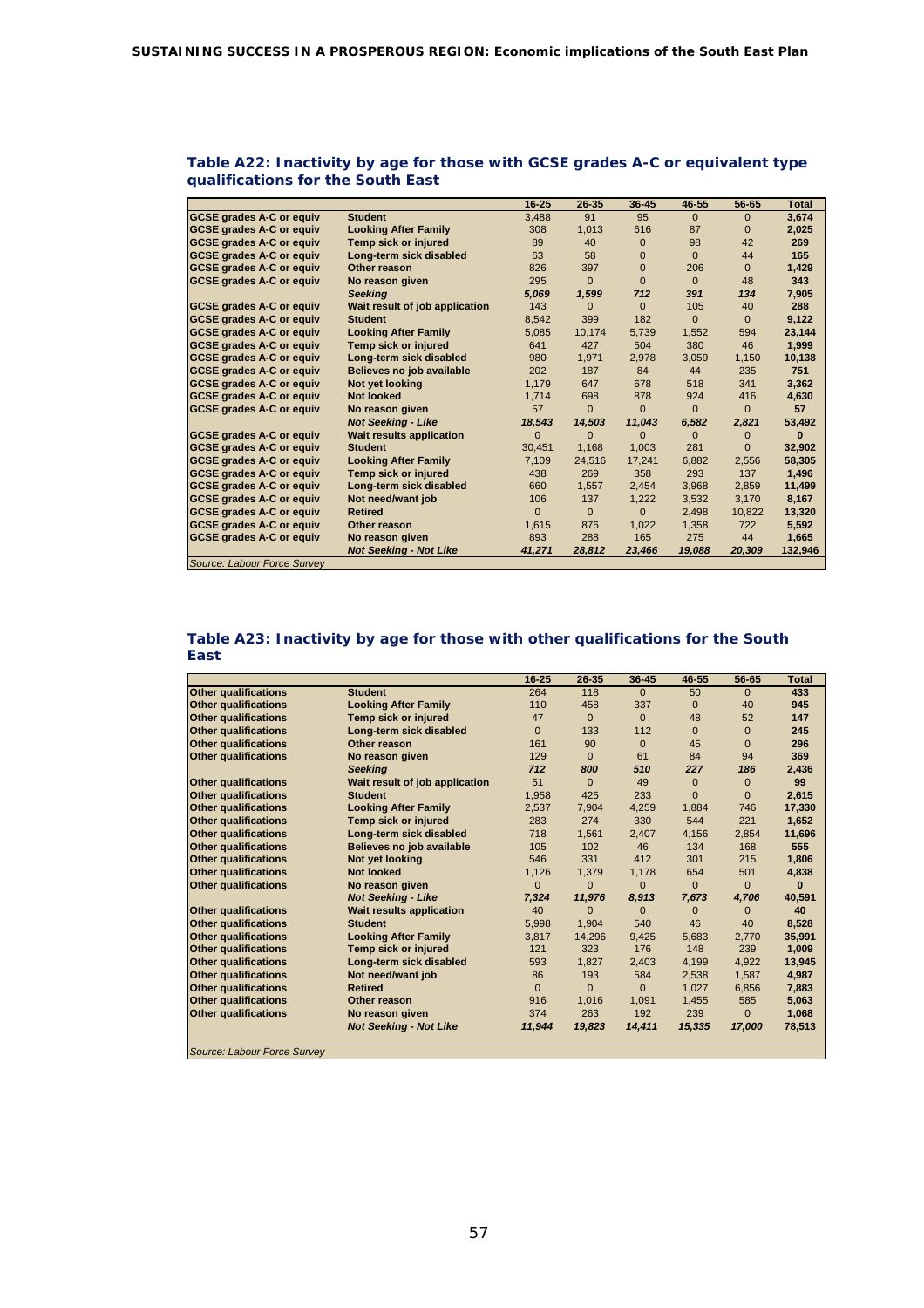|                              |                                 | $16 - 25$ | $26 - 35$    | $36 - 45$    | 46-55        | 56-65    | <b>Total</b> |
|------------------------------|---------------------------------|-----------|--------------|--------------|--------------|----------|--------------|
| <b>No qualification</b>      | <b>Student</b>                  | 316       | $\Omega$     | $\Omega$     | $\mathbf{0}$ | $\Omega$ | 316          |
| <b>No qualification</b>      | <b>Looking After Family</b>     | 261       | 376          | 304          | $\Omega$     | 50       | 992          |
| <b>No qualification</b>      | Temp sick or injured            | 0         | $\mathbf{0}$ | $\mathbf{0}$ | 40           | 41       | 81           |
| <b>No qualification</b>      | Long-term sick disabled         | 0         | 46           | $\Omega$     | $\Omega$     | 60       | 106          |
| <b>No qualification</b>      | Other reason                    | 168       | $\Omega$     | 107          | 134          | 44       | 453          |
| No qualification             | No reason given                 | 148       | 108          | 96           | $\Omega$     | $\Omega$ | 351          |
|                              | <b>Seeking</b>                  | 893       | 530          | 507          | 174          | 195      | 2,299        |
| <b>No qualification</b>      | Wait result of job application  | 39        | $\Omega$     | $\mathbf 0$  | $\Omega$     | 44       | 83           |
| <b>No qualification</b>      | <b>Student</b>                  | 2,320     | 112          | 51           | 45           | $\Omega$ | 2,527        |
| <b>No qualification</b>      | <b>Looking After Family</b>     | 3,361     | 6,262        | 4,929        | 2,924        | 1,154    | 18,630       |
| <b>No qualification</b>      | Temp sick or injured            | 416       | 215          | 574          | 950          | 728      | 2,884        |
| <b>No qualification</b>      | Long-term sick disabled         | 1,681     | 1,762        | 4,101        | 7,981        | 8.635    | 24,160       |
| <b>No qualification</b>      | Believes no job available       | 135       | 48           | 170          | 387          | 601      | 1,341        |
| <b>No qualification</b>      | Not yet looking                 | 896       | 95           | 252          | 686          | 455      | 2,383        |
| <b>No qualification</b>      | <b>Not looked</b>               | 1,113     | 657          | 1,158        | 1,126        | 837      | 4,890        |
| <b>No qualification</b>      | No reason given                 | 0         | $\Omega$     | 45           | 0            | $\Omega$ | 45           |
|                              | <b>Not Seeking - Like</b>       | 9,961     | 9,150        | 11,280       | 14,099       | 12,454   | 56,943       |
| <b>No qualification</b>      | <b>Wait results application</b> | 48        | $\Omega$     | 54           | 0            |          | 102          |
| No qualification             | <b>Student</b>                  | 8,980     | 413          | 245          | 149          | $\Omega$ | 9,787        |
| <b>No qualification</b>      | <b>Looking After Family</b>     | 4,884     | 9,506        | 11,236       | 12,443       | 8,056    | 46,125       |
| No qualification             | Temp sick or injured            | 98        | 54           | 313          | 669          | 495      | 1,630        |
| <b>No qualification</b>      | Long-term sick disabled         | 3,307     | 3.814        | 5,198        | 13,239       | 16,550   | 42,107       |
| No qualification             | Not need/want job               | 54        | 56           | 353          | 2,665        | 3,554    | 6,681        |
| <b>No qualification</b>      | <b>Retired</b>                  | O         | $\Omega$     | 37           | 2.218        | 10.439   | 12,694       |
| No qualification             | Other reason                    | 1,300     | 567          | 452          | 1,638        | 1,484    | 5,442        |
| No qualification             | No reason given                 | 296       | 188          | 226          | 140          | 293      | 1,143        |
|                              | <b>Not Seeking - Not Like</b>   | 18,966    | 14,599       | 18,114       | 33,160       | 40,872   | 125,711      |
| Course: Lobour Forgo Cunique |                                 |           |              |              |              |          |              |

# **Table A24: Inactivity by age for those with no qualifications for the South East**

*Source: Labour Force Survey*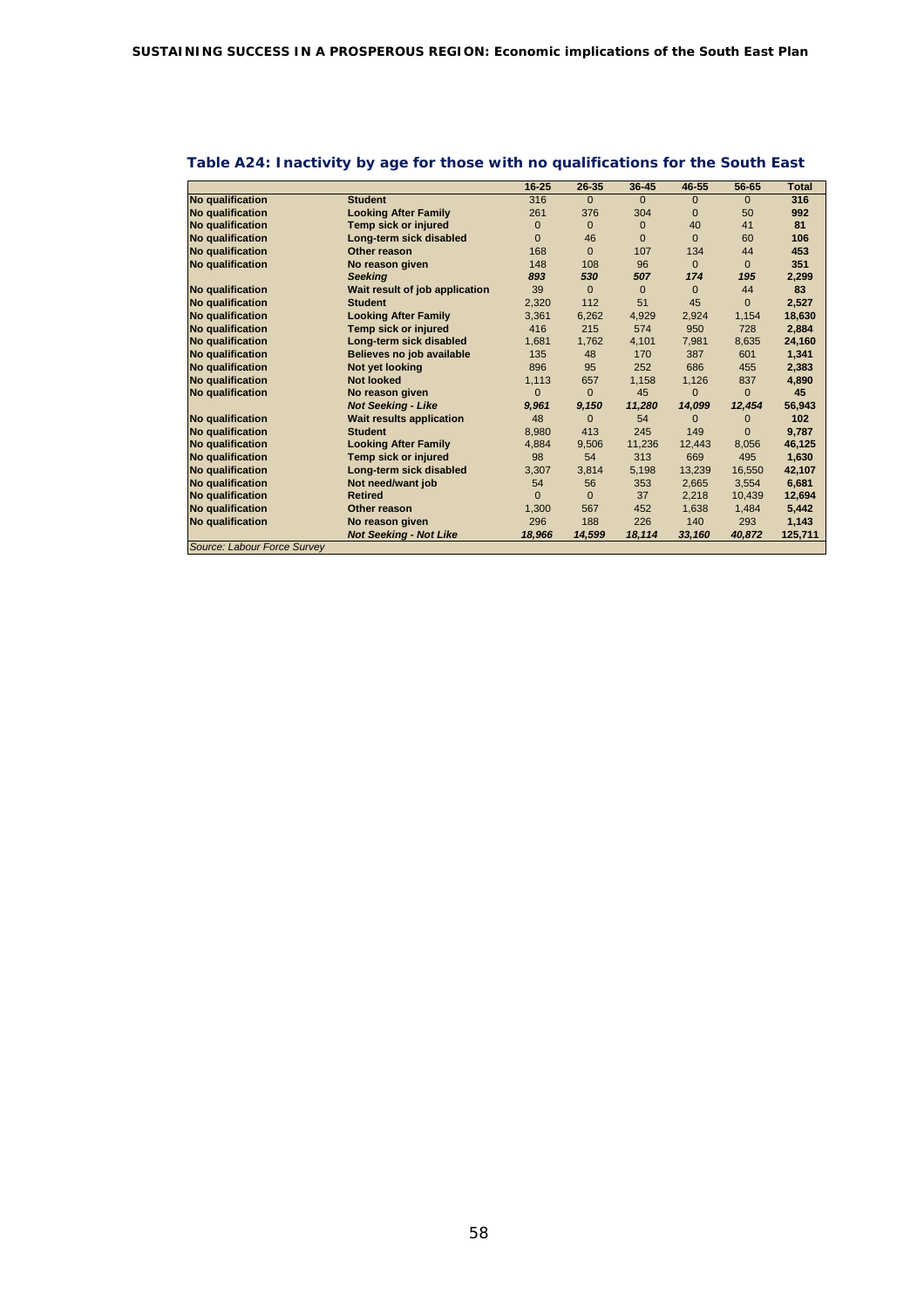

**Map A1: Percentage of ethnic population (non-white) of total population**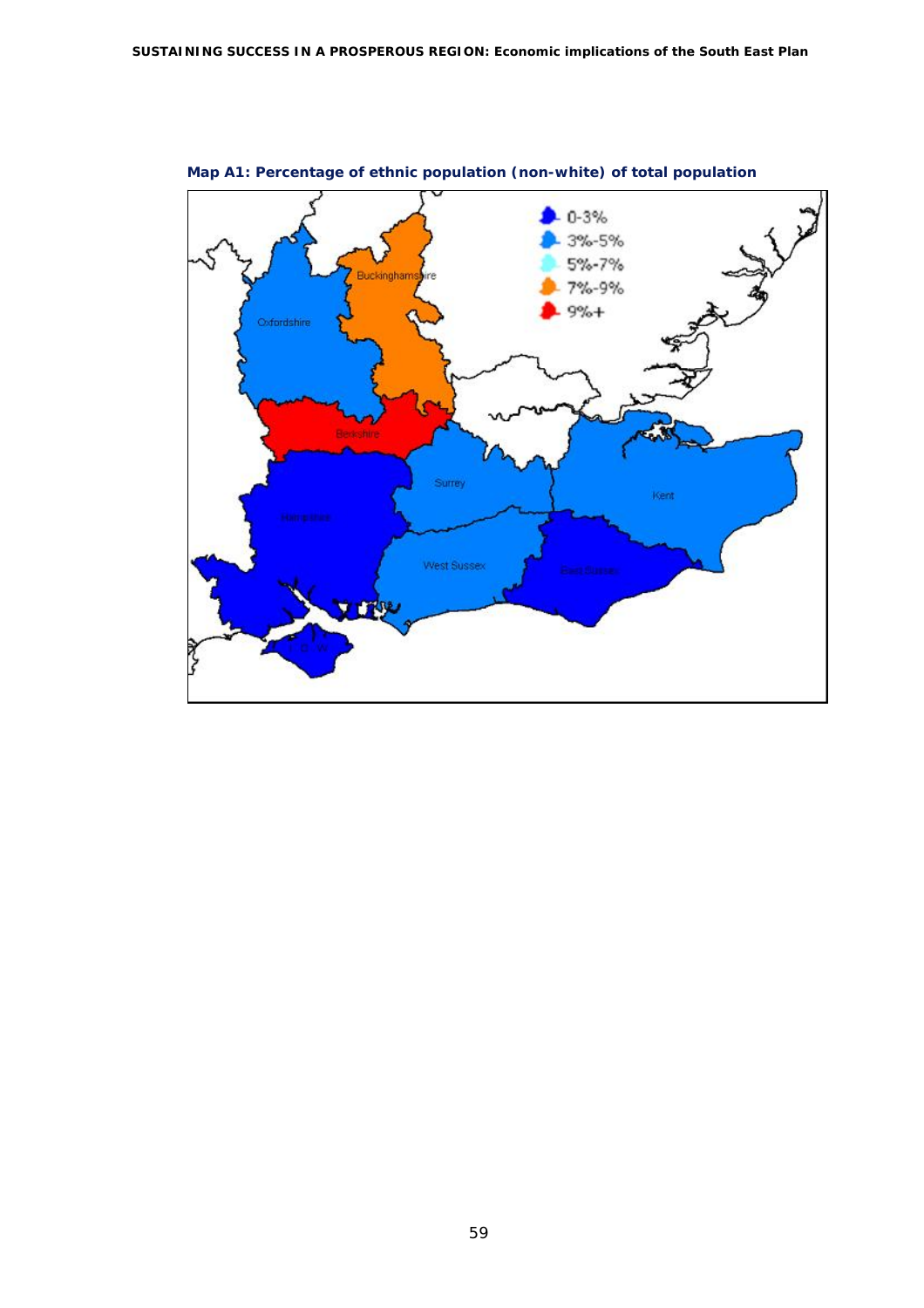

**Map A2: Percentage of economically inactive in total population**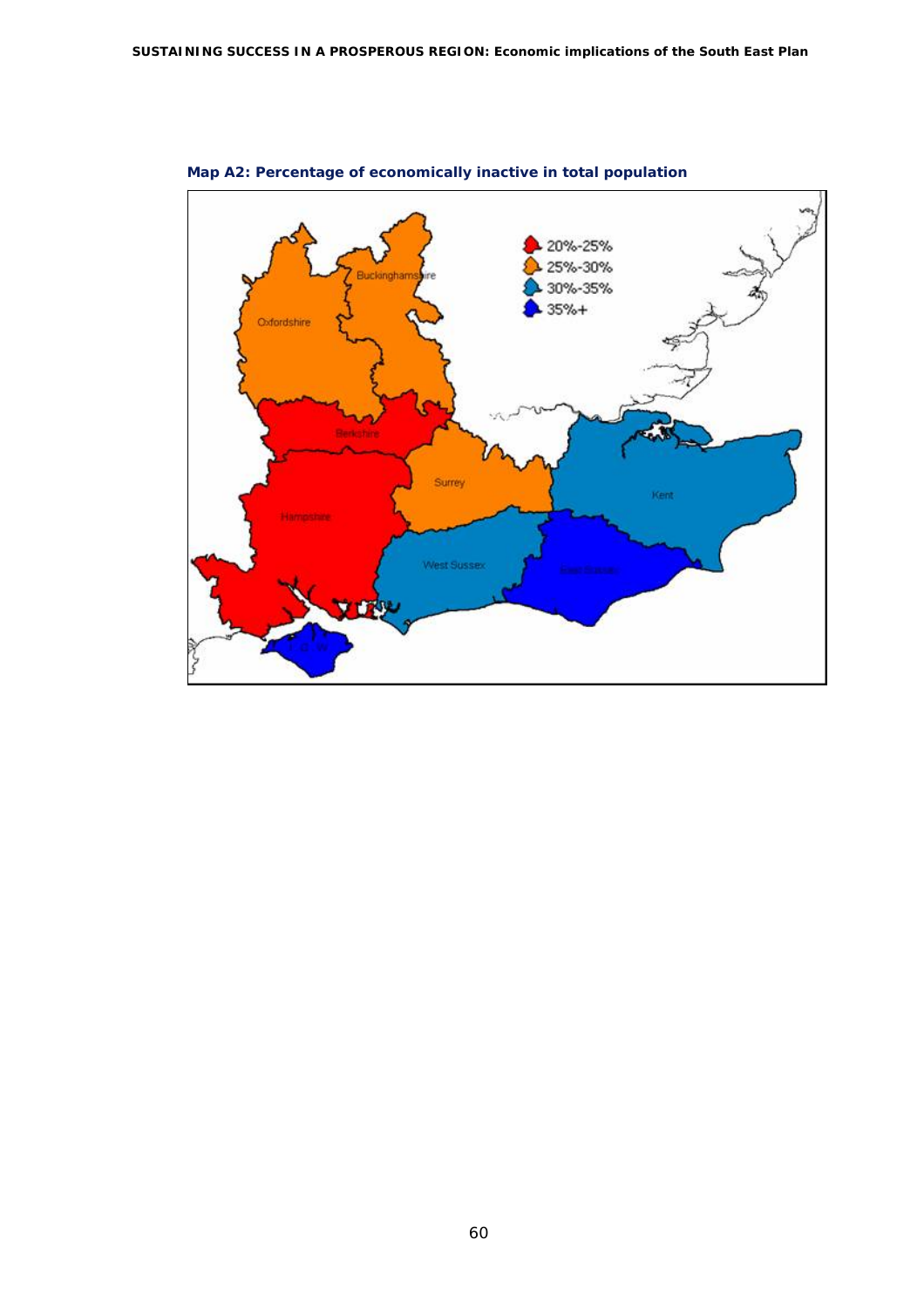

**Map A3: Percentage of low-skilled workers in total population**